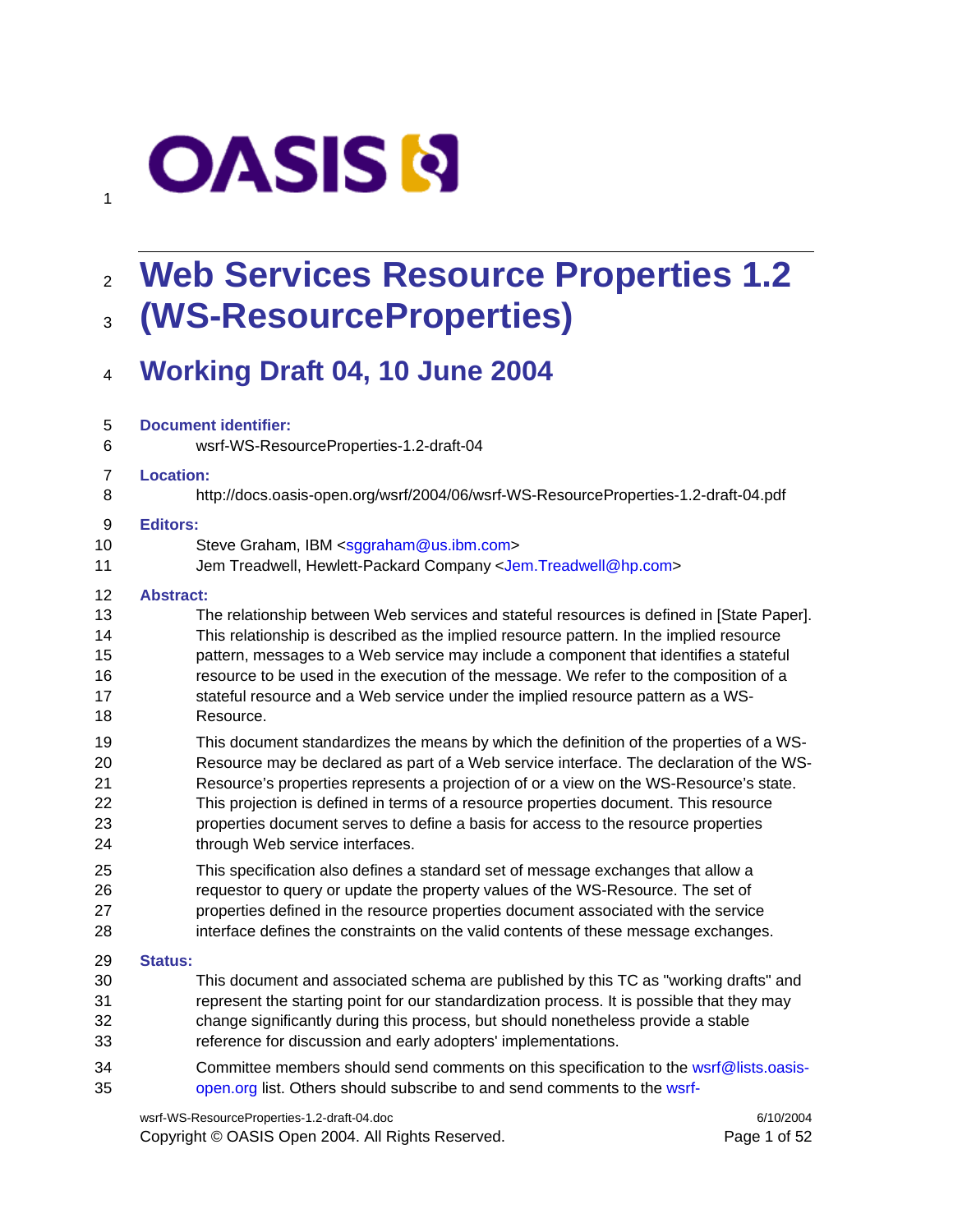- 36 comment@lists.oasis-open.org list. To subscribe, send an email message to wsrf-37 comment-request@lists.oasis-open.org with the word "subscribe" as the body of the 38 message.
- 39 For information on whether any patents have been disclosed that may be essential to
- 40 implementing this specification, and any offers of patent licensing terms, please refer to
- 41 the Intellectual Property Rights section of the WSRF TC web page (http://www.oasis-42 open.org/committees/wsrf/).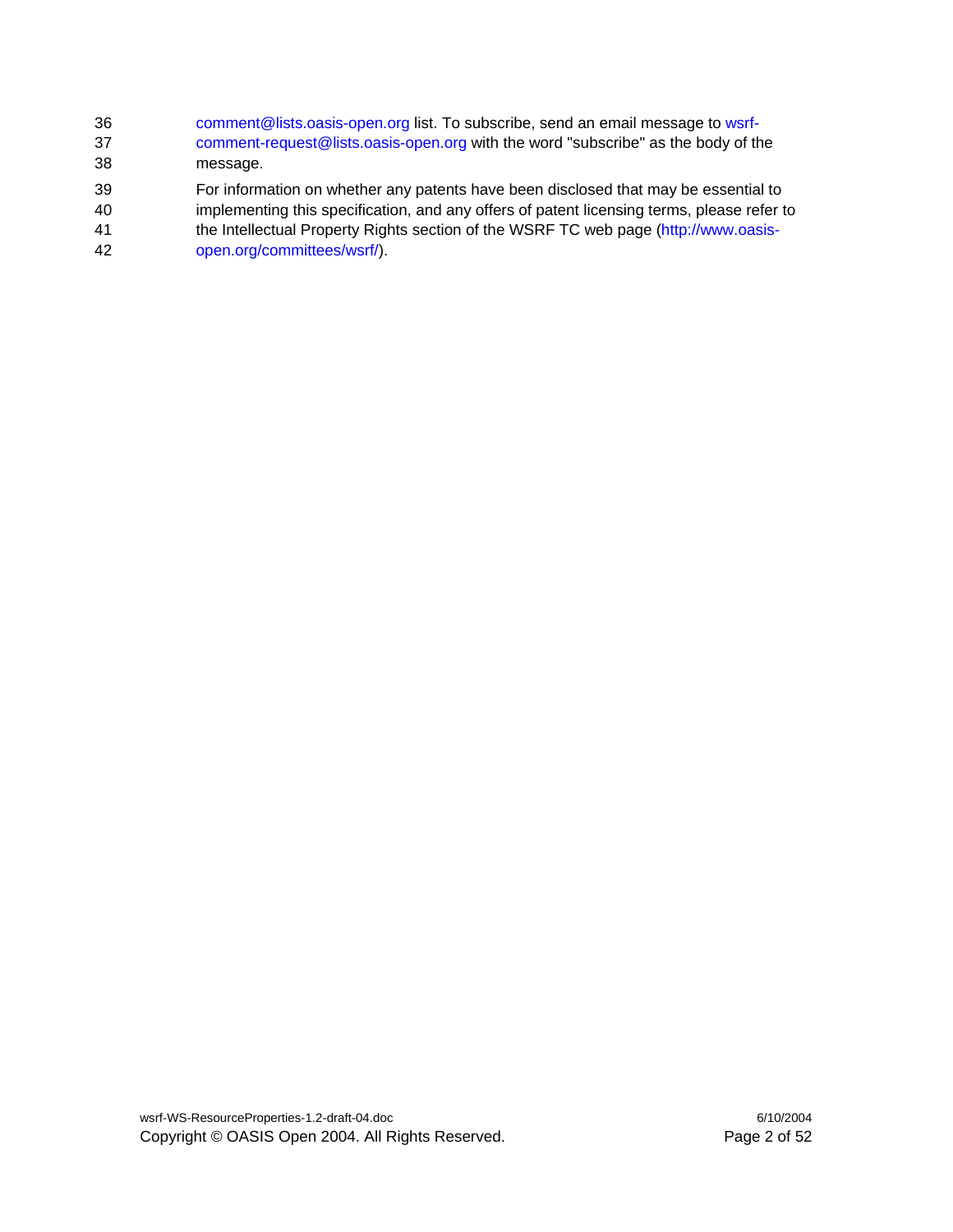# 43 Table of Contents

| 44 | 1 |       |                                                                          |  |
|----|---|-------|--------------------------------------------------------------------------|--|
| 45 |   | 1.1   |                                                                          |  |
| 46 |   | 1.1.1 |                                                                          |  |
| 47 |   | 1.1.2 |                                                                          |  |
| 48 |   | 1.2   |                                                                          |  |
| 49 |   | 1.3   |                                                                          |  |
| 50 | 2 |       |                                                                          |  |
| 51 | 3 |       |                                                                          |  |
| 52 | 4 |       |                                                                          |  |
| 53 |   | 4.1   |                                                                          |  |
| 54 |   | 4.2   |                                                                          |  |
| 55 |   | 4.3   | Declaring the Resource Properties Document Type in WSDL  12              |  |
| 56 |   | 4.4   |                                                                          |  |
| 57 | 5 |       |                                                                          |  |
| 58 |   | 5.1   |                                                                          |  |
| 59 |   | 5.1.1 | Example SOAP Encoding of the GetResourceProperty Message Exchange 16     |  |
| 60 |   | 5.2   |                                                                          |  |
| 61 |   | 5.2.1 | Example SOAP Encoding of the GetMultipleResourceProperties Message       |  |
| 62 |   |       |                                                                          |  |
| 63 |   | 5.3   |                                                                          |  |
| 64 |   | 5.3.1 | Example SOAP Encoding of the SetResourceProperties Message Exchange  23  |  |
| 65 |   | 5.4   |                                                                          |  |
| 66 |   | 5.4.1 | Example SOAP Encoding of the QueryResourceProperties Message Exchange 26 |  |
| 67 | 6 |       |                                                                          |  |
| 68 | 7 |       |                                                                          |  |
| 69 | 8 |       |                                                                          |  |
| 70 |   | 8.1   |                                                                          |  |
| 71 |   | 8.2   |                                                                          |  |
| 72 | 9 |       |                                                                          |  |
| 73 |   | 9.1   |                                                                          |  |
| 74 |   | 9.2   |                                                                          |  |
| 75 |   |       |                                                                          |  |
| 76 |   |       |                                                                          |  |
| 77 |   |       |                                                                          |  |
| 78 |   |       |                                                                          |  |
| 79 |   |       |                                                                          |  |
| 80 |   |       |                                                                          |  |

| wsrf-WS-ResourceProperties-1.2-draft-04.doc       | 6/10/2004    |
|---------------------------------------------------|--------------|
| Copyright © OASIS Open 2004. All Rights Reserved. | Page 3 of 52 |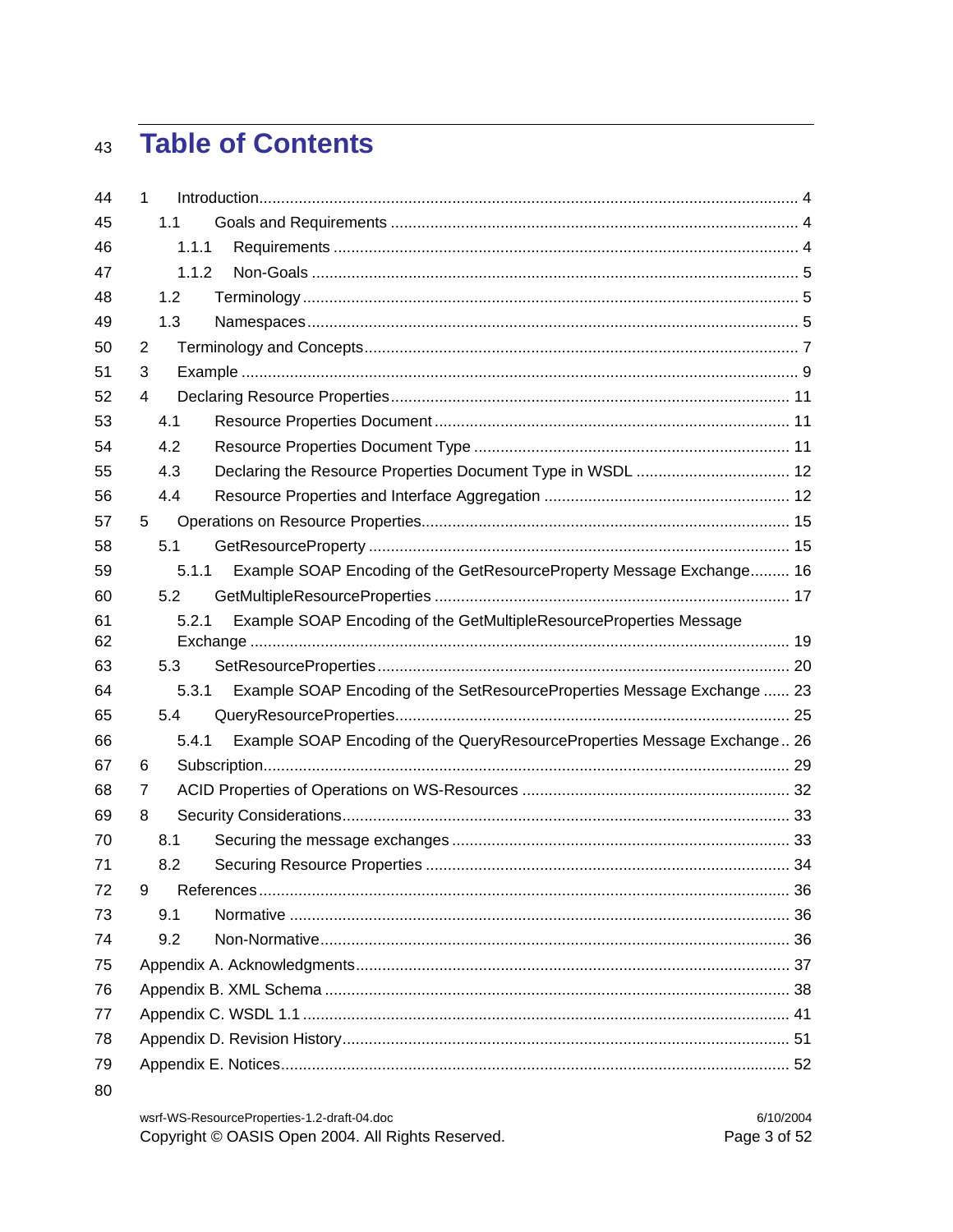### <sup>81</sup>**1 Introduction**

82 The relationship between Web services and stateful resources is defined in [State Paper]. This

83 relationship is described as the *implied resource pattern*. In the implied resource pattern,

84 messages to a Web service include a component that identifies a stateful resource to be used in

85 the execution of the message exchange. We refer to the composition of a stateful resource and a

- 86 Web service under the implied resource pattern as a WS-Resource.
- 87 This specification standardizes the means by which the definition of the properties of a WS-
- 88 Resource may be declared as part of the Web service interface. The declaration of the WS-
- 89 Resource's properties represents a projection of or a *view* on the WS-Resource's state. The
- 90 projection is defined in terms of a resource properties document. This resource properties
- 91 document serves to define a basis for access to the resource properties through the Web service 92 interface.
- 93 This specification also defines a standard set of message exchanges that allow a requestor to
- 94 query or update the property values of the implied resource. The set of properties defined in the
- 95 resource properties document, and associated with the service interface, defines the constraints
- 96 on the valid contents of these message exchanges.
- 97 In this document, we outline the goals and requirements for resource properties. We define the
- 98 means to declare resource properties as part of a Web service description. Following this, we 99 define the message exchanges for querying and updating resource property values. The
- 100 document concludes with a discussion of security considerations, including a discussion of
- 101 security considerations associated with resource properties. As an appendix, we provide
- 102 normative XML and WSDL descriptions of resource properties.
- 103 WS-ResourceProperties is inspired by a portion of the Global Grid Forum's "Open Grid 104 Services Infrastructure (OGSI) Version 1.0" specification [OGSI].

### 105 **1.1 Goals and Requirements**

106 The goal of WS-ResourceProperties is to standardize the terminology, concepts, operations, 107 WSDL and XML needed to express the resource properties projection, its association with the 108 Web service interface, and the messages defining the query and update capability against the 109 properties of a WS-Resource.

### 110 **1.1.1 Requirements**

111 In meeting this goal, the specification must address the following specific requirements:

#### 112 **This specification MUST:**

- 113 Define the term "resource property" and its relationship to Web services and WS-Resources.
- 114 Define the means by which a designer decorates a Web service description with the names 115 and types of properties associated with a WS-Resource.
- 116 Define the means by which a requestor can:
- 117 Retrieve the values of one or more properties of a WS-Resource
- 118 Update the values of one or more properties of a WS-Resource
- 119 Query across the values of one or more properties of a WS-Resource
- 120 Subscribe for notification [WS-Notification] when the value of a WS-Resource property 121 changes.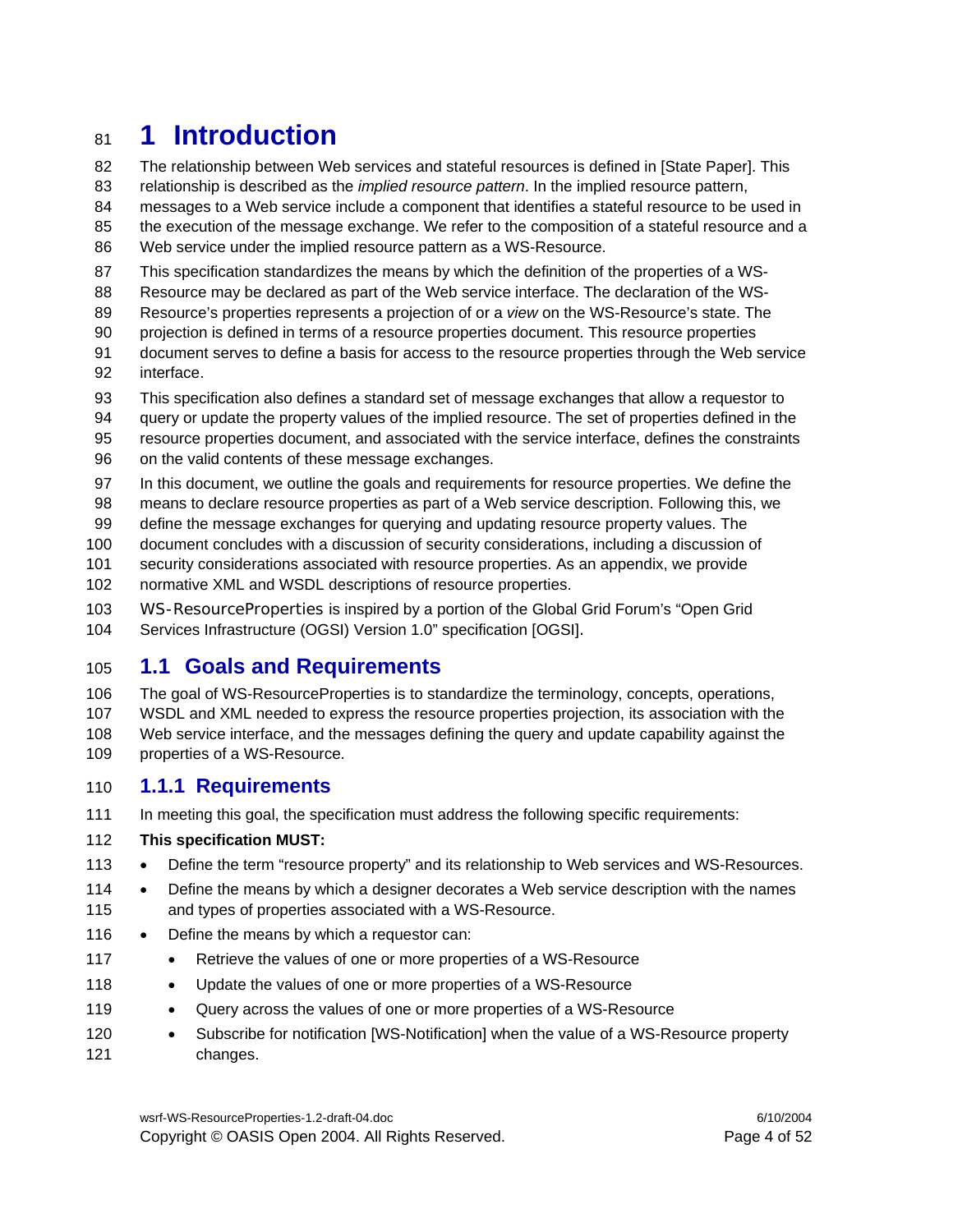- 122 The means by which resource property values are retrieved and updated SHOULD reflect a
- 123 document-oriented style and MUST provide the means to perform batched query and update
- 124 against the implied resource in a single message exchange. This will facilitate improved
- 125 performance over approaches requiring a separate request message exchange for each
- 126 individual resource property access.
- 127 Web services are often described using a collection of message exchange sets (e.g. WSDL 1.1
- 128 portTypes). These message exchange sets may be aggregated (using manual cut-and-paste in
- 129 WSDL 1.1) to form the "final" composed interface definition for the Web service. The requestor's
- 130 exposure to and interpretation of the Web service interface may be defined by a partial subset of
- 131 the constituent message exchange sets in the overall interface composition. Therefore, a
- 132 requestor will form resource property-related message requests based on this potentially partial 133 understanding of the overall composed interface to the Web service. It MUST be possible for a
- 134 requestor, having partial knowledge of the composed service interface, to form correct and
- 135 consistent resource property access message requests that execute properly on a Web service
- 136 that implements an extended message exchange set.

#### 137 **1.1.2 Non-Goals**

- 138 The following topics are outside the scope of this specification:
- 139 General purpose XML document query and update: This specification is not meant to be used for
- 140 querying and updating generic XML documents, or to be used outside the context of modeling
- 141 stateful resources with Web services.

### 142 **1.2 Terminology**

- 143 The keywords "MUST", "MUST NOT", "REQUIRED", "SHALL", "SHALL NOT", "SHOULD", 144 "SHOULD NOT", "RECOMMENDED", "MAY", and "OPTIONAL" in this document are to be
- 145 interpreted as described in [RFC 2119].
- 146 When describing abstract data models, this specification uses the notational convention used by
- 147 the [XML Infoset]. Specifically, abstract property names always appear in square brackets (e.g., 148 [some property]).
- 149 When describing concrete XML schemas, this specification uses the notational convention of
- 150 [WS-Security]. Specifically, each member of an element's [children] or [attributes] property is
- 151 described using an XPath-like notation (e.g., /x:MyHeader/x:SomeProperty/@value1). The use of
- 152 {any} indicates the presence of an element wildcard (<xsd:any/>). The use of @{any} indicates
- 153 the presence of an attribute wildcard (<xsd:anyAttribute/>).

### 154 **1.3 Namespaces**

155 The following namespaces are used in this document:

| Prefix | Namespace                                        |
|--------|--------------------------------------------------|
| s12    | http://www.w3.org/2003/05/soap-envelope          |
| xsd    | http://www.w3.org/2001/XMLSchema                 |
| wsp    | http://schemas.xmlsoap.org/ws/2002/12/policy     |
| wsa    | http://schemas.xmlsoap.org/ws/2003/02/addressing |

wsrf-WS-ResourceProperties-1.2-draft-04.doc 6/10/2004

Copyright © OASIS Open 2004. All Rights Reserved. Page 5 of 52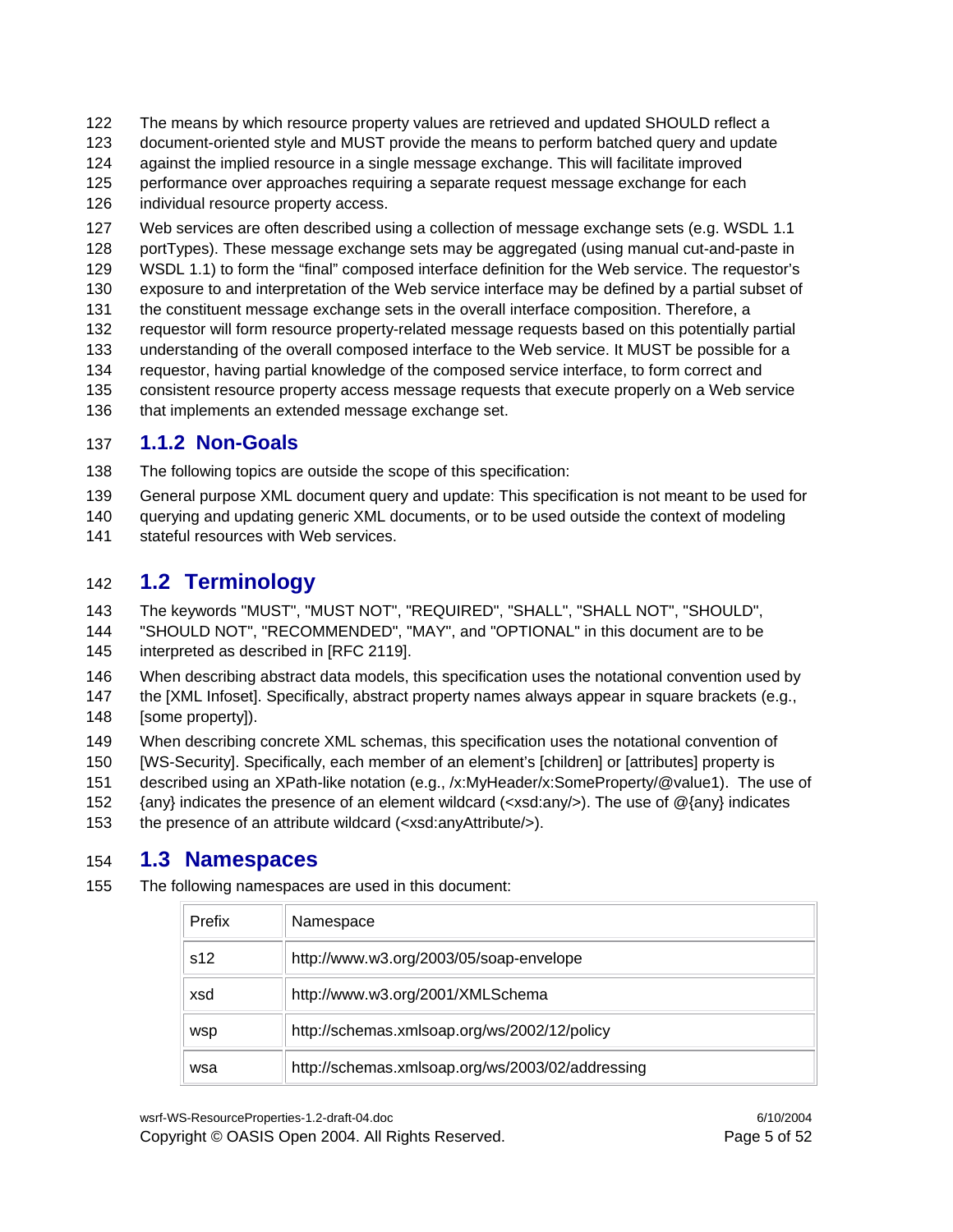| wsrp  | http://docs.oasis-open.org/wsrf/2004/06/wsrf-WS-ResourceProperties-1.2-<br>draft-01 xsd  |
|-------|------------------------------------------------------------------------------------------|
| wsrpw | http://docs.oasis-open.org/wsrf/2004/06/wsrf-WS-ResourceProperties-1.2-<br>draft-01 wsdl |
| wsbf  | http://docs.oasis-open.org/wsrf/2004/06/wsrf-WS-BaseFaults-1.2-draft-<br>$01$ xsd        |
| wsbfw | http://docs.oasis-open.org/wsrf/2004/06/wsrf-WS-BaseFaults-1.2-draft-<br>$01$ wsdl       |
| wsnt  | http://docs.oasis-open.org/wsn/2004/06/wsn-WS-BaseNotification-1.2-<br>draft-01 xsd      |
| wsntw | http://docs.oasis-open.org/wsn/2004/06/wsn-WS-BaseNotification-1.2-<br>draft-01 wsdl     |

156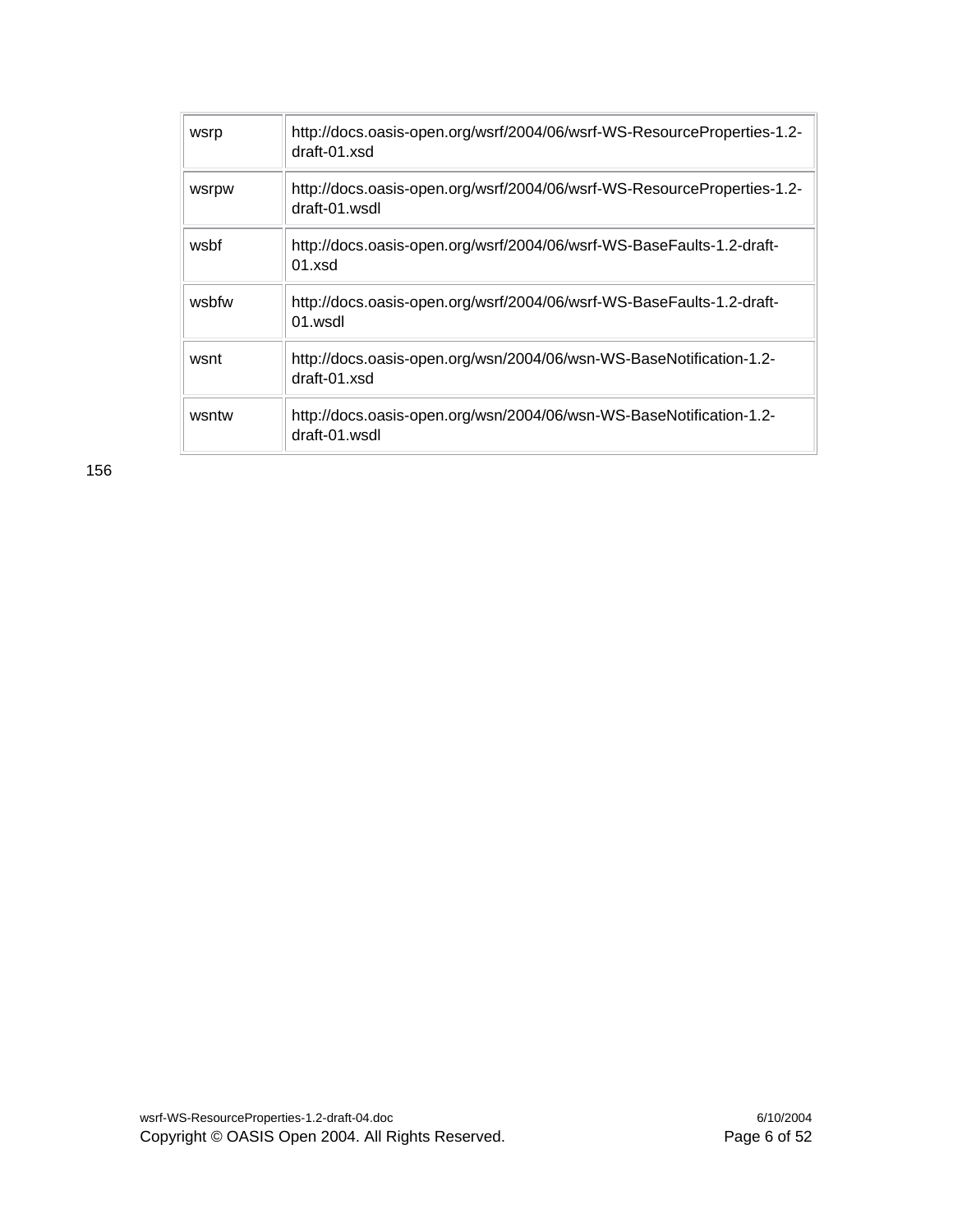# <sup>157</sup>**2 Terminology and Concepts**

158 The following definitions outline the terminology and usage in this specification. This section gives 159 only brief description of these terms.

#### 160 **WS-Resource:**

161 o A Web service having an association with a stateful resource, where the stateful resource 162 is defined by a resource properties document type and the association is expressed by 163 annotating a WSDL portType with the type definition of the resource properties 164 document.

#### 165 **Implied Resource Pattern:**

- 166 <sup>o</sup> The way WS-Addressing must be used to designate the stateful resource component of 167 the WS-Resource to be used in the execution of message exchanges.
- 168 o An EndpointReference that follows the implied resource pattern may include a 169 ReferenceProperties child element that identifies the stateful resource component of the 170 WS-Resource to be used in the execution of all message exchanges performed using 171 this EndpointReference.
- 172 o A message that follows the implied resource pattern MUST be sent to a Web service 173 referred to by an EndpointReference that follows the implied resource pattern, and MUST 174 conform to the WS-Addressing requirements on that message including adding the 175 ReferenceProperties information, if present, from that EndpointReference to the 176 message.
- 177 o A Web service that follows the implied resource pattern MAY use the 178 ReferenceProperties information from a message that follows the implied resource 179 pattern in order to identify the stateful resource to be used in the execution requested by 180 that message.
- 181 **WS-Resource Qualified Endpoint Reference:**
- 182 o An Endpoint Reference used to refer to a WS-Resource composed of a Web service and 183 a stateful resource.
- 184 o A stateful resource identifier MAY be contained within the ReferenceProperties element 185 of the Endpoint Reference.
- 186 <sup>o</sup> The address of the Web service associated with the WS-Resource MUST be contained in 187 the Address element of the Endpoint Reference.

#### 188 **Resource Property:**

- 189 o A resource property is a piece of information defined as part of the state model of a WS-190 Resource.
- 191 o A resource property may reflect a part of the resource's state, meta-data, manageability 192 information, etc.

#### 193 **Resource Properties Document:**

- 194 o The XML document representing a logical composition of resource property elements. 195 The resource properties document defines a particular view or projection of the state data 196 implemented by the WS-Resource.
- 197 o The type (e.g. the XML Schema definition of the root element) of a resource properties 198 document is associated with the WSDL portType defining the Web service interface. This 199 association is the basis of the WS-Resource definition. Each instance of a particular WS-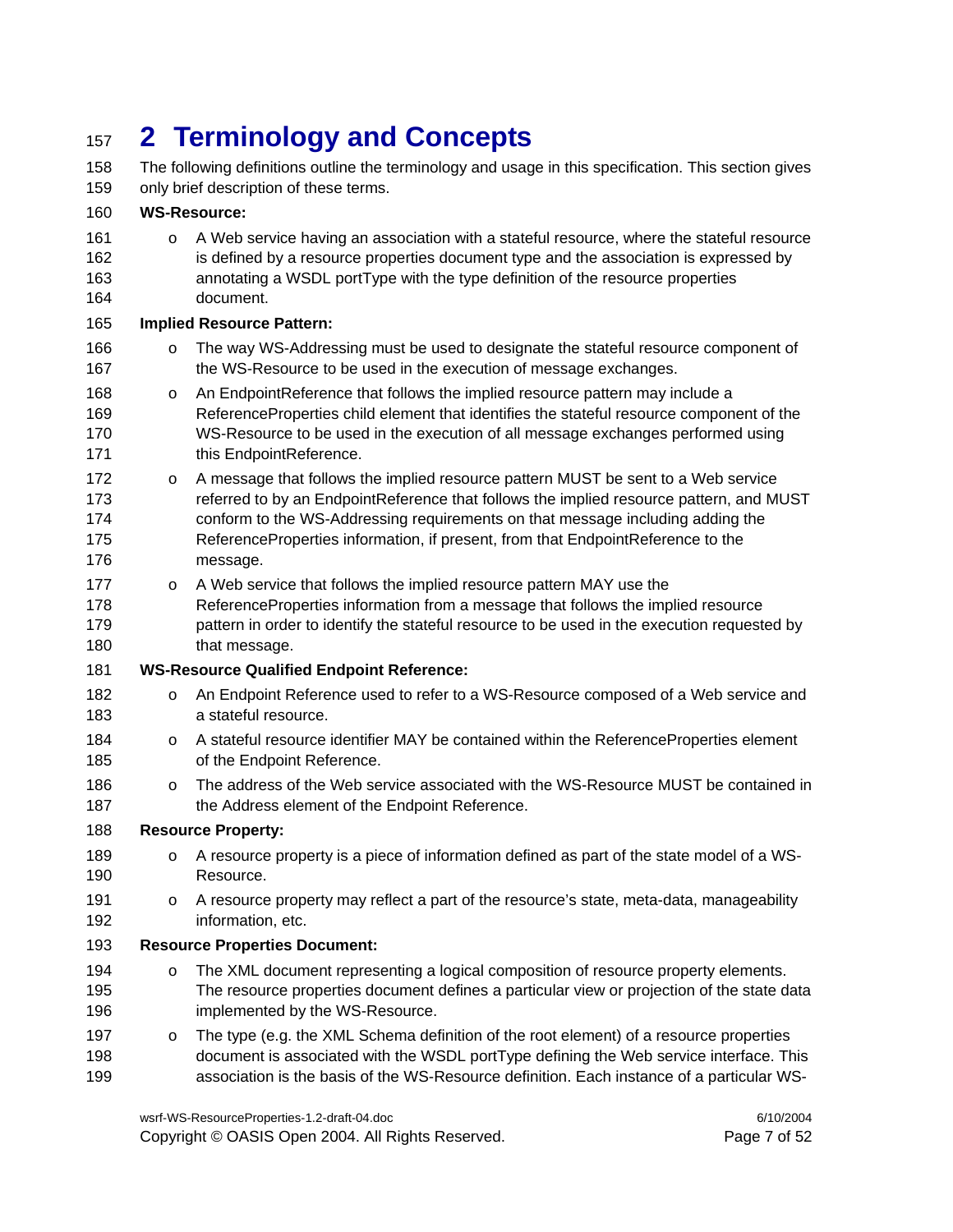200 Resource type MUST implement a logical resource properties document of the type 201 declared in the WSDL portType.

#### 202 **Resource Property Element:**

- 203 o The XML representation of a resource property.
- 204 o A resource property element must appear as the immediate child of the root element of a 205 resource properties document.
- 206 o A resource property element must be an XML global element definition (GED), and is 207 uniquely identified by QName.

#### 208 **Resource Property Value:**

209 o The value(s) associated with a resource property.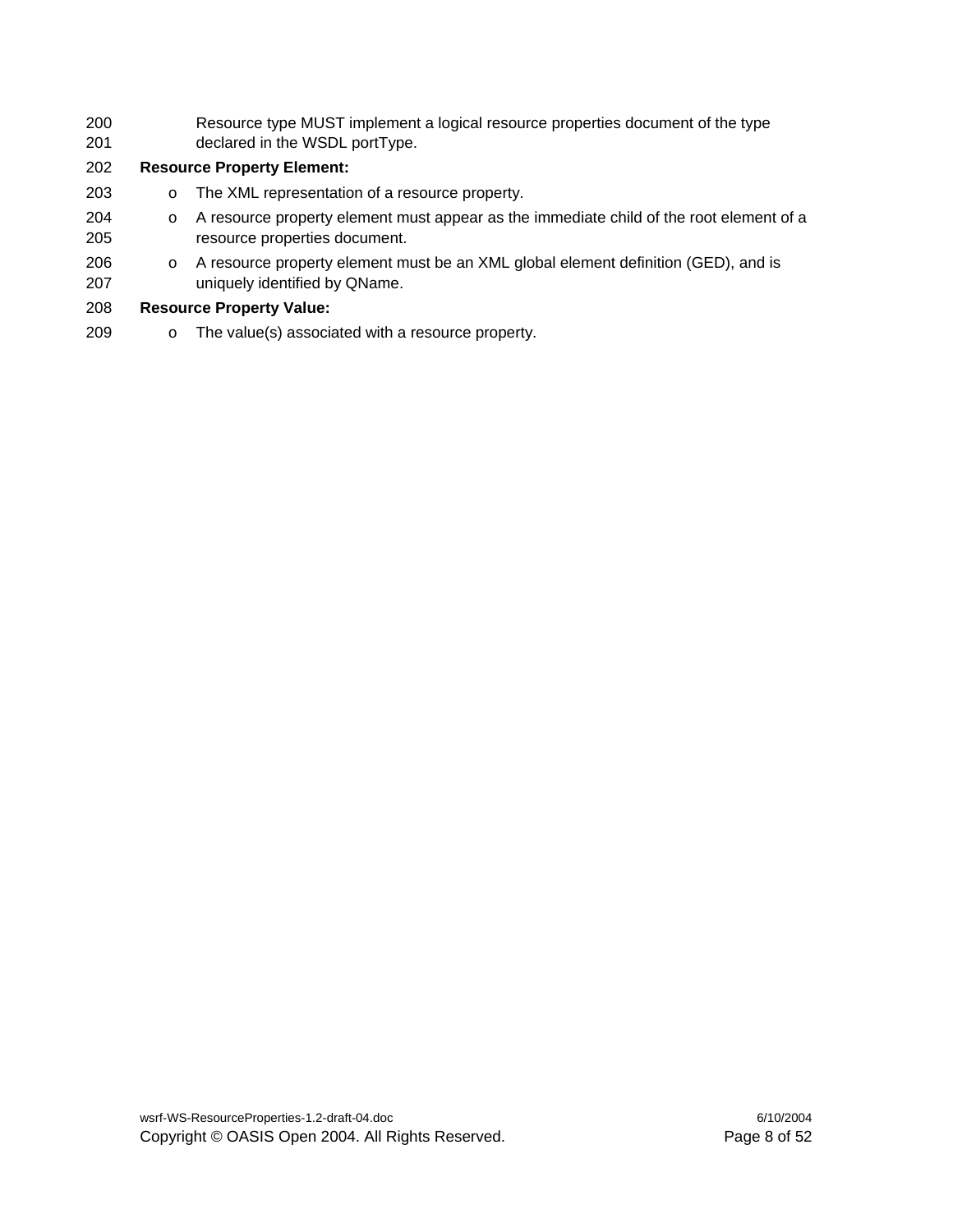# **3 Example**

211 The simple example below defines the GenericDiskDrive portType and the resource properties 212 document associated with GenericDiskDrive. The association of the resource properties 213 document with the portType defines the type of the WS-Resource.

```
214 <wsdl:definitions … xmlns:tns="http://example.com/diskDrive" …> 
215 … 
216 <wsdl:types> 
217 <xsd:schema targetNamespace="http://example.com/diskDrive" ... > 
218 
219 <!-- Resource property element declarations --> 
220 <xsd:element name="NumberOfBlocks" type="xsd:integer"/> 
221 <xsd:element name="BlockSize" type="xsd:integer" /> 
222 <xsd:element name="Manufacturer" type="xsd:string" /> 
223 
224 <!-- Resource properties document declaration --> 
225 <xsd:element name="GenericDiskDriveProperties"> 
226 <xsd:complexType> 
227 <xsd:sequence> 
228 <xsd:element ref="tns:NumberOfBlocks"/> 
229 <xsd:element ref="tns:BlockSize" /> 
230 <xsd:element ref="tns:Manufacturer" /> 
231 <xsd:any minOccurs="0" maxOccurs="unbounded" /> 
232 </xsd:sequence>
233 </xsd:complexType>
234 </xsd:element>
235 … 
236 </xsd:schema>
237 </wsdl:types> 
238 … 
239 <!-- Association of resource properties document to a portType --> 
240 <wsdl:portType name="GenericDiskDrive" 
241 wsrp:ResourceProperties="tns:GenericDiskDriveProperties" > 
242 
243 <operation name="start" …/> 
244 <operation name="stop" …/> 
245 … 
246 </wsdl:portType> 
247 … 
248 </wsdl:definitions> 
249 The following represents the request message used to retrieve two resource property elements 
250 from the WS-Resource that implements the GenericDiskDrive portType: 
251 … 
252 <wsrp:GetMultipleResourceProperties 
253 xmlns:tns="http://example.com/diskdrive" …> 
254 <wsrp:ResourceProperty>tns:NumberOfBlocks</wsrp:ResourceProperty> 
255 <wsrp:ResourceProperty>tns:BlockSize</wsrp:ResourceProperty>
```
wsrf-WS-ResourceProperties-1.2-draft-04.doc 6/10/2004 Copyright © OASIS Open 2004. All Rights Reserved. **Page 9 of 52** Page 9 of 52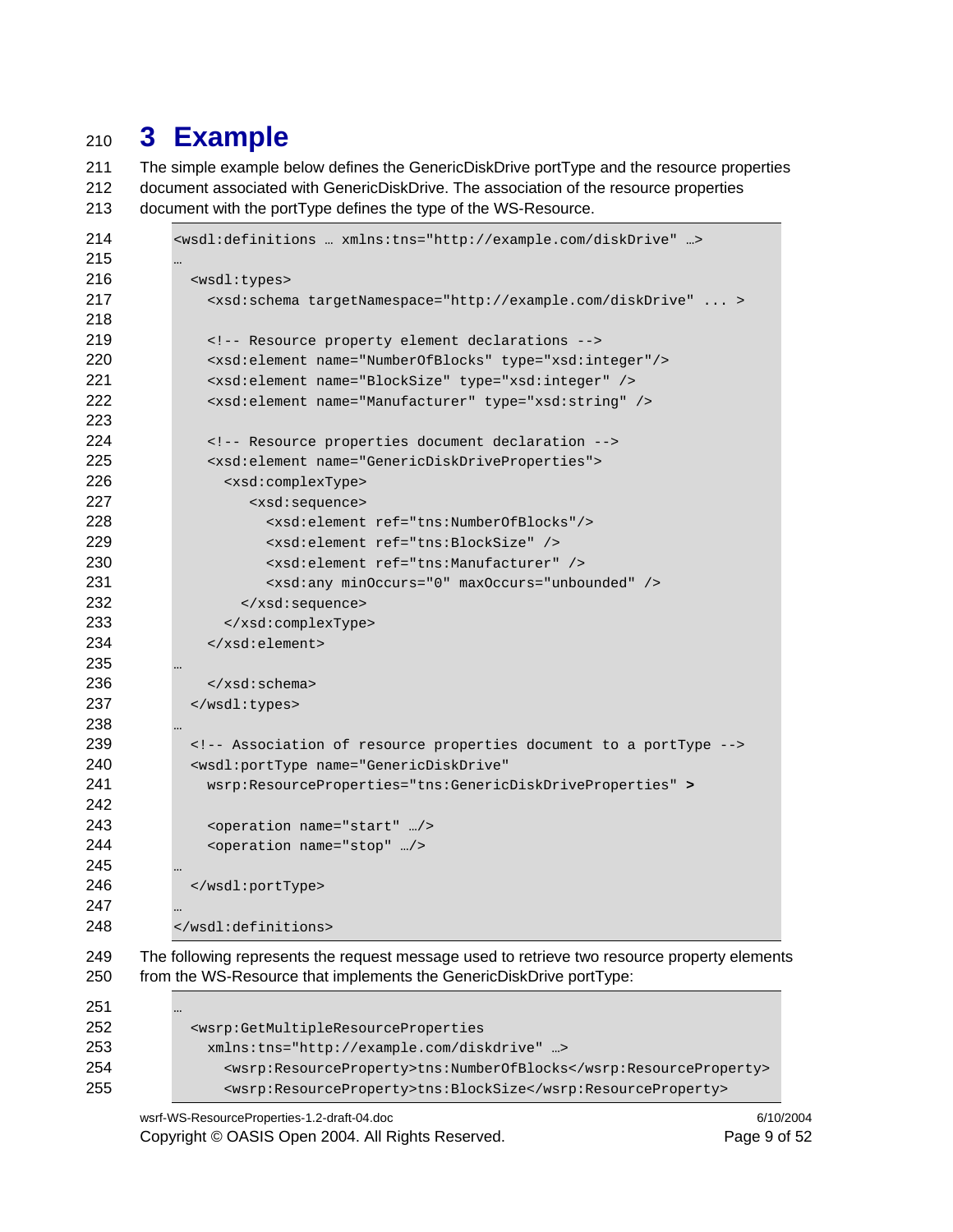| 256 |                                                                                                   |
|-----|---------------------------------------------------------------------------------------------------|
| 257 |                                                                                                   |
| 258 | The following is a sample response to the simple get request:                                     |
| 259 | $\cdots$                                                                                          |
| 260 | <wsrp:getmultipleresourcepropertiesresponse< th=""></wsrp:getmultipleresourcepropertiesresponse<> |
| 261 | xmlns:ns1="http://example.com/diskdrive" >                                                        |
| 262 | <ns1:numberofblocks>22</ns1:numberofblocks>                                                       |
| 263 | <ns1:blocksize>1024</ns1:blocksize>                                                               |
| 264 |                                                                                                   |
| 265 |                                                                                                   |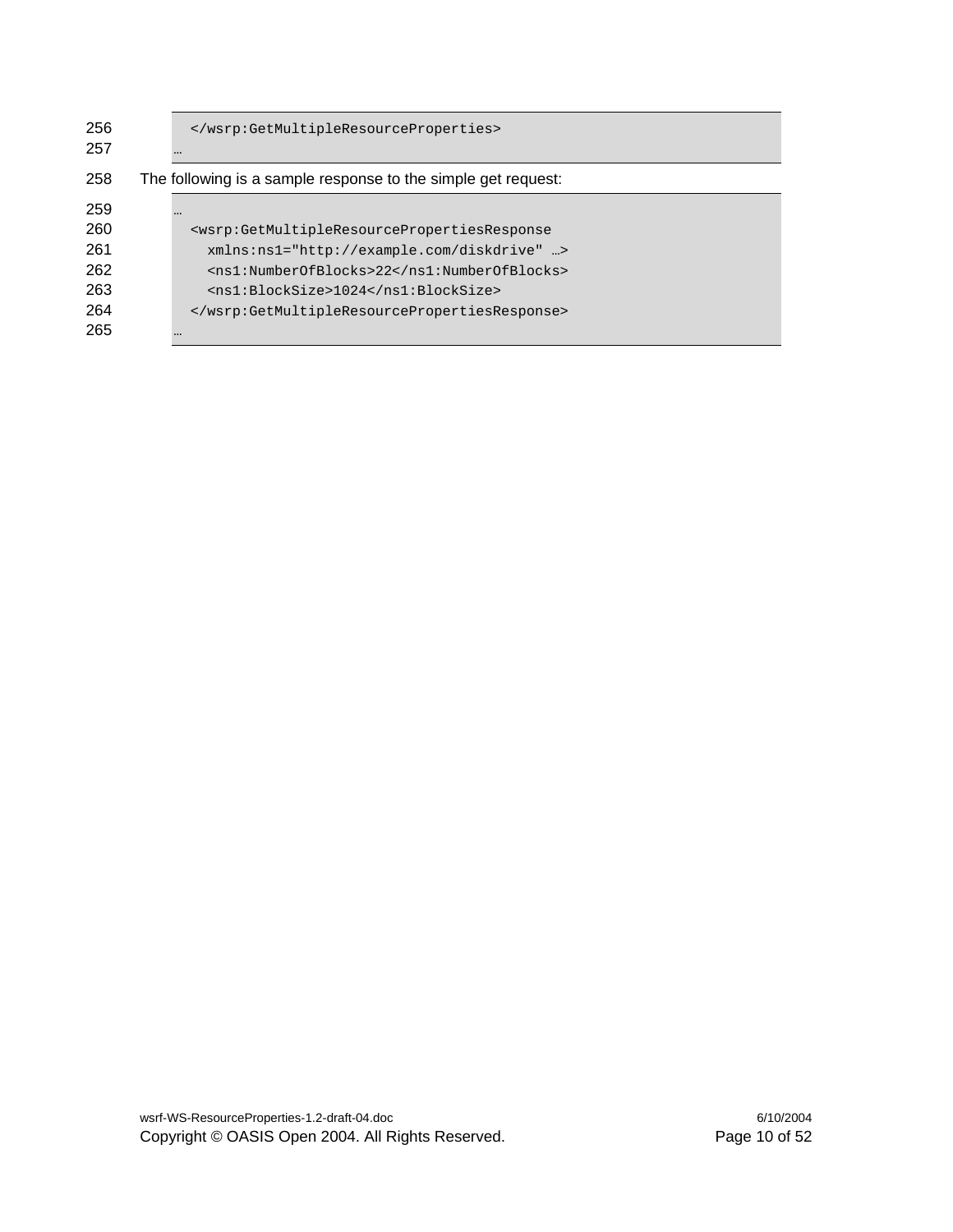# <sup>266</sup>**4 Declaring Resource Properties**

### 267 **4.1 Resource Properties Document**

268 The resource properties document type associated with a Web service's WSDL 1.1 portType 269 definition provides the declaration of the exposed resource properties of the WS-Resource. It 270 represents a particular composed structural view or projection of the resource properties of the 271 WS-Resource, essentially exposing the stateful resource component within the WS-Resource 272 composition. This may be used by a service requestor to form an XML-based query or update 273 expression on the WS-Resource.

- 274 This specification does not dictate the means by which a service implements a resource 275 properties document. A given service implementation may choose to realize its implementation of 276 the resource properties document as an actual XML instance document, stored in memory, in the 277 file system, in a database or in some XML Repository. Other service implementations may 278 *dynamically* construct the resource property elements and their values, from data held in 279 programming language objects (such as a J2EE EJB Entity Bean) or by executing a command on
- 280 a private communications channel to a physical resource. Yet another implementation possibility
- 281 is a mapping layer to a standard management interface (such as CIM or SNMP).
- 282 There is an explicit relationship between the resource properties document and the message 283 exchanges defined in Section 5. Any Web service that implements an interface that includes a
- 284 resource properties document type declaration is a WS-Resource. A WS-Resource MUST accept
- 285 message requests declared by the GetResourceProperty message exchange defined in Section
- 286 5. Similarly, such a Web service MAY accept message requests declared by the other message 287 exchanges defined in Section 5.

288 However, there is no relationship, intended or implied by this specification, between the resource 289 properties defined in the resource properties document and any other message exchanges that 290 may be introduced as part of the Web service interface. Any relationships between the resource 291 properties and messages that comprise an interface are entirely under the purview of the 292 designer of that interface. For example, using the resource properties document described above 293 in Section 3, it would be legal for an interface designer to introduce a "getNumberOfBlocks" 294 message exchange. However, with respect to this specification, there is no relationship either 295 required or prohibited between such an operation and the properties declared in the resource 296 properties document.

### 297 **4.2 Resource Properties Document Type**

- 298 A *resource properties document* MUST be defined using the following rules:
- 299 1. The resource properties document MUST be a global element declaration (GED) in some 300 XML namespace. This GED defines the type of the root element of a resource properties 301 document and hence the type of the resource properties document itself.
- 302 2. The resource properties document MUST be uniquely identified by a QName.
- 303 3. The complexType defining the resource properties document MUST define element 304 children only; it MUST NOT define attributes. The child elements MUST be aggregated 305 using xsd:sequence or xsd:all. The order of appearance of the resource properties within 306 the resource properties document does not matter to WS-ResourceProperties.
- 307 4. The complexType defining the resource properties document MUST define a sequence 308 of one or more child elements, called *resource property elements*.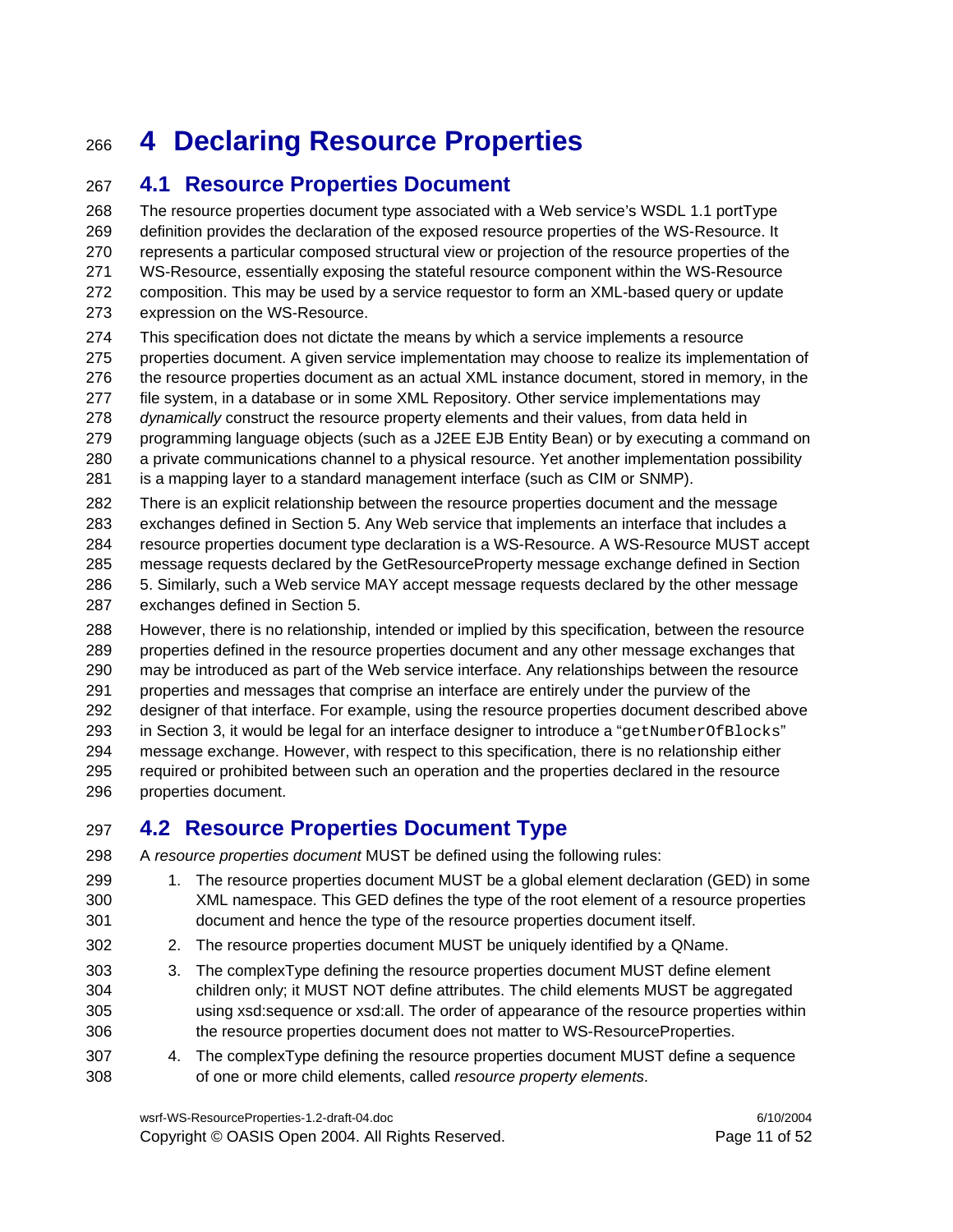- 309 a) Child elements MUST be defined using XML schema element reference (@ref).
- 310 b) This specification defines no additional restriction on the use of @minOccurs or 311 @maxOccurs or other information elements associated with the XML Schema 312 element definition.
- 

l

313 5. The complexType defining the resource properties document MAY allow open element 314 content (xsd:any).

### 315 **4.3 Declaring the Resource Properties Document Type in WSDL**

316 The resource properties document definition is associated with a Web service WSDL 1.1 317 portType in the following manner:

| 318 | <wsdl:defintions></wsdl:defintions>         |
|-----|---------------------------------------------|
| 319 | <wsdl:porttype th="" …<=""></wsdl:porttype> |
| 320 | wsrp:ResourceProperties="xsd:QName"?  >     |
| 321 | $\cdots$                                    |
| 322 |                                             |

323 This definition is further constrained as follows:

- 324 /wsdl:portType/@wsrp:ResourceProperties
- 325 If this attribute appears on a WSDL 1.1 portType element (using attribute extensibility 326 available in the WSDL 1.1 XML schema definition for the portType element) its value 327 MUST be a QName referring to a resource properties document as defined in Section 328 4.2.
- 329 Any service that implements a portType annotated with @wsrp:ResourceProperties MUST be a 330 component of a WS-Resource and MUST provide the interface to resource properties via a 331 document whose root element is defined by the XML global element declaration associated with 332 the portType.

### 333 **4.4 Resource Properties and Interface Aggregation**

334 Web service interface designers MAY define a collection of discrete interfaces (portTypes), each 335 of which defines a set of message exchange patterns (operations). A common design scenario is 336 one in which the designer combines these discrete interfaces to form a composed, *most-derived* 337 interface of a Web service. Examples of independently-specified interfaces designed for purposes 338 of aggregation into a most-derived interface include WS-Notification [WS-Notification], WS-339 ResourceLifetime [WS-ResourceLifetime], and a large number of general-purpose or application-340 domain-specific management interfaces. Further, there may be various dependencies between 341 these interfaces. That is, the messages defined by interface A may only be useful in a service 342 implementation when combined with those of interface B. 343 Within WSDL 1.1, there is no formally-defined interface extension mechanism<sup>1</sup>. In WSDL 1.1 we

- 344 expect service designers to *copy-and-paste* operations from the various constituent interfaces
- 345 into a single, flat, most-derived service interface. In addition, we expect the service interface

<sup>&</sup>lt;sup>1</sup> WSDL 2.0 is expected to define a mechanism to formally model interface aggregation /interface/@extends [WSDL 2.0].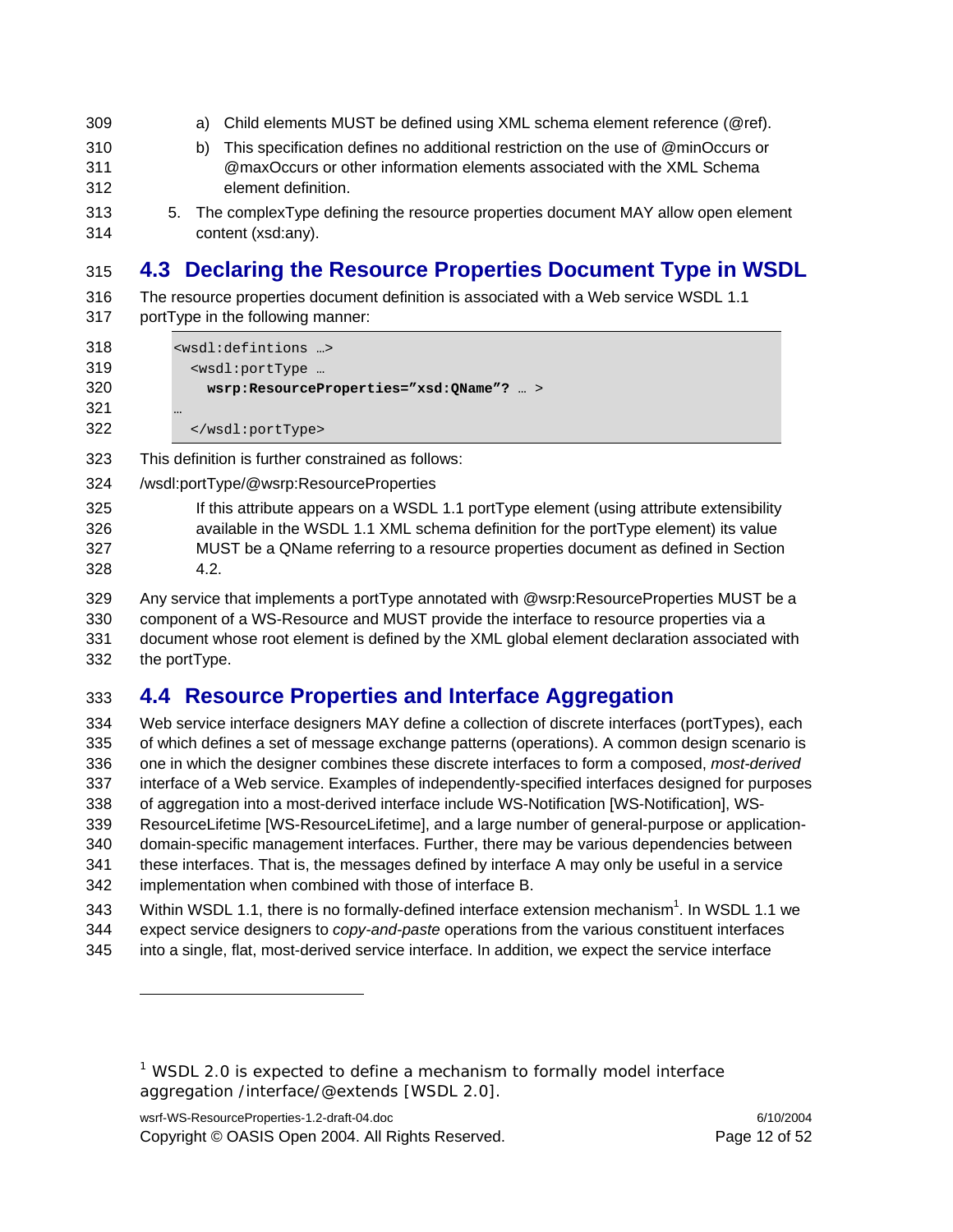346 designer to compose a resource property document for the most-derived Web service interface

347 that consists of all of the resource property element declarations from each of the constituent 348 interfaces used in the composition.

349 Consider the following example, wherein a designer extends the "GenericDiskDrive" WS-350 Resource interface in a vendor-specific fashion.

| 351 | «wsdl:definitions                                                                                                                                                                                                                                                                                                            |
|-----|------------------------------------------------------------------------------------------------------------------------------------------------------------------------------------------------------------------------------------------------------------------------------------------------------------------------------|
| 352 | xmlns:gen="http://example.com/diskDrive"                                                                                                                                                                                                                                                                                     |
| 353 | xmlns:ven="http://vendor.com/diskDrive"                                                                                                                                                                                                                                                                                      |
| 354 | >                                                                                                                                                                                                                                                                                                                            |
| 355 |                                                                                                                                                                                                                                                                                                                              |
| 356 | <wsdl:types></wsdl:types>                                                                                                                                                                                                                                                                                                    |
| 357 | <xsd:schema targetnamespace="http://vendor.com/diskDrive"></xsd:schema>                                                                                                                                                                                                                                                      |
| 358 |                                                                                                                                                                                                                                                                                                                              |
| 359 | Resource property element declarations                                                                                                                                                                                                                                                                                       |
| 360 | <xsd:element name="VendorExtension" type="xsd:string"></xsd:element>                                                                                                                                                                                                                                                         |
| 361 |                                                                                                                                                                                                                                                                                                                              |
| 362 | Resource properties document declaration                                                                                                                                                                                                                                                                                     |
| 363 | <xsd:element name="VendorDiskDriveProperties"></xsd:element>                                                                                                                                                                                                                                                                 |
| 364 | <xsd:complextype></xsd:complextype>                                                                                                                                                                                                                                                                                          |
| 365 | <xsd:sequence></xsd:sequence>                                                                                                                                                                                                                                                                                                |
| 366 | <xsd:element ref="gen:NumberOfBlocks"></xsd:element>                                                                                                                                                                                                                                                                         |
| 367 | <xsd:element ref="gen:BlockSize"></xsd:element>                                                                                                                                                                                                                                                                              |
| 368 | <xsd:element ref="gen:Manufacturer"></xsd:element>                                                                                                                                                                                                                                                                           |
| 369 | <xsd:element ref="ven:VendorExtension"></xsd:element>                                                                                                                                                                                                                                                                        |
| 370 | <xsd:any maxoccurs="unbounded" minoccurs="0"></xsd:any>                                                                                                                                                                                                                                                                      |
| 371 |                                                                                                                                                                                                                                                                                                                              |
| 372 |                                                                                                                                                                                                                                                                                                                              |
| 373 |                                                                                                                                                                                                                                                                                                                              |
| 374 |                                                                                                                                                                                                                                                                                                                              |
| 375 | $\langle xsd:$ schema>                                                                                                                                                                                                                                                                                                       |
| 376 |                                                                                                                                                                                                                                                                                                                              |
| 377 |                                                                                                                                                                                                                                                                                                                              |
| 378 | Association of resource properties document to a portType                                                                                                                                                                                                                                                                    |
| 379 | <wsdl:porttype <="" name="VendorDiskDrive" td=""></wsdl:porttype>                                                                                                                                                                                                                                                            |
| 380 | wsrp:ResourceProperties="ven:VendorDiskDriveProperties" >                                                                                                                                                                                                                                                                    |
| 381 | <operation name="&lt;/td&gt;&lt;/tr&gt;&lt;tr&gt;&lt;td&gt;382&lt;/td&gt;&lt;td&gt;&lt;/td&gt;&lt;/tr&gt;&lt;tr&gt;&lt;td&gt;383&lt;/td&gt;&lt;td&gt;&lt;!-- copy/paste operations from genericDiskDrive --&gt;&lt;/td&gt;&lt;/tr&gt;&lt;tr&gt;&lt;td&gt;384&lt;/td&gt;&lt;td&gt;&lt;operation name=" start"=""></operation> |
| 385 | <operation name="stop"></operation>                                                                                                                                                                                                                                                                                          |
| 386 |                                                                                                                                                                                                                                                                                                                              |
| 387 | define Vendor-specific operations                                                                                                                                                                                                                                                                                            |
| 388 | <operation name="reset"></operation>                                                                                                                                                                                                                                                                                         |
| 389 |                                                                                                                                                                                                                                                                                                                              |
| 390 |                                                                                                                                                                                                                                                                                                                              |
| 391 |                                                                                                                                                                                                                                                                                                                              |
| 392 |                                                                                                                                                                                                                                                                                                                              |
| 393 |                                                                                                                                                                                                                                                                                                                              |

wsrf-WS-ResourceProperties-1.2-draft-04.doc 6/10/2004 Copyright © OASIS Open 2004. All Rights Reserved. Page 13 of 52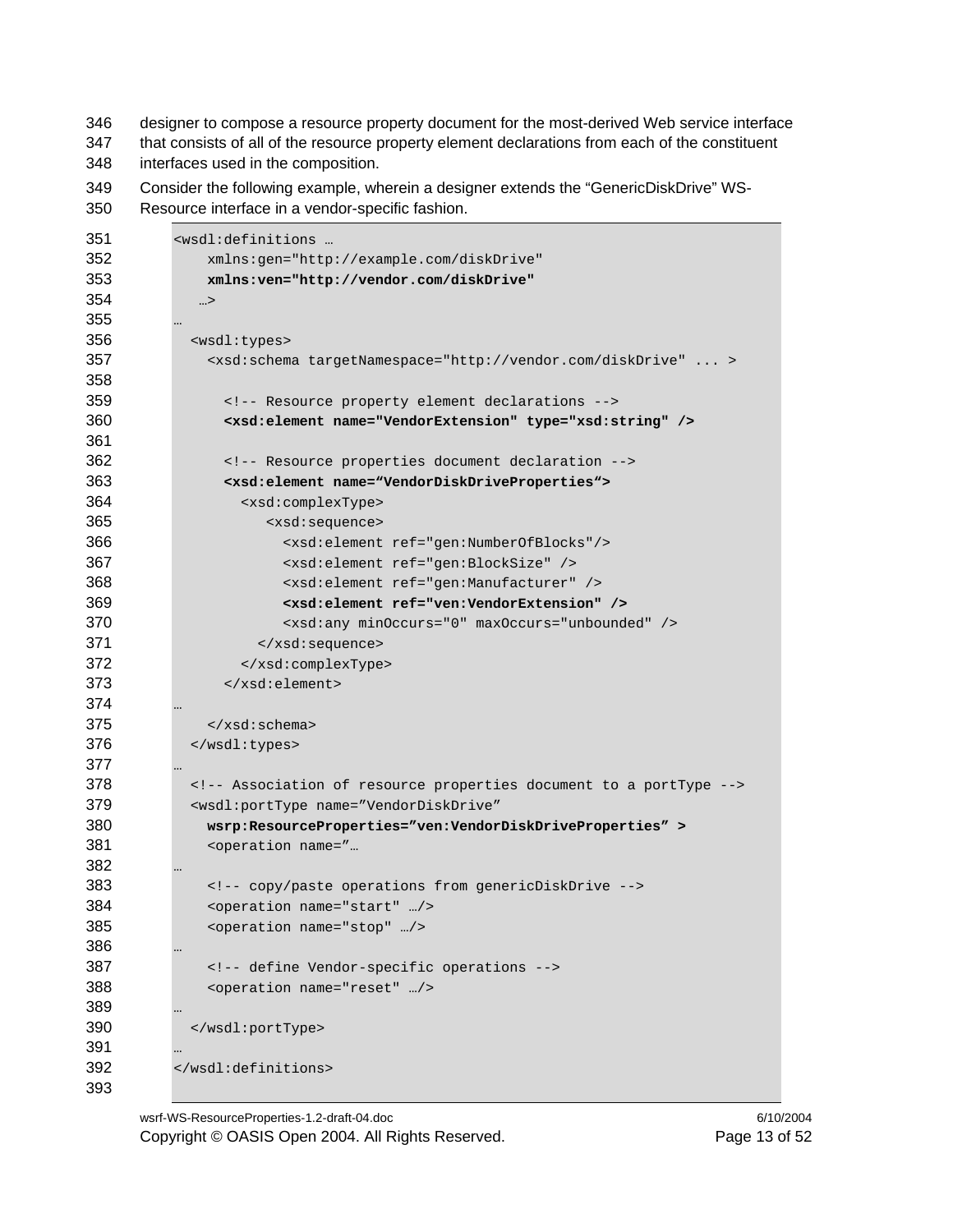| 394<br>395<br>396               | The VendorDiskDrive portType is an example of <i>manual</i> interface aggregation in WSDL 1.1 using<br>copy-and-paste. In this example, the designer of the VendorDiskDrive portType wishes to extend<br>the GenericDiskDrive portType. |                                                                                                                                                                                                                                                                                                                                                                                                      |
|---------------------------------|-----------------------------------------------------------------------------------------------------------------------------------------------------------------------------------------------------------------------------------------|------------------------------------------------------------------------------------------------------------------------------------------------------------------------------------------------------------------------------------------------------------------------------------------------------------------------------------------------------------------------------------------------------|
| 397<br>398                      | fashion:                                                                                                                                                                                                                                | WS-ResourceProperties specifies that this style of extension MUST be carried out in the following                                                                                                                                                                                                                                                                                                    |
| 399                             |                                                                                                                                                                                                                                         | 1. Define the new portType.                                                                                                                                                                                                                                                                                                                                                                          |
| 400<br>401                      |                                                                                                                                                                                                                                         | In this example the new portType is named "VendorDiskDrive". This portType extends<br>"GenericDiskDrive".                                                                                                                                                                                                                                                                                            |
| 402<br>403<br>404               | 2.                                                                                                                                                                                                                                      | Copy all of the operation child elements from the portType being extended, and paste<br>them as child elements of the new portType; the order of the operations SHOULD be<br>preserved.                                                                                                                                                                                                              |
| 405<br>406                      |                                                                                                                                                                                                                                         | In this example, the "start" and "stop" operations are copied from the GenericDiskDrive<br>portType and pasted as child elements of the VendorDiskDrive portType.                                                                                                                                                                                                                                    |
| 407                             | 3.                                                                                                                                                                                                                                      | Define additional, vendor-specific operations as child elements of the new portType.                                                                                                                                                                                                                                                                                                                 |
| 408<br>409                      |                                                                                                                                                                                                                                         | In this example, the "reset" operation is a new operation defined by the VendorDiskDrive<br>portType.                                                                                                                                                                                                                                                                                                |
| 410<br>411                      |                                                                                                                                                                                                                                         | 4. Define a new resource properties document, as an XML global element declaration,<br>following the requirements defined in Section 4.2.                                                                                                                                                                                                                                                            |
| 412<br>413                      |                                                                                                                                                                                                                                         | In this example, the element is named "VendorDiskDriveProperties" and defined in the<br>"http://vendor.com/diskDrive" namespace.                                                                                                                                                                                                                                                                     |
| 414<br>415<br>416<br>417<br>418 | 5.                                                                                                                                                                                                                                      | Copy all of the child elements (@ref and xsd:any) from the resource properties document<br>of the portType being extended, and paste them as child elements of the new resource<br>properties document; the order of the elements SHOULD be preserved. This step MUST<br>be repeated for each portType that is being extended by this new portType. Any duplicate<br>child elements MUST be removed. |
| 419<br>420<br>421<br>422        |                                                                                                                                                                                                                                         | In this example, the elements that reference (@ref) "gen:NumberOfBlocks",<br>"gen:Blocksize", and "gen:Manufacturer" and the "xsd:any" are copied from the<br>GenericDiskDriveProperties declaration and pasted to the VendorDiskDriveProperties<br>declaration.                                                                                                                                     |
| 423<br>424                      | 6.                                                                                                                                                                                                                                      | Define any additional resource property elements that are specific to the newly-defined<br>resource properties document type.                                                                                                                                                                                                                                                                        |
| 425<br>426                      |                                                                                                                                                                                                                                         | In this example, VendorDiskDriveProperties resource document defines an additional<br>resource property named VendorExtension.                                                                                                                                                                                                                                                                       |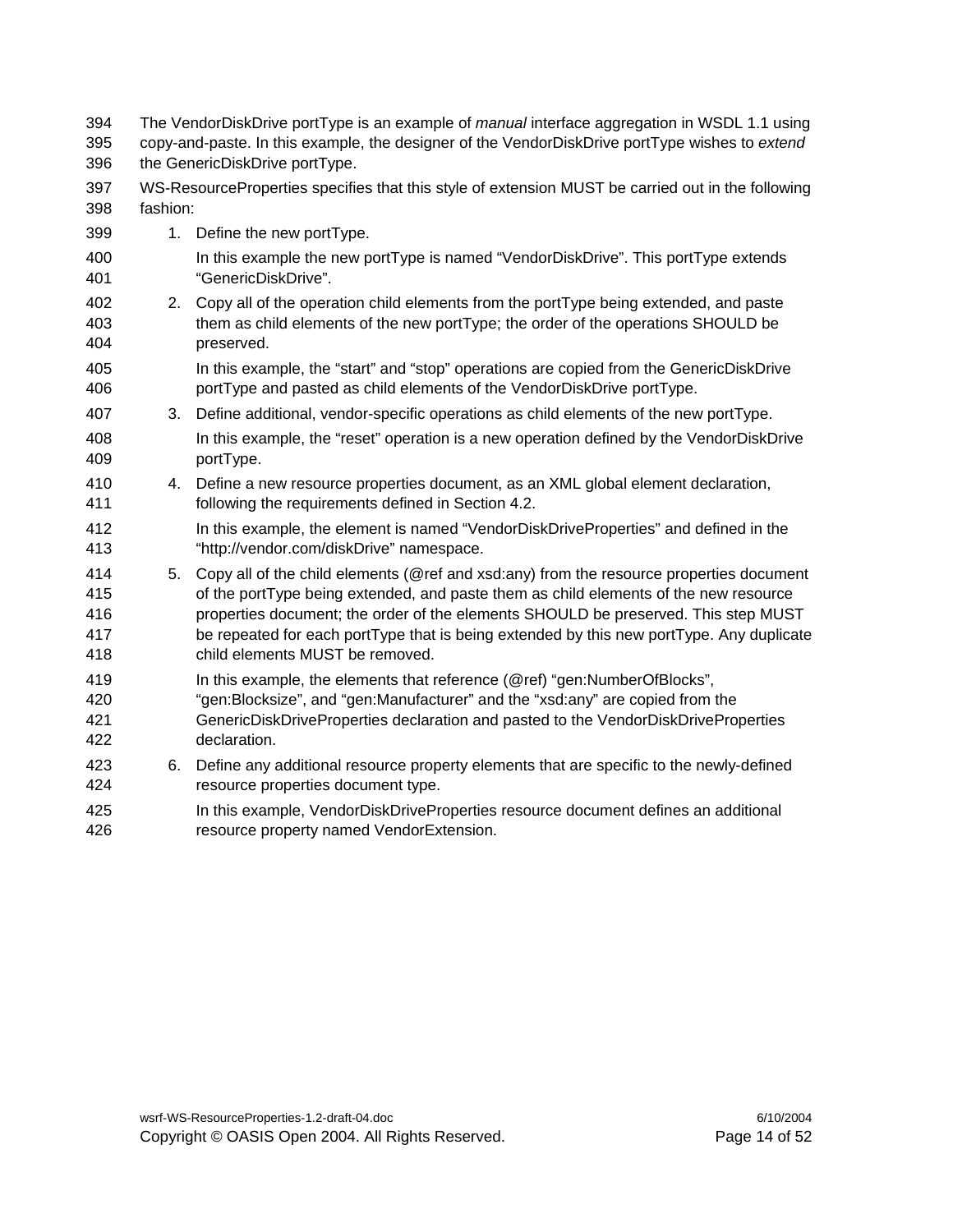# <sup>427</sup>**5 Operations on Resource Properties**

428 This section defines a collection of message exchanges that standardize the means by which a 429 requestor can retrieve values of resource properties, update values of resource properties, and 430 issue queries against resource properties.

431 Any interface that includes a resource properties document type declaration

432 (/wsdl:portType/@ResourceProperties) MUST also include the GetResourceProperty message

433 exchange (operation) defined in this section. Any Web service that implements an interface that

434 includes a resource properties document type declaration MAY also support the other message

435 exchanges defined in this section.

#### 436 **5.1 GetResourceProperty**

437 A Web service that implements a portType that includes the resource properties document type 438 declaration (/wsdl:portType/@ResourceProperties) is a component of a WS-Resource, and 439 MUST support the message exchange defined in this section that allows a requestor to retrieve 440 the value of a single resource property of a WS-Resource.

441 The format of this request message MUST be:

| 442<br>443<br>444<br>445<br>446 | <wsrp:getresourceproperty><br/>OName<br/></wsrp:getresourceproperty>                                 |
|---------------------------------|------------------------------------------------------------------------------------------------------|
| 447                             | The GetResourceProperty request message MUST follow the implied resource pattern, as                 |
| 448                             | defined in Section 2.                                                                                |
| 449                             | The components of the GetResourceProperty request message are further described as follows:          |
| 450                             | /wsrp:GetResourceProperty/QName                                                                      |
| 451                             | This MUST correspond to the QName of a resource property element defined as a child                  |
| 452                             | of the root of the WS-Resource's resource properties document.                                       |
| 453                             | The response of the GetResourceProperty request message is a message of the following form:          |
| 454<br>455<br>456<br>457<br>458 | <wsrp:getresourcepropertyresponse><br/><math>\{any\}</math>*<br/></wsrp:getresourcepropertyresponse> |
| 459                             | The contents of the GetResourceProperty response message are further described as follows:           |
| 460                             | /wsrp:GetResourcePropertyResponse/{any}                                                              |
| 461                             | The resource property value, as an XML element, that corresponds to the QName in the                 |
| 462                             | GetResourceProperty request. Note: in the case where the resource property element is                |
| 463                             | defined with minOccurs="0" and the resource properties document does not contain any                 |
| 464                             | value for that resource property, the response MUST be an empty                                      |
| 465                             | wsrpw:GetResourcePropertyResponse element.                                                           |
| 466                             | If the WS-Resource does not respond to the GetResourceProperty request message with the              |
| 467                             | GetResourcePropertyResponse message, then it MUST send one of the following fault                    |
| 468                             | messages:                                                                                            |
| 469                             | ResourceUnknownFault                                                                                 |

wsrf-WS-ResourceProperties-1.2-draft-04.doc 6/10/2004 Copyright © OASIS Open 2004. All Rights Reserved. Page 15 of 52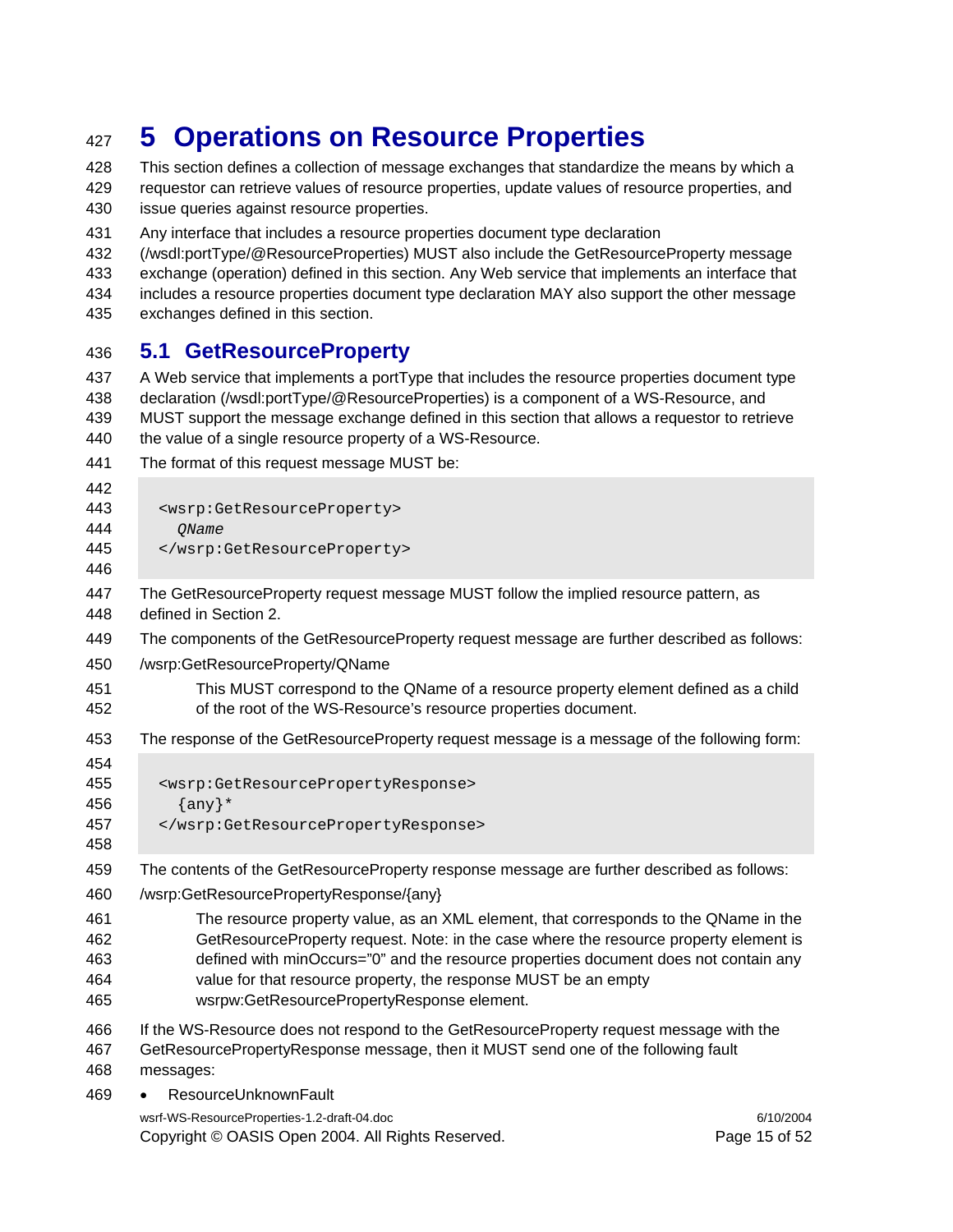- **o** The resource identified in the message (which follows the implied resource pattern) is 471 not known to the Web service.
- InvalidResourcePropertyQName
- o The QName in the request message did not correspond to a resource property 474 element of the WS-Resource referred to in the request message.
- 475 OtherFaults: tbd
- 476 Note: All faults generated must be compliant with the WS-BaseFaults [WS-BaseFaults] 477 specification.

#### **5.1.1 Example SOAP Encoding of the GetResourceProperty Message**

- **Exchange**
- 480 Consider the following resource properties document defining resource properties for a WS-481 Resource defined by the GenericDiskDrive portType:

| 482 | <genericdiskdriveproperties xmlns:tns="http://example.com/diskDrive"></genericdiskdriveproperties> |
|-----|----------------------------------------------------------------------------------------------------|
| 483 | <tns:numberofblocks>22</tns:numberofblocks>                                                        |
| 484 | <tns:blocksize>1024</tns:blocksize>                                                                |
| 485 | <tns:manufacturer>DrivesRUs</tns:manufacturer>                                                     |
| 486 |                                                                                                    |
|     |                                                                                                    |

487 The following is a non-normative example of a GetResourceProperty request message using 488 SOAP 1.2 [SOAP 1.2]:

| 489 | $<$ s $12$ : Envelope                                                |
|-----|----------------------------------------------------------------------|
| 490 | $xmlns: s12="http://www.w3.org/2003/05/soap-envelope"$               |
| 491 | xmlns:wsa="http://schemas.xmlsoap.org/ws/2003/03/addressing"         |
| 492 | $xmlns:wsrp =$                                                       |
| 493 | "http://docs.oasis-open.org/wsrf/2004/06/wsrf-WS-ResourceProperties- |
| 494 | $1.2$ -draft- $01.$ xsd"                                             |
| 495 | xmlns:ex="http://example.com/exampleNS">                             |
| 496 | $<$ s $12$ : Header>                                                 |
| 497 | <wsa:action></wsa:action>                                            |
| 498 | http://docs.oasis-open.org/wsrf/2004/06/WS-                          |
| 499 | ResourceProperties/GetResourceProperty                               |
| 500 | $\langle$ /wsa:Action>                                               |
| 501 | <wsa:to s12:mustunderstand="1"></wsa:to>                             |
| 502 | http://www.provider.org/ProviderEndpoint                             |
| 503 | $\langle$ /wsa:To>                                                   |
| 504 | <ex:resourcedisambiquator></ex:resourcedisambiquator>                |
| 505 | $uuid:84decd55-7d3f-65ad-ac44-675d9fce5d22$                          |
| 506 |                                                                      |
| 507 | $\langle$ /s $12$ :Header>                                           |
| 508 | $<$ s $12$ : Body>                                                   |
| 509 | <wsrp:getresourceproperty< th=""></wsrp:getresourceproperty<>        |
| 510 | xmlns: tns="http://example.com/diskDrive">                           |
| 511 | tns:NumberOfBlocks                                                   |
| 512 |                                                                      |
| 513 | $\langle$ s12:Body>                                                  |

wsrf-WS-ResourceProperties-1.2-draft-04.doc 6/10/2004 Copyright © OASIS Open 2004. All Rights Reserved. Page 16 of 52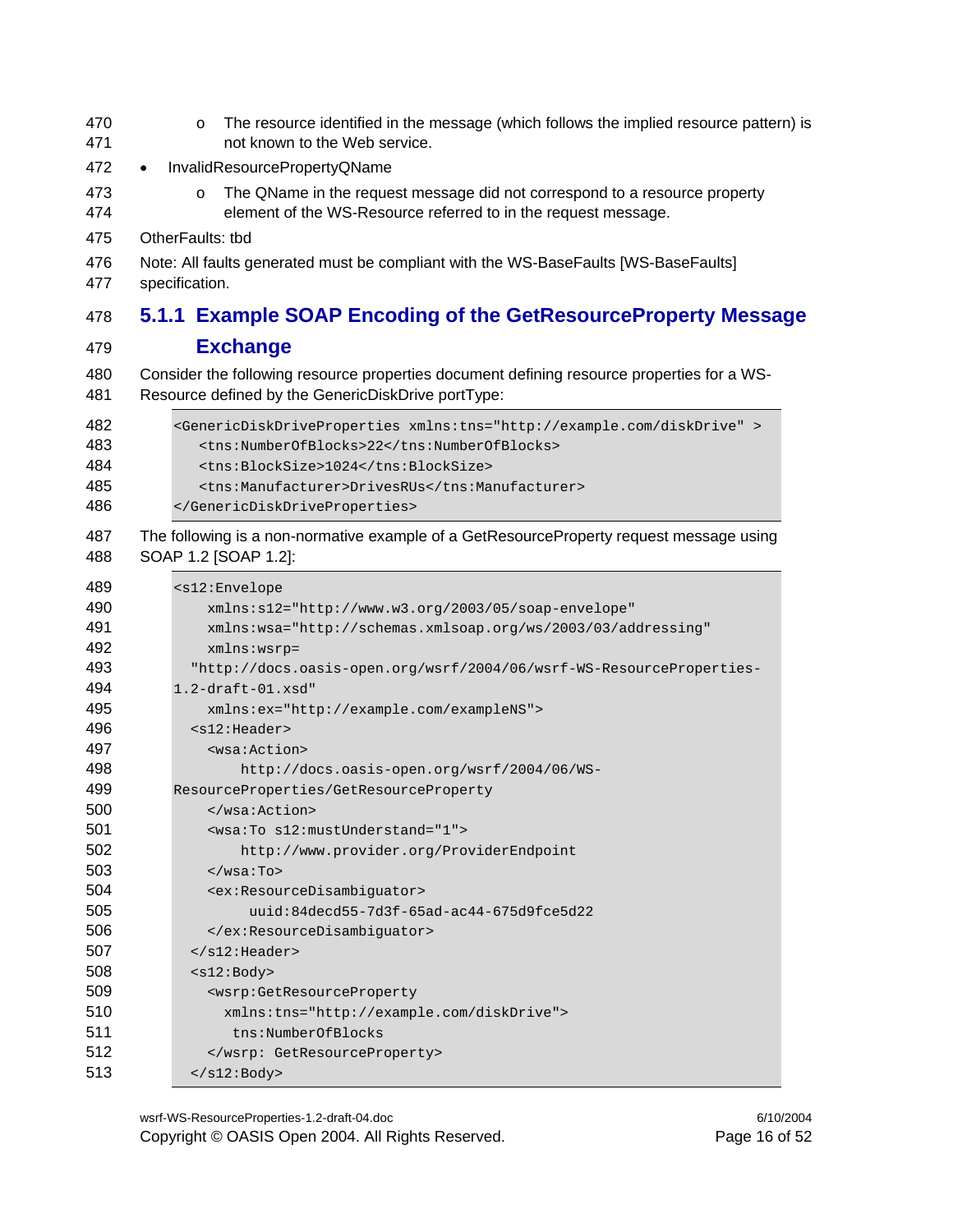514 </s12:Envelope>

| <s12:envelope< th=""></s12:envelope<>                                         |  |  |
|-------------------------------------------------------------------------------|--|--|
| $xmlns: s12="http://www.w3.org/2003/05/soap-envelope"$                        |  |  |
| xmlns:wsa="http://schemas.xmlsoap.org/ws/2003/03/addressing"                  |  |  |
| $xmlns:wsrp =$                                                                |  |  |
| "http://docs.oasis-open.org/wsrf/2004/06/wsrf-WS-                             |  |  |
| ResourceProperties-1.2-draft-01.xsd"                                          |  |  |
| xmlns:resp="http://www.other.org/otherNS">                                    |  |  |
| $<$ s $12$ :Header>                                                           |  |  |
| <wsa:action></wsa:action>                                                     |  |  |
| http://docs.oasis-open.org/wsrf/2004/06/WS-                                   |  |  |
| ResourceProperties/GetResourcePropertyResponse                                |  |  |
|                                                                               |  |  |
| <wsa:to s12:mustunderstand="1"></wsa:to>                                      |  |  |
| http://www.requestor.org/someEndpoint                                         |  |  |
| $\langle$ /wsa:To>                                                            |  |  |
| <resp:someresourceref></resp:someresourceref>                                 |  |  |
| uuid:9fef5fec-6dc3-44a2-ba32-8680cace43f9                                     |  |  |
|                                                                               |  |  |
| $\langle$ /s12:Header>                                                        |  |  |
| $<$ s $12$ : Body>                                                            |  |  |
| <wsrp:getresourcepropertyresponse< td=""></wsrp:getresourcepropertyresponse<> |  |  |
| xmlns:ns1="http://example.com/diskDrive">                                     |  |  |
| <ns1:numberofblocks>22</ns1:numberofblocks>                                   |  |  |
|                                                                               |  |  |
| $\langle$ s12:Body>                                                           |  |  |
|                                                                               |  |  |

#### 543 **5.2 GetMultipleResourceProperties**

544 A Web service that implements a portType that includes the resource properties document type 545 declaration (/wsdl:portType/@ResourceProperties) is a component of a WS-Resource, and MAY 546 support the message exchange defined in this section that allows a requestor to retrieve the 547 values of multiple resource properties of a WS-Resource.

548 The format of this request message MUST be:

| 549 | <wsrp:getmultipleresourceproperties></wsrp:getmultipleresourceproperties>                             |  |
|-----|-------------------------------------------------------------------------------------------------------|--|
| 550 | <wsrp:resourceproperty>QName <wsrp:resourceproperty>+</wsrp:resourceproperty></wsrp:resourceproperty> |  |
| 551 |                                                                                                       |  |

- 552 The GetMultipleResourceProperties request message MUST follow the implied resource pattern, 553 as defined in Section 2.
- 554 The components of the GetMultipleResourceProperties request message are further described as 555 follows:
- 556 /wsrp:GetMultipleResourceProperties/wsrp:ResourceProperty+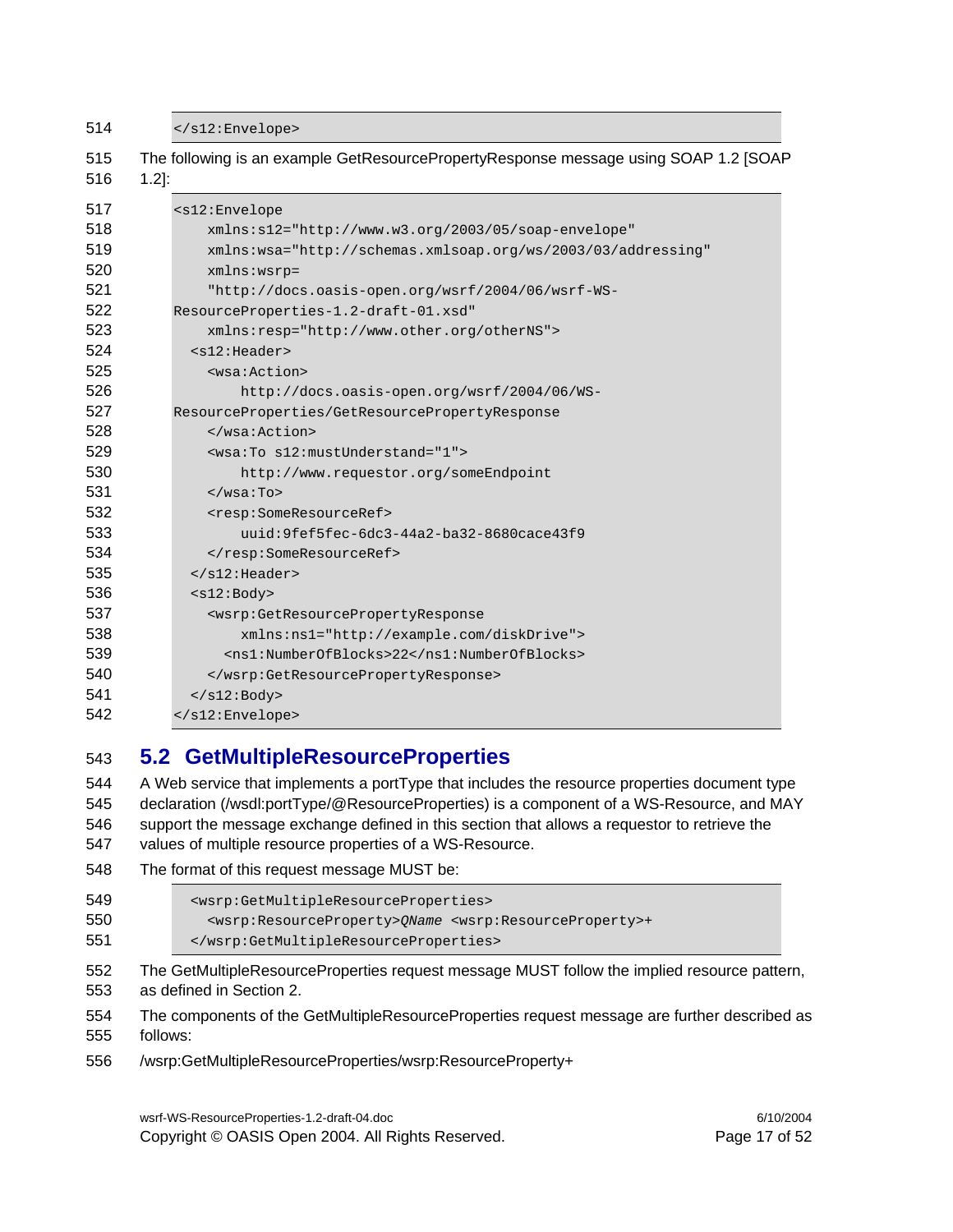- 557 This component MAY appear one or more times. Each ResourceProperty element 558 contains an xsd:QName which MUST correspond to the QName of a resource property 559 element defined as a child of the root of the WS-Resource's resource properties 560 document.
- 561 The response of the GetMultipleResourceProperties request message is a message of the
- 562 following form:

| 563 | <wsrp:getmultipleresourcepropertiesresponse></wsrp:getmultipleresourcepropertiesresponse> |
|-----|-------------------------------------------------------------------------------------------|
| 564 | $\{any\}$ *                                                                               |
| 565 |                                                                                           |

- 566 The contents of the GetMultipleResourcePropertiesResponse message are further described as 567 follows:
- 568 /wsrp:GetMultipleResourcePropertiesResponse/{any}
- 569 A collection of resource property values, as XML elements that correspond to the 570 QNames given in the GetMultipleResourceProperties request message. This collection is 571 formed in the following fashion. For each QName in the request message, the resource 572 must add to the collection all child elements of the root of the resource properties 573 document whose name corresponds to that QName. Note: in the case where the 574 resource property element is defined with minOccurs="0" and the resource properties 575 document does not contain any value for that resource property, no child element is
- 576 added to the collection for that QName.
- 577 If the XML schema definition of the resource properties document root element does not 578 permit the root element to contain a child element with that QName the processing of the 579 GetMultipleResourceProperties request message MUST terminate with a fault message.
- 580 The collection of resource property values SHOULD be formed in the same order as the 581 resource property element QNames were specified in the GetMultipleResourceProperties 582 request message.
- 583 If the WS-Resource does not respond to the GetMultipleResourceProperties request message 584 with the GetMultipleResourcePropertiesResponse message, then it MUST send one of the 585 following fault messages:
- 586 ResourceUnknownFault
- 587 **b** The resource identified in the message (which follows the implied resource pattern) is 588 not known to the Web service.
- 589 InvalidResourcePropertyQName
- 590 **o** One or more of the QNames in the request message did not correspond to a 591 resource property element of the WS-Resource referred to in the request message.
- 592 OtherFaults: tbd
- 593 Note: All faults generated must be compliant with the WS-BaseFaults [WS-BaseFaults] 594 specification.
- 595 Note: the functionality provided by the GetResourceProperty message exchange is a strict subset
- 596 of that provided by GetMultipleResourceProperties. WS-ResourceProperties defines two
- 597 message exchange sets to provide implementation flexibility. GetResourceProperty is a simple,
- 598 required message exchange that allows simple Web service implementations to be compliant
- 599 with WS-ResourceProperties. The optional GetMultipleResourceProperties, while more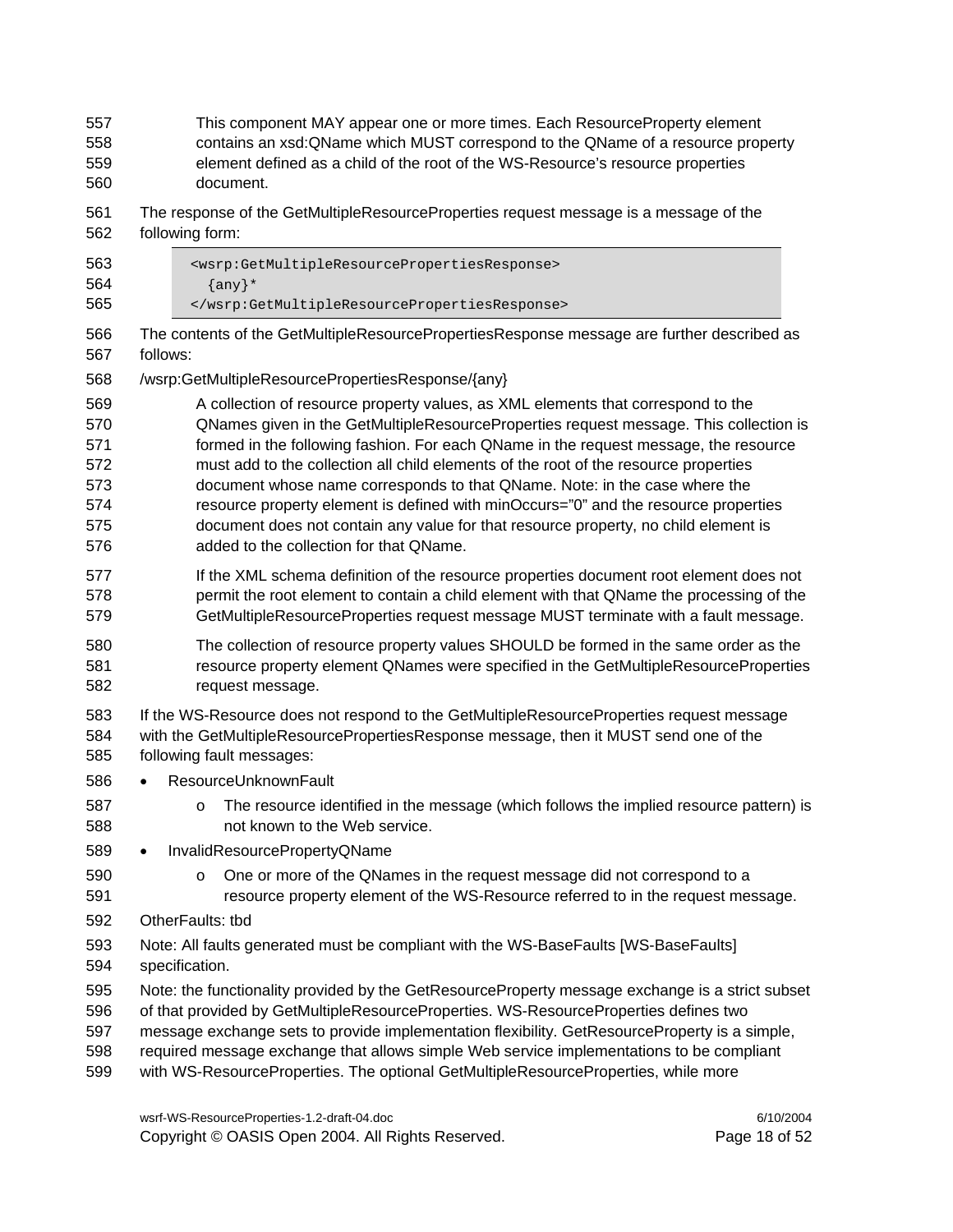- 600 sophisticated, allows efficient retrieval of multiple resource property values using a single 601 message exchange. 602 An example use of the GetMultipleResourceProperties operation is shown in Section 3. Note: it is 603 the responsibility of the requestor to correlate the elements of the response message that 604 correspond to the QNames contained in the request message. **5.2.1 Example SOAP Encoding of the GetMultipleResourceProperties Message Exchange**  607 Consider the following resource properties document defining resource properties for a WS-608 Resource defined by the GenericDiskDrive portType: <GenericDiskDriveProperties xmlns:tns="http://example.com/diskDrive" > <tns:NumberOfBlocks>22</tns:NumberOfBlocks> <tns:BlockSize>1024</tns:BlockSize> <tns:Manufacturer>DrivesRUs</tns:Manufacturer> </GenericDiskDriveProperties> 614 The following is a non-normative example of a GetMultipleResourceProperties request message 615 using SOAP 1.2 [SOAP 1.2]: <s12:Envelope xmlns:s12="http://www.w3.org/2003/05/soap-envelope" xmlns:wsa="http://schemas.xmlsoap.org/ws/2003/03/addressing" xmlns:wsrp= "http://docs.oasis-open.org/wsrf/2004/06/wsrf-WS-ResourceProperties-1.2-draft-01.xsd" xmlns:ex="http://example.com/exampleNS"> <s12:Header> <wsa:Action> http://docs.oasis-open.org/wsrf/2004/06/WS-ResourceProperties/GetMultipleResourceProperties </wsa:Action> <wsa:To s12:mustUnderstand="1"> http://www.provider.org/ProviderEndpoint </wsa:To> <ex:ResourceDisambiguator> uuid:84decd55-7d3f-65ad-ac44-675d9fce5d22 </ex:ResourceDisambiguator>  $634 \times /s12$ : Header> <s12:Body> <wsrp:GetMultipleResourceProperties xmlns:tns="http://example.com/diskdrive"> <wsrp:ResourceProperty>tns:NumberOfBlocks</wsrp:ResourceProperty> <wsrp:ResourceProperty>tns:BlockSize</wsrp:ResourceProperty> </wsrp:GetMultipleResourceProperties> </s12:Body> </s12:Envelope>
- 643 The following is an example GetMultipleResourcePropertiesResponse message using SOAP 1.2
- 644 [SOAP 1.2]:

wsrf-WS-ResourceProperties-1.2-draft-04.doc 6/10/2004 Copyright © OASIS Open 2004. All Rights Reserved. Page 19 of 52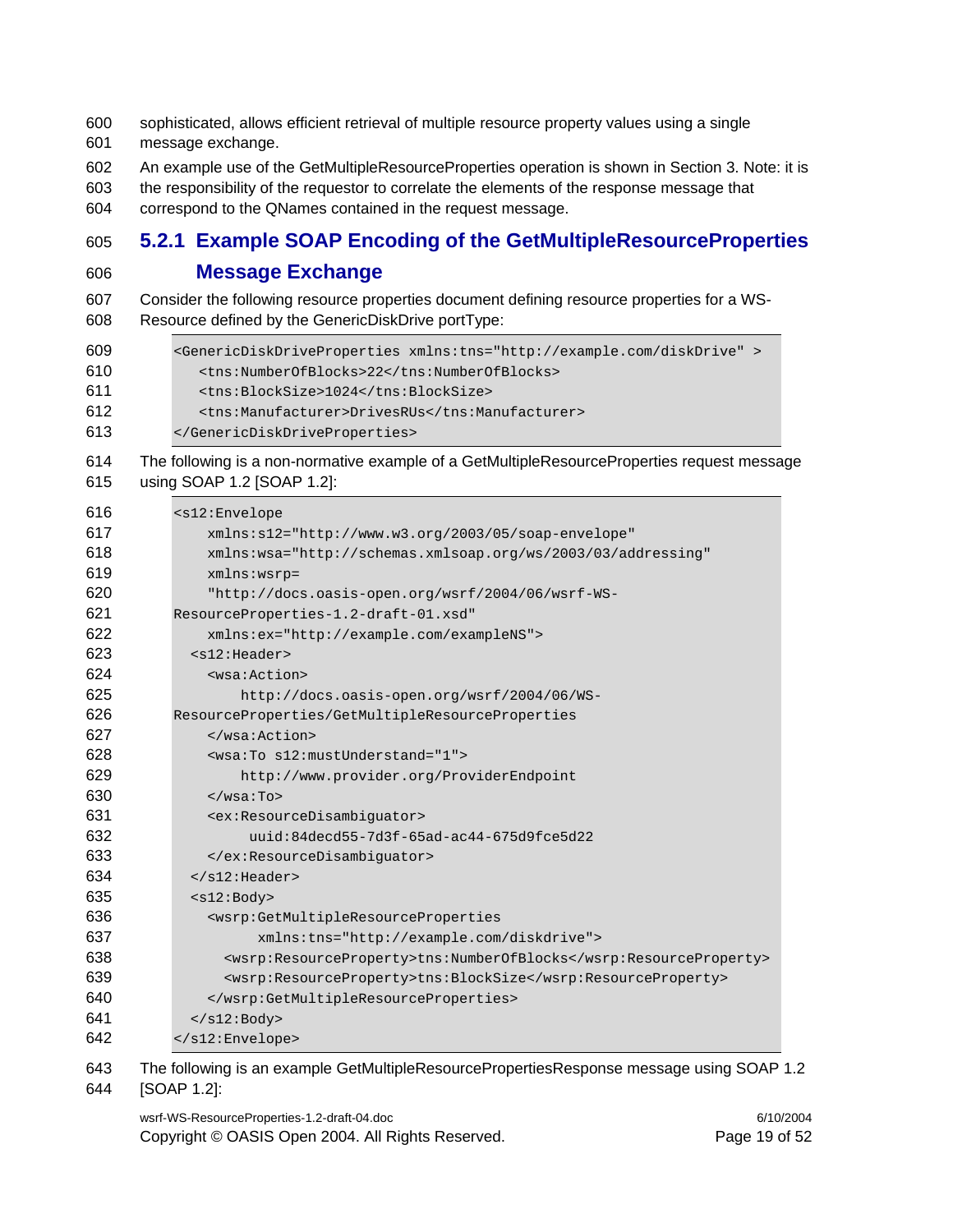| 645 | $<$ s $12$ : Envelope                                                                             |  |  |
|-----|---------------------------------------------------------------------------------------------------|--|--|
| 646 | $xmlns: s12="http://www.w3.org/2003/05/soap-envelope"$                                            |  |  |
| 647 | xmlns:wsa="http://schemas.xmlsoap.org/ws/2003/03/addressing"                                      |  |  |
| 648 | $xmlns:wsrp =$                                                                                    |  |  |
| 649 | "http://docs.oasis-open.org/wsrf/2004/06/wsrf-WS-                                                 |  |  |
| 650 | ResourceProperties-1.2-draft-01.xsd"                                                              |  |  |
| 651 | xmlns: resp="http://www.other.org/otherNS">                                                       |  |  |
| 652 | $<$ s $12$ : Header>                                                                              |  |  |
| 653 | <wsa:action></wsa:action>                                                                         |  |  |
| 654 | http://docs.oasis-open.org/wsrf/2004/06/WS-                                                       |  |  |
| 655 | ResourceProperties/GetMultipleResourcePropertiesResponse                                          |  |  |
| 656 | $\langle$ /wsa:Action>                                                                            |  |  |
| 657 | <wsa:to s12:mustunderstand="1"></wsa:to>                                                          |  |  |
| 658 | http://www.requestor.org/someEndpoint                                                             |  |  |
| 659 | $\langle$ /wsa:To>                                                                                |  |  |
| 660 | <resp:someresourceref></resp:someresourceref>                                                     |  |  |
| 661 | uuid:9fef5fec-6dc3-44a2-ba32-8680cace43f9                                                         |  |  |
| 662 |                                                                                                   |  |  |
| 663 | $\langle$ /s12:Header>                                                                            |  |  |
| 664 | $<$ s $12$ : Body>                                                                                |  |  |
| 665 | <wsrp:getmultipleresourcepropertiesresponse< th=""></wsrp:getmultipleresourcepropertiesresponse<> |  |  |
| 666 | xmlns:ns1="http://example.com/diskdrive" >                                                        |  |  |
| 667 | <ns1:numberofblocks>22</ns1:numberofblocks>                                                       |  |  |
| 668 | <ns1:blocksize>1024</ns1:blocksize>                                                               |  |  |
| 669 |                                                                                                   |  |  |
| 670 | $\langle$ /s $12:$ Body>                                                                          |  |  |
| 671 |                                                                                                   |  |  |

### **5.3 SetResourceProperties**

673 A Web service that implements a portType that includes the resource properties document type 674 declaration (/wsdl:portType/@ResourceProperties) is a component of a WS-Resource, and MAY 675 support the message exchange defined in this section that allows a requestor to modify the 676 values of multiple resource properties of a WS-Resource.

677 The SetResourceProperties message allows the processing of a single request message to make 678 multiple changes to the resource properties document. There are three types of changes, each

679 modeled as separate types of component (called SetRequestComponent) of a

- 680 SetResourceProperties request message:
- 681 a) Insert: wherein a new resource property element is inserted into the resource properties 682 document;
- 683 b) Update: wherein existing resource property element(s) are modified; and
- 684 c) Delete: wherein existing resource property element(s) are removed.
- 685 The format of this request message MUST be:

| 686 | <wsrp:setresourceproperties></wsrp:setresourceproperties> |
|-----|-----------------------------------------------------------|
| 687 |                                                           |
| 688 | <wsrp: insert=""></wsrp:>                                 |
| 689 | $\{any\}$ *                                               |

wsrf-WS-ResourceProperties-1.2-draft-04.doc 6/10/2004 Copyright © OASIS Open 2004. All Rights Reserved. Page 20 of 52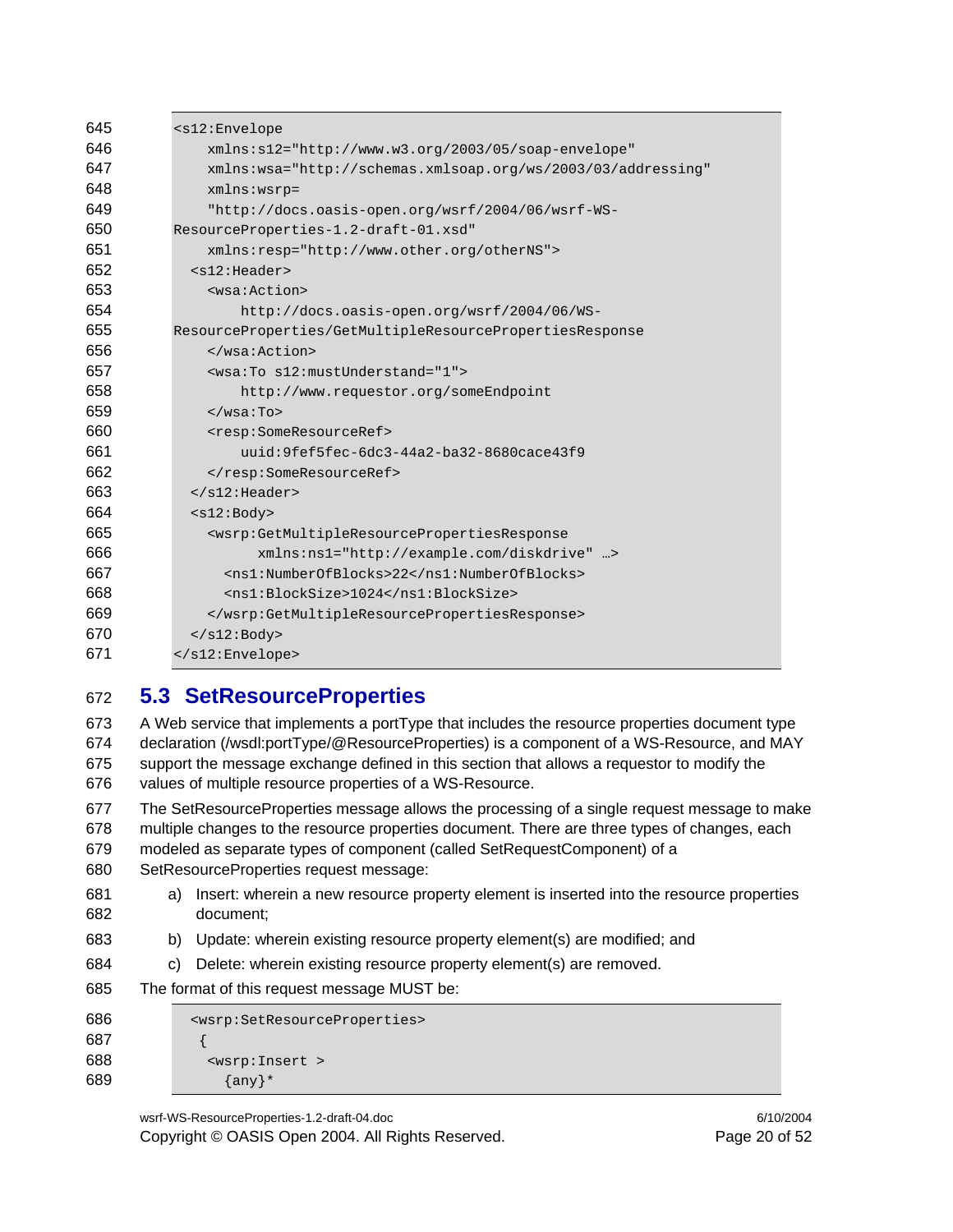690 </wsrp:Insert> | 691 692 <wsrp:Update > 693 {any}\* 694 </wsrp:Update> | 695 696 <wsrp:Delete ResourceProperty="QName" /> 697 } + 698 </wsrp:SetResourceProperties>

- 699 The SetResourceProperties request message MUST follow the implied resource pattern, as 700 defined in Section 2.
- 701 The contents of the SetResourceProperties request message are further described as follows:
- 702 /wsrp:SetResourceProperties
- 703 This element contains a collection of one or more components called
- 704 SetRequestComponents. Each of the SetRequestComponents must be processed 705 against the WS-Resource's resource properties document. These
- 706 SetRequestComponents MUST appear to be processed in the order in which they are 707 listed in the request. Each request component MUST be processed to completion in this 708 conceptual sequence before a subsequent SetRequestComponent is processed. The 709 result of processing a given SetRequestComponent MUST be observable to the 710 processing of a subsequent SetRequestComponent, and to subsequent message
- 711 exchanges with the same WS-Resources.
- 712 If a service fails to process a SetRequestComponent, it MUST cease processing the
- 713 SetResourceProperties request message. The values of the resource properties
- 714 associated with this SetRequestComponent MAY reflect partial processing of this 715 SetRequestComponent. An implementation MAY restore the contents of the resource
- 716 properties document to a state as if no processing of the failed SetRequestComponent
- 717 had occurred. The implementation MAY additionally choose to restore the resource
- 718 properties document as if none of the SetRequestComponents had been processed.
- 719 Refer to Section 7 for additional information of resource recovery.
- 720 /wsrp:SetResourceProperties/wsrp:Insert
- 721 The intent of this component is to insert the contents of the component into the resource 722 properties document. The exact placement of the element insertion is implementation-723 dependent. If, as a result of processing the Insert component, the resource properties 724 document is no longer able to validate, the processing of the component MUST fault. The 725 implementation may be unable to accept the insertion of an element because it does not 726 allow the requestor to insert a resource property (or its value) of that given name. In such 727 circumstances, the resource MUST fault the processing of the component.
- 728 /wsrp:SetResourceProperties/wsrp:Insert/{any}
- 729 This component identifies the element(s) to be inserted into the resource properties
- 730 document. If there are multiple child elements of the Insert component, each MUST have
- 731 the same namespace and name (i.e. the same QName). The QName MUST correspond
- 732 to the QName of a resource property element associated with the WS-Resource (i.e. an
- 733 element that is a valid child element of the root element of the resource properties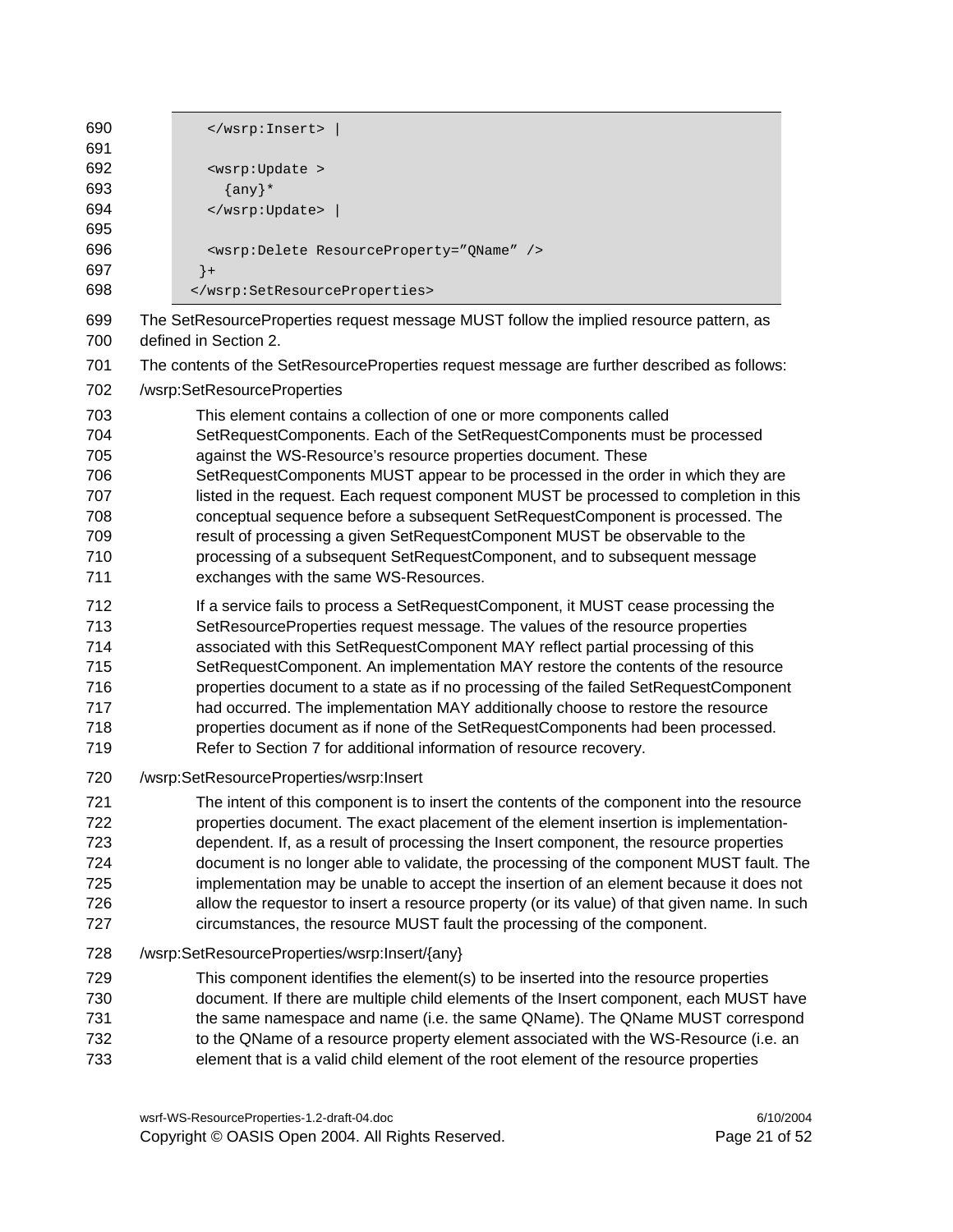- 734 document). Note, for those resource properties documents that allow open element 735 content, the set of valid content types can be very large.
- 736 /wsrp: SetResourceProperties/wsrp:Update

737 The intent of this component is to change the value of the resource property by removing 738 any and all resource property element(s) of the given QName and replacing them with 739 the contents of this component. If, as a result of processing the Update component, the 740 resource properties document is no longer able to validate, the processing of the 741 component MUST fault. The resource may be unable to accept the update of an element 742 because it does not allow the requestor to update a resource property (or its value) of 743 that given name. In such circumstances, the resource MUST fault the processing of the 744 component.

#### 745 /wsrp: SetResourceProperties/wsrp:Update/{any}

746 This identifies the element(s) to be inserted into the resource properties document, 747 replacing all element children of the root of the resource properties document with the 748 same QName. If there are multiple child elements of the Insert component, each MUST 749 have the same namespace and name (i.e. the same QName). The QName MUST 750 correspond to the QName of a resource property element associated with the WS-751 Resource (i.e. an element that is a valid child element of the root element of the resource 752 properties document). Note, for those resource properties documents that allow open

- 753 element content, the set of valid content types can be very large.
- 754 /wsrp: SetResourceProperties/wsrp:Delete
- 755 The intent of this component is to remove all element children of the root of the resource 756 properties document whose QNames correspond to the value of @ResourceProperty. If 757 the resource is unable to remove all identified elements, the processing of the component 758 MUST fault. If, as a result of processing the Delete component, the resource properties 759 document is no longer able to validate, the processing of the component MUST fail. The 760 resource may be unable to accept the delete of an element because it does not allow the 761 requestor to delete a resource property (or its value) of the given name. In such
- 762 circumstances, the resource MUST fault the processing of the component.
- 763 /wsrp: SetResourceProperties/wsrp:Delete/@ResourceProperty
- 764 This attribute contains the QName of a resource property to be deleted by this 765 component.

#### 766 The response of the SetResourceProperties request message, all of whose components were 767 successfully processed, MUST be a message of the following form:

- 768 <wsrp:SetResourcePropertiesResponse> 769 </wsrp:SetResourcePropertiesResponse>
- 770 If the WS-Resource does not respond to the SetResourceProperties request message with the 771 SetResourcePropertiesResponse message, then it MUST send one of the following fault 772 messages. For those faults associated with failure to process a SetResourceProperties request 773 component, the offending component MUST be identified in the fault message:
- 774 ResourceUnknownFault
- 775 **b The resource identified in the message is not known to the Web service.**
- 776 InvalidSetResourcePropertiesRequestContent:

wsrf-WS-ResourceProperties-1.2-draft-04.doc 6/10/2004 Copyright © OASIS Open 2004. All Rights Reserved. Page 22 of 52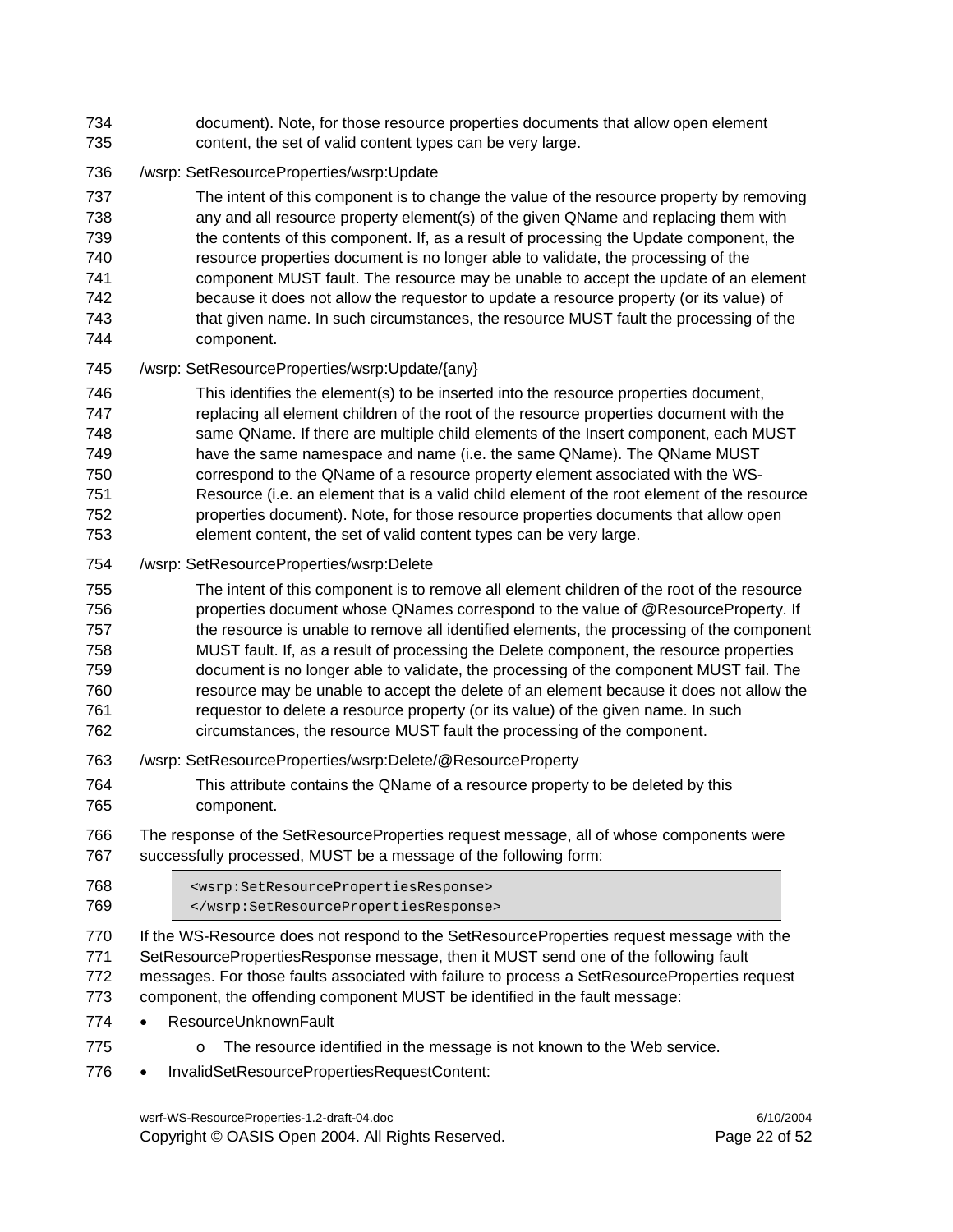| 778                                                                                                                        |           | $\circ$          | The contents of the SetResourceProperties request component causes the resource<br>properties document to no longer validate.                                                                                                                                                                                                                                       |
|----------------------------------------------------------------------------------------------------------------------------|-----------|------------------|---------------------------------------------------------------------------------------------------------------------------------------------------------------------------------------------------------------------------------------------------------------------------------------------------------------------------------------------------------------------|
| 779                                                                                                                        |           |                  | UnableToModifyResourceProperty:                                                                                                                                                                                                                                                                                                                                     |
| 780<br>781                                                                                                                 |           | $\circ$          | A resource property identified by one of the SetResourceProperties request<br>components is read-only.                                                                                                                                                                                                                                                              |
| 782                                                                                                                        | $\bullet$ |                  | InvalidResourcePropertyQName:                                                                                                                                                                                                                                                                                                                                       |
| 783<br>784                                                                                                                 |           | $\circ$          | A resource property QName does not identify a proper number of resource<br>properties.                                                                                                                                                                                                                                                                              |
| 785                                                                                                                        | $\bullet$ |                  | SetResourcePropertyRequestFailed                                                                                                                                                                                                                                                                                                                                    |
| 786                                                                                                                        |           | $\circ$          | One or more components of the SetResourceProperties request failed.                                                                                                                                                                                                                                                                                                 |
| 787                                                                                                                        |           | OtherFaults: tbd |                                                                                                                                                                                                                                                                                                                                                                     |
| 788<br>789                                                                                                                 |           | specification.   | Note: All faults generated must be compliant with the WS-BaseFaults [WS-BaseFaults]                                                                                                                                                                                                                                                                                 |
| 790<br>791<br>792<br>793<br>794                                                                                            |           |                  | The fault message MUST also indicate whether the effects of processing previous components<br>were restored or not. Note: There is no isolation policy implied, for either modifications to the<br>resource properties document resulting from the processing of the request or the modifications<br>implemented by the restore. See Section 7 for more discussion. |
| 795                                                                                                                        |           |                  | 5.3.1 Example SOAP Encoding of the SetResourceProperties                                                                                                                                                                                                                                                                                                            |
| 796                                                                                                                        |           |                  | <b>Message Exchange</b>                                                                                                                                                                                                                                                                                                                                             |
| 797<br>798                                                                                                                 |           |                  | Consider the following resource properties document defining resource properties for a WS-<br>Resource defined by the GenericDiskDrive portType:                                                                                                                                                                                                                    |
| 799<br>800                                                                                                                 |           |                  |                                                                                                                                                                                                                                                                                                                                                                     |
|                                                                                                                            |           |                  | <genericdiskdriveproperties xmlns:tns="http://example.com/diskDrive"><br/><tns:numberofblocks>22</tns:numberofblocks><br/><tns:blocksize>1024</tns:blocksize><br/><tns:manufacturer>DrivesRUs</tns:manufacturer><br/></genericdiskdriveproperties>                                                                                                                  |
|                                                                                                                            |           |                  | The following is a non-normative example of a SetResourceProperties request message using<br>SOAP 1.2 [SOAP 1.2]:                                                                                                                                                                                                                                                   |
|                                                                                                                            |           |                  | <s12:envelope< td=""></s12:envelope<>                                                                                                                                                                                                                                                                                                                               |
|                                                                                                                            |           |                  | xmlns:s12="http://www.w3.org/2003/05/soap-envelope"                                                                                                                                                                                                                                                                                                                 |
|                                                                                                                            |           |                  | xmlns:wsa="http://schemas.xmlsoap.org/ws/2003/03/addressing"                                                                                                                                                                                                                                                                                                        |
|                                                                                                                            |           |                  | $xmlns:wsrp =$                                                                                                                                                                                                                                                                                                                                                      |
|                                                                                                                            |           |                  | "http://docs.oasis-open.org/wsrf/2004/06/wsrf-WS-                                                                                                                                                                                                                                                                                                                   |
|                                                                                                                            |           |                  | ResourceProperties-1.2-draft-01.xsd"                                                                                                                                                                                                                                                                                                                                |
|                                                                                                                            |           |                  | xmlns:ex="http://example.com/exampleNS">                                                                                                                                                                                                                                                                                                                            |
|                                                                                                                            |           |                  | $<$ s $12$ :Header>                                                                                                                                                                                                                                                                                                                                                 |
|                                                                                                                            |           |                  | <wsa:action></wsa:action>                                                                                                                                                                                                                                                                                                                                           |
|                                                                                                                            |           |                  | http://docs.oasis-open.org/wsrf/2004/06/WS-                                                                                                                                                                                                                                                                                                                         |
|                                                                                                                            |           |                  | ResourceProperties/SetResourceProperties                                                                                                                                                                                                                                                                                                                            |
| 801<br>802<br>803<br>804<br>805<br>806<br>807<br>808<br>809<br>810<br>811<br>812<br>813<br>814<br>815<br>816<br>817<br>818 |           |                  | <br><wsa:to s12:mustunderstand="1"></wsa:to>                                                                                                                                                                                                                                                                                                                        |

wsrf-WS-ResourceProperties-1.2-draft-04.doc 6/10/2004 Copyright © OASIS Open 2004. All Rights Reserved. Page 23 of 52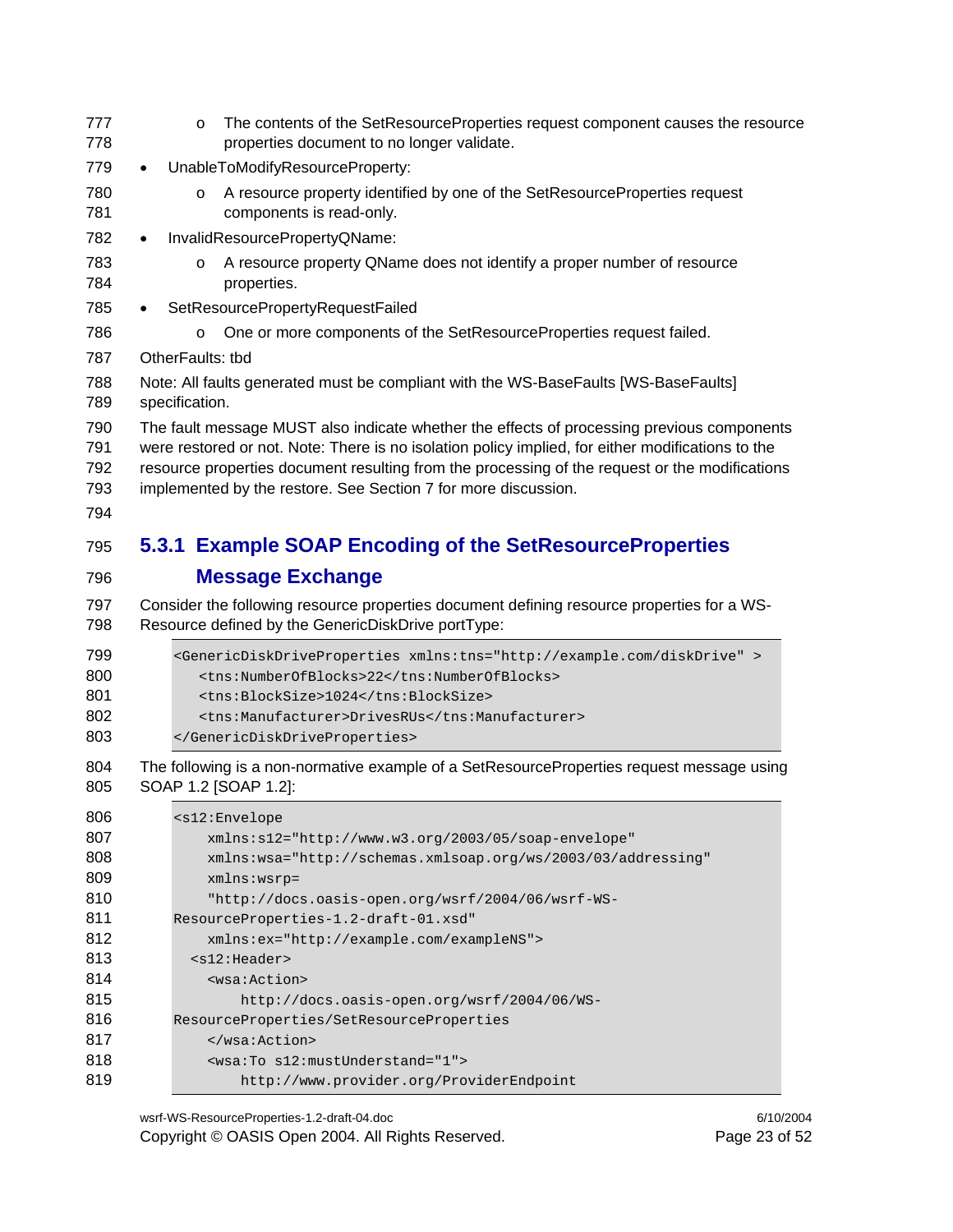| 820                          | $\langle$ /wsa:To>                                                        |  |  |  |
|------------------------------|---------------------------------------------------------------------------|--|--|--|
| 821                          | <ex:resourcedisambiguator></ex:resourcedisambiguator>                     |  |  |  |
| 822                          | $uuid:84decd55-7d3f-65ad-ac44-675d9fce5d22$                               |  |  |  |
| 823                          |                                                                           |  |  |  |
| 824                          | $\langle$ /s $12$ : Header>                                               |  |  |  |
| 825                          | $<$ s $12$ : Body>                                                        |  |  |  |
| 826                          | <wsrpw:setresourceproperties< th=""></wsrpw:setresourceproperties<>       |  |  |  |
| 827                          | xmlns:tns="http://example.com/diskdrive">                                 |  |  |  |
| 828                          | <wsrp: update=""></wsrp:>                                                 |  |  |  |
| 829                          | <tns:numberofblocks>143</tns:numberofblocks>                              |  |  |  |
| 830                          |                                                                           |  |  |  |
| 831                          |                                                                           |  |  |  |
| 832                          | <wsrp:delete resourceproperty="tns:Manufacturer"></wsrp:delete>           |  |  |  |
| 833                          |                                                                           |  |  |  |
| 834                          | <wsrp: insert=""></wsrp:>                                                 |  |  |  |
| 835                          | <tns:someelement>42</tns:someelement>                                     |  |  |  |
| 836                          |                                                                           |  |  |  |
| 837                          |                                                                           |  |  |  |
| 838                          |                                                                           |  |  |  |
| 839                          | $\langle$ s12: Body>                                                      |  |  |  |
| 840                          |                                                                           |  |  |  |
| 842<br>$1.2$ :               |                                                                           |  |  |  |
|                              |                                                                           |  |  |  |
| 843<br>$<$ s $12$ : Envelope |                                                                           |  |  |  |
| 844                          | xmlns:s12="http://www.w3.org/2003/05/soap-envelope"                       |  |  |  |
| 845                          | xmlns:wsa="http://schemas.xmlsoap.org/ws/2003/03/addressing"              |  |  |  |
| 846                          | $xmlns:wsrp =$                                                            |  |  |  |
| 847                          | "http://docs.oasis-open.org/wsrf/2004/06/wsrf-WS-ResourceProperties-      |  |  |  |
| 848                          | $1.2$ -draft- $01.x$ sd"                                                  |  |  |  |
| 849                          | xmlns: resp="http://www.other.org/otherNS">                               |  |  |  |
| 850                          | $<$ s $12$ : Header>                                                      |  |  |  |
| 851                          | <wsa:action></wsa:action>                                                 |  |  |  |
| 852                          | http://docs.oasis-open.org/wsrf/2004/06/WS-                               |  |  |  |
| 853                          | ResourceProperties/SetResourcePropertiesResponse                          |  |  |  |
| 854                          |                                                                           |  |  |  |
| 855                          | <wsa:to s12:mustunderstand="1"></wsa:to>                                  |  |  |  |
| 856                          | http://www.requestor.org/someEndpoint                                     |  |  |  |
| 857                          | $\langle$ /wsa:To>                                                        |  |  |  |
| 858                          | <resp:someresourceref></resp:someresourceref>                             |  |  |  |
| 859                          | uuid:9fef5fec-6dc3-44a2-ba32-8680cace43f9                                 |  |  |  |
| 860                          |                                                                           |  |  |  |
| 861                          | $\langle$ /s12:Header><br>$<$ s $12$ : Body>                              |  |  |  |
| 862<br>863                   | <wsrp:setresourcepropertiesresponse></wsrp:setresourcepropertiesresponse> |  |  |  |
| 864                          |                                                                           |  |  |  |
| 865                          | $\langle$ s12: Body>                                                      |  |  |  |

wsrf-WS-ResourceProperties-1.2-draft-04.doc 6/10/2004 Copyright © OASIS Open 2004. All Rights Reserved. Page 24 of 52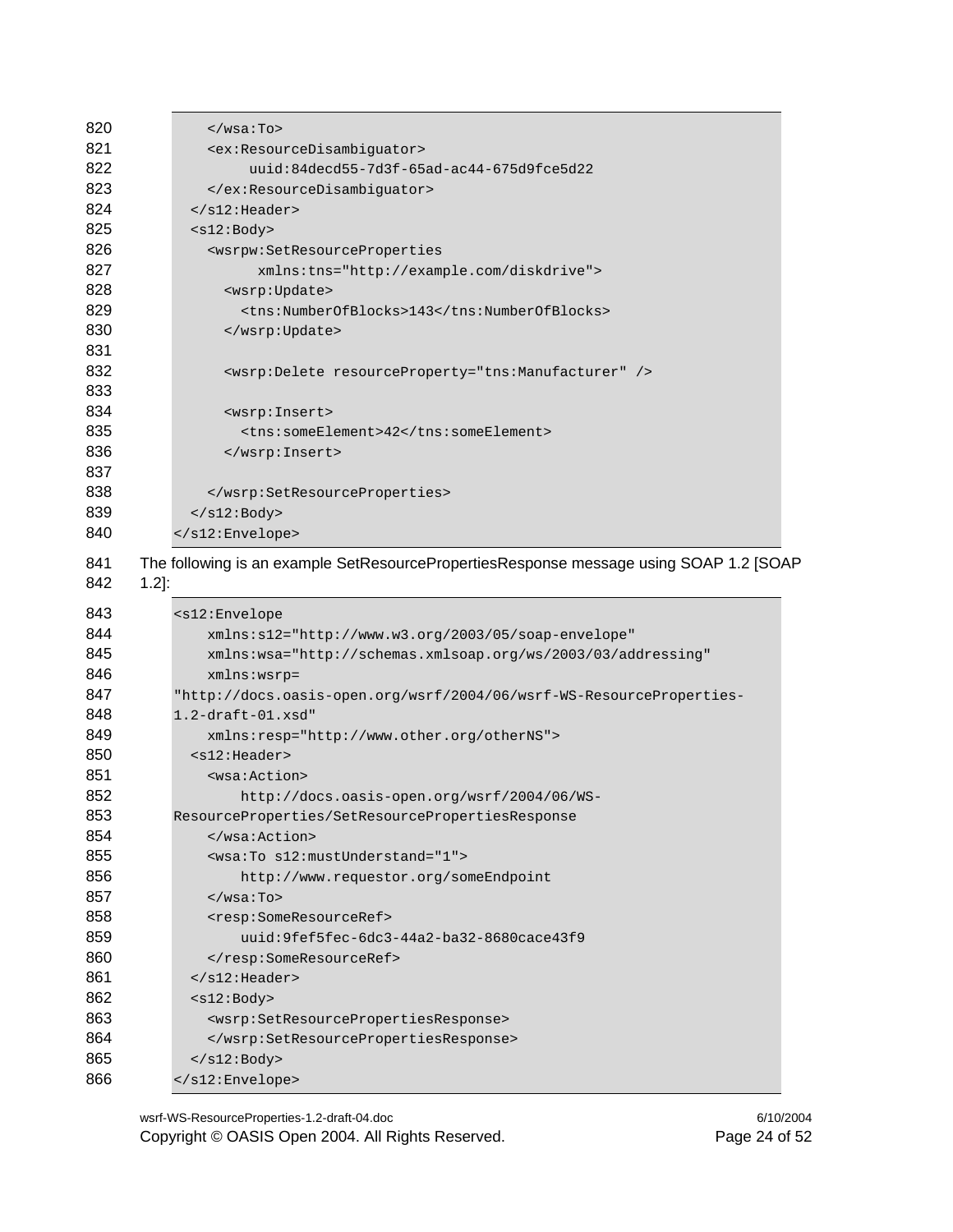867 The new contents of the resource properties document after successful processing of the request 868 message MUST be: 869 <GenericDiskDriveProperties xmlns:tns="http://example.com/diskDrive" > 870 <tns:NumberOfBlocks>143</tns:NumberOfBlocks> 871 <tns:BlockSize>1024</tns:BlockSize> 872 <tns:someElement>42</tns:someElement> 873 </GenericDiskDriveProperties> 874 **5.4 QueryResourceProperties**  875 A Web service that implements a portType that includes the resource properties document type 876 declaration (/wsdl:portType/@ResourceProperties) is a component of a WS-Resource, and MAY 877 support the message exchange defined in this section that allows a requestor to query the 878 resource properties document of a WS-Resource using a query expression such as XPath 879 [XPath]. 880 The format of this request message MUST be: 881 <wsrp:QueryResourceProperties> 882 <wsrp:QueryExpression Dialect="URI"> 883 xsd:any 884 </wsrp:QueryExpression> 885 </wsrp:QueryResourceProperties> 886 The QueryResourceProperties request message MUST follow the implied resource pattern, as 887 defined in Section 2. 888 The components of the QueryResourceProperties request message are further described as 889 follows: 890 /wsrp:QueryResourceProperties/wsrp:QueryExpression 891 The context of the expression is to be evaluated against the resource properties 892 document of the WS-Resource identified by the request. The results of evaluating the 893 QueryExpression are returned in the response to this request message. 894 /wsrp:QueryResourceProperties/wsrp:QueryExpression/@Dialect 895 This attribute contains a URI specifying the type of expression contained by the element. 896 If the implementation does not recognize the URI identified by @Dialect, it MUST fault. 897 There are two well known dialects identified by this specification, corresponding to two 898 versions of the XPath language. 899 http://www.w3.org/TR/1999/REC-xpath-19991116 900 This URI identifies the XPath 1.0 language. The contents of the 901 QueryExpression MUST be a string containing a valid XPath 1.0 902 expression. 903 http://www.w3.org/TR/2003/WD-xpath20-20031112 904 This URI identifies the Xpath 2.0 (working draft) language. The contents 905 **be a string containing a valid XPath 2.0** of the QueryExpression MUST be a string containing a valid XPath 2.0 906 expression. Note: an additional URI will be added to represent the W3C 907 Recommendation form of the XPath 2.0 language. 908 /wsrp:QueryResourceProperties/QueryExpression/{any}

wsrf-WS-ResourceProperties-1.2-draft-04.doc 6/10/2004 Copyright © OASIS Open 2004. All Rights Reserved. Page 25 of 52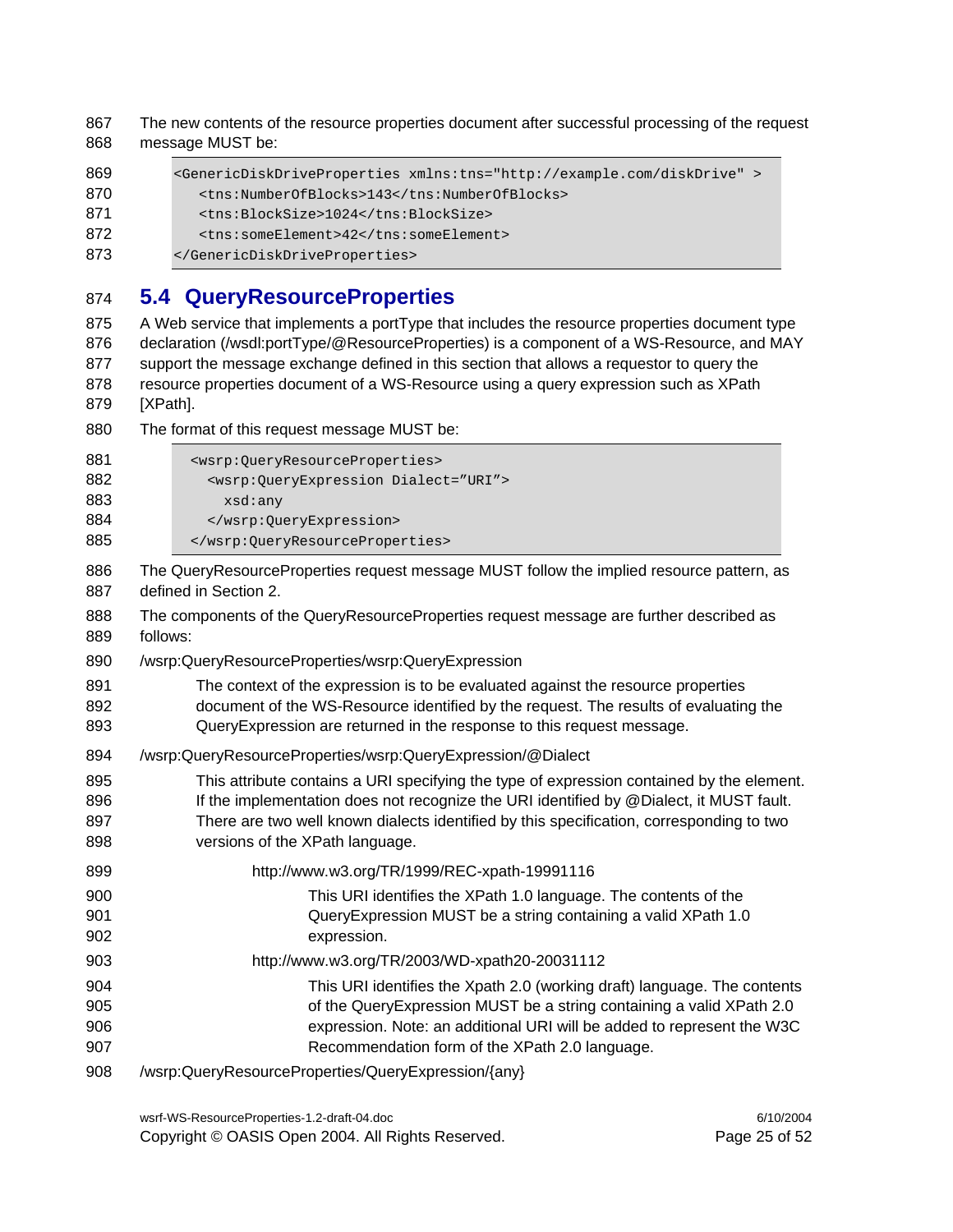- 909 The QueryExpression MUST contain an expression in an expression language specified 910 by the dialect attribute. Note: this element may contain mixed content.
- 911 The response of the QueryResourceProperties request message MUST be a message of the 912 following form:
- 913 <wsrp:QueryResourcePropertiesResponse> 914 {any} 915 </wsrp:QueryResourcePropertiesResponse> 916 The contents of the QueryResourcePropertiesResponse message are further described as 917 follows: 918 /wsrp:QueryResourcePropertiesResponse/{any} 919 The response of the QueryResourceProperties request is variable, depending on the 920 nature of the QueryExpression component of the QueryResourceProperties request. The 921 response MUST contain an XML serialization of the results of evaluating the 922 QueryExpression against the resource properties document. Note: this element has 923 mixedContent, to allow for the case where the QueryExpression evaluates to a simple 924 type (such as a Boolean, a string or an integer) as well as the case where a node-set of 925 elements is returned. 926 If the WS-Resource does not respond to the QueryResourceProperties request message with the 927 QueryResourcePropertiesResponse message, then it MUST send one of the following fault 928 messages: 929 • ResourceUnknownFault 930 **b** The resource identified in the message (which follows the implied resource pattern) is 931 not known to the Web service. 932 • UnknownQueryExpressionDialect 933 **o** The given QueryExpression has a dialect that is unknown to the Web service. 934 • InvalidQueryExpression 935 **b Expression is not valid within the QueryExpression language** equation of the given Repression language 936 identified by the dialect attribute. 937 • QueryEvaluationError 938 **b** o The Query Expression failed during evaluation. 939 OtherFaults: tbd 940 Note: All faults generated must be compliant with the WS-BaseFaults [WS-BaseFaults] 941 specification. 942 **5.4.1 Example SOAP Encoding of the QueryResourceProperties**  943 **Message Exchange**  944 Consider the following resource properties document defining resource properties for a WS-945 Resource defined by the GenericDiskDrive portType: 946 <GenericDiskDriveProperties xmlns:tns="http://example.com/diskDrive" > 947 <tns:NumberOfBlocks>22</tns:NumberOfBlocks> 948 <tns:BlockSize>1024</tns:BlockSize>
- 949 <tns:Manufacturer>DrivesRUs</tns:Manufacturer>

wsrf-WS-ResourceProperties-1.2-draft-04.doc 6/10/2004 Copyright © OASIS Open 2004. All Rights Reserved. Page 26 of 52

950 </GenericDiskDriveProperties>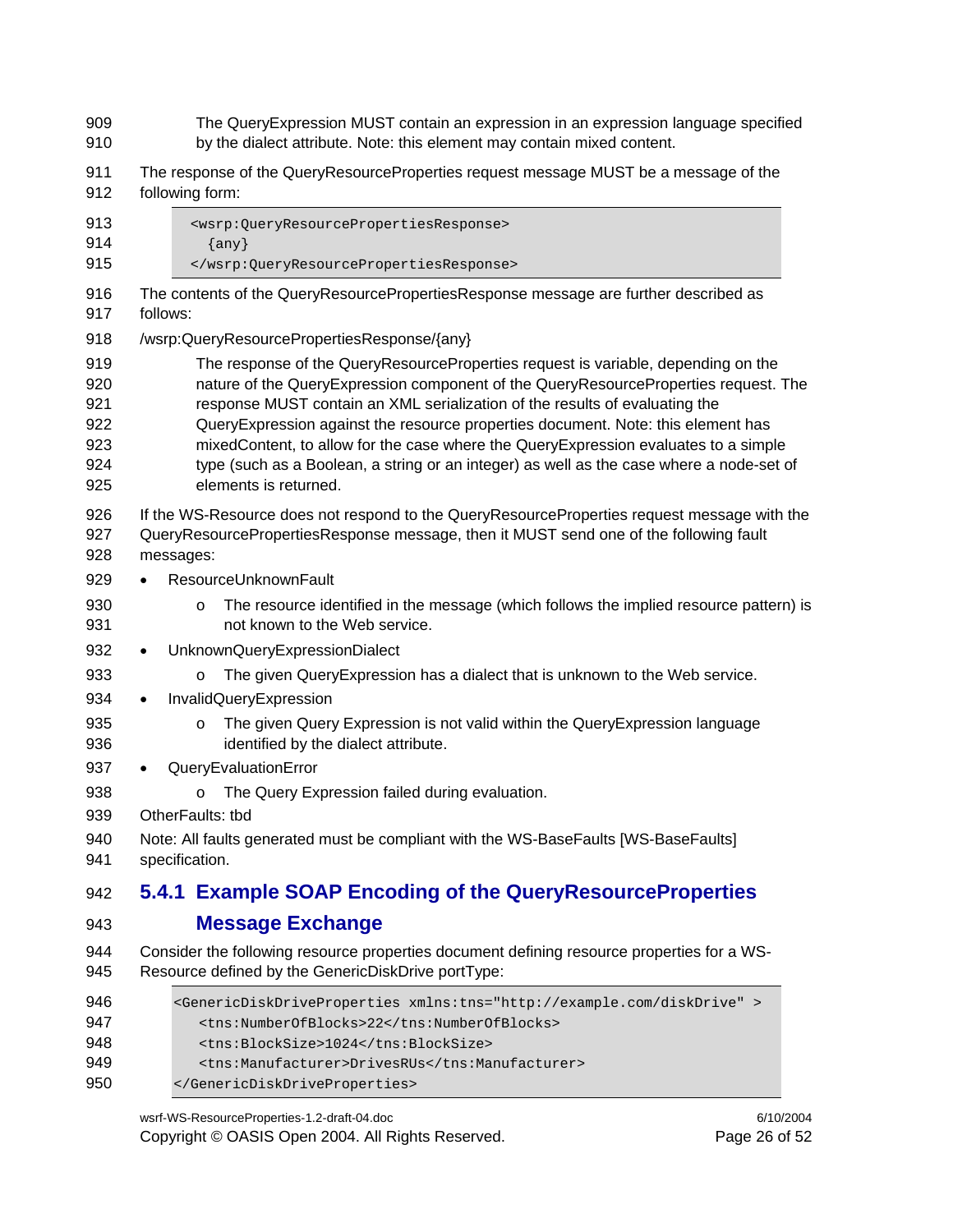951 The following is a non-normative example of a QueryResourceProperties request message using 952 SOAP 1.2 [SOAP 1.2]:

| 953 | <s12:envelope< th=""></s12:envelope<>                                |  |  |
|-----|----------------------------------------------------------------------|--|--|
| 954 | xmlns:s12="http://www.w3.org/2003/05/soap-envelope"                  |  |  |
| 955 | xmlns:wsa="http://schemas.xmlsoap.org/ws/2003/03/addressing"         |  |  |
| 956 | $xmlns:wsrp =$                                                       |  |  |
| 957 | "http://docs.oasis-open.org/wsrf/2004/06/wsrf-WS-ResourceProperties- |  |  |
| 958 | $1.2$ -draft- $01.$ xsd"                                             |  |  |
| 959 | xmlns:ex="http://example.com/exampleNS">                             |  |  |
| 960 | $<$ s $12$ : Header>                                                 |  |  |
| 961 | <wsa:action></wsa:action>                                            |  |  |
| 962 | http://docs.oasis-open.org/wsrf/2004/06/WS-                          |  |  |
| 963 | ResourceProperties/QueryResourceProperties                           |  |  |
| 964 | $\langle$ /wsa:Action>                                               |  |  |
| 965 | <wsa:to s12:mustunderstand="1"></wsa:to>                             |  |  |
| 966 | http://www.provider.org/ProviderEndpoint                             |  |  |
| 967 | $\langle$ /wsa:To>                                                   |  |  |
| 968 | <ex:resourcedisambiquator></ex:resourcedisambiquator>                |  |  |
| 969 | $uuid:84decd55-7d3f-65ad-ac44-675d9fce5d22$                          |  |  |
| 970 |                                                                      |  |  |
| 971 | $\langle$ /s12:Header>                                               |  |  |
| 972 | $<$ s $12$ : Body>                                                   |  |  |
| 973 | <wsrp:queryresourceproperties></wsrp:queryresourceproperties>        |  |  |
| 974 | <wsrp:queryexpression< th=""></wsrp:queryexpression<>                |  |  |
| 975 | Dialect="http://www.w3.org/TR/1999/REC-xpath-19991116" >             |  |  |
| 976 | $boolean$ / */NumberOfBlocks > 20 and /*/BlockSize=1024)             |  |  |
| 977 |                                                                      |  |  |
| 978 |                                                                      |  |  |
| 979 | $\langle$ s12:Body>                                                  |  |  |
| 980 |                                                                      |  |  |
| .   |                                                                      |  |  |

981 The following is an example QueryResourcePropertiesResponse message using SOAP 1.2 982 [SOAP 1.2], containing the results of evaluating that XPath expression against the root element of 983 the resource's resource properties document:

| 984 | $<$ s $12$ : Envelope                                                |  |  |
|-----|----------------------------------------------------------------------|--|--|
| 985 | $xmlns: s12 = "http://www.w3.org/2003/05/soap-envelope"$             |  |  |
| 986 | xmlns:wsa="http://schemas.xmlsoap.org/ws/2003/03/addressing"         |  |  |
| 987 | $xmlns:wsrp =$                                                       |  |  |
| 988 | "http://docs.oasis-open.org/wsrf/2004/06/wsrf-WS-ResourceProperties- |  |  |
| 989 | $1.2$ -draft- $01.x$ sd"                                             |  |  |
| 990 | xmlns: resp="http://www.other.org/otherNS">                          |  |  |
| 991 | $<$ s $12$ : Header>                                                 |  |  |
| 992 | <wsa:action></wsa:action>                                            |  |  |
| 993 | http://docs.oasis-open.org/wsrf/2004/06/WS-                          |  |  |
| 994 | ResourceProperties/OueryResourcePropertiesResponse                   |  |  |
| 995 | $\langle$ /wsa:Action>                                               |  |  |
| 996 | <wsa:to s12:mustunderstand="1"></wsa:to>                             |  |  |
| 997 | http://www.requestor.org/someEndpoint                                |  |  |

wsrf-WS-ResourceProperties-1.2-draft-04.doc 6/10/2004 Copyright © OASIS Open 2004. All Rights Reserved. Page 27 of 52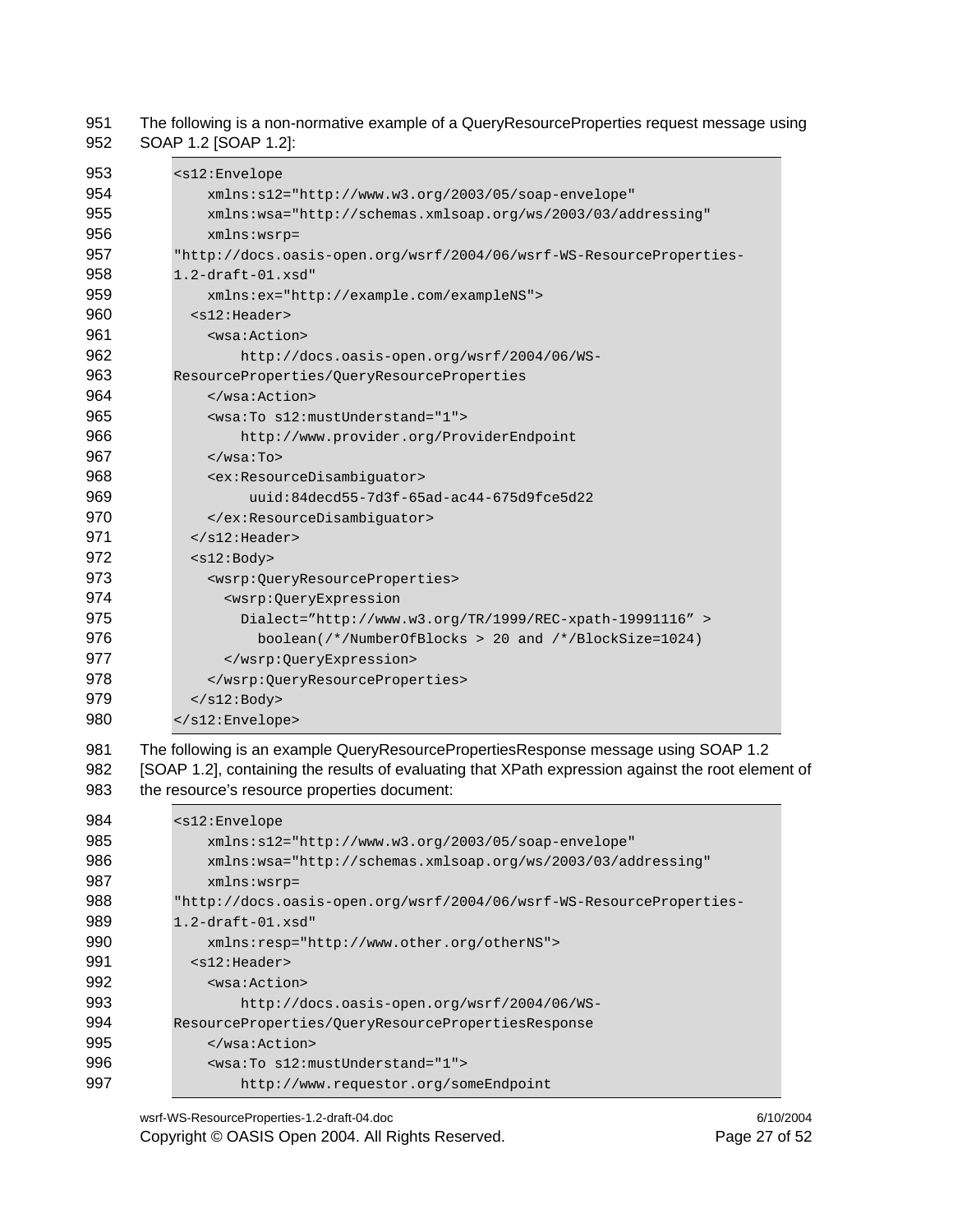| 998  | $\langle$ /wsa:To>                                                            |  |  |  |
|------|-------------------------------------------------------------------------------|--|--|--|
| 999  | <resp:someresourceref></resp:someresourceref>                                 |  |  |  |
| 1000 | uuid:9fef5fec-6dc3-44a2-ba32-8680cace43f9                                     |  |  |  |
| 1001 |                                                                               |  |  |  |
| 1002 | $\langle$ /s12:Header>                                                        |  |  |  |
| 1003 | $<$ s $12$ : Body>                                                            |  |  |  |
| 1004 | <wsrp:0ueryresourcepropertiesresponse></wsrp:0ueryresourcepropertiesresponse> |  |  |  |
| 1005 | true                                                                          |  |  |  |
| 1006 |                                                                               |  |  |  |
| 1007 | $\langle$ s12: Body>                                                          |  |  |  |
| 1008 | $\langle$ /s $12$ : Envelope>                                                 |  |  |  |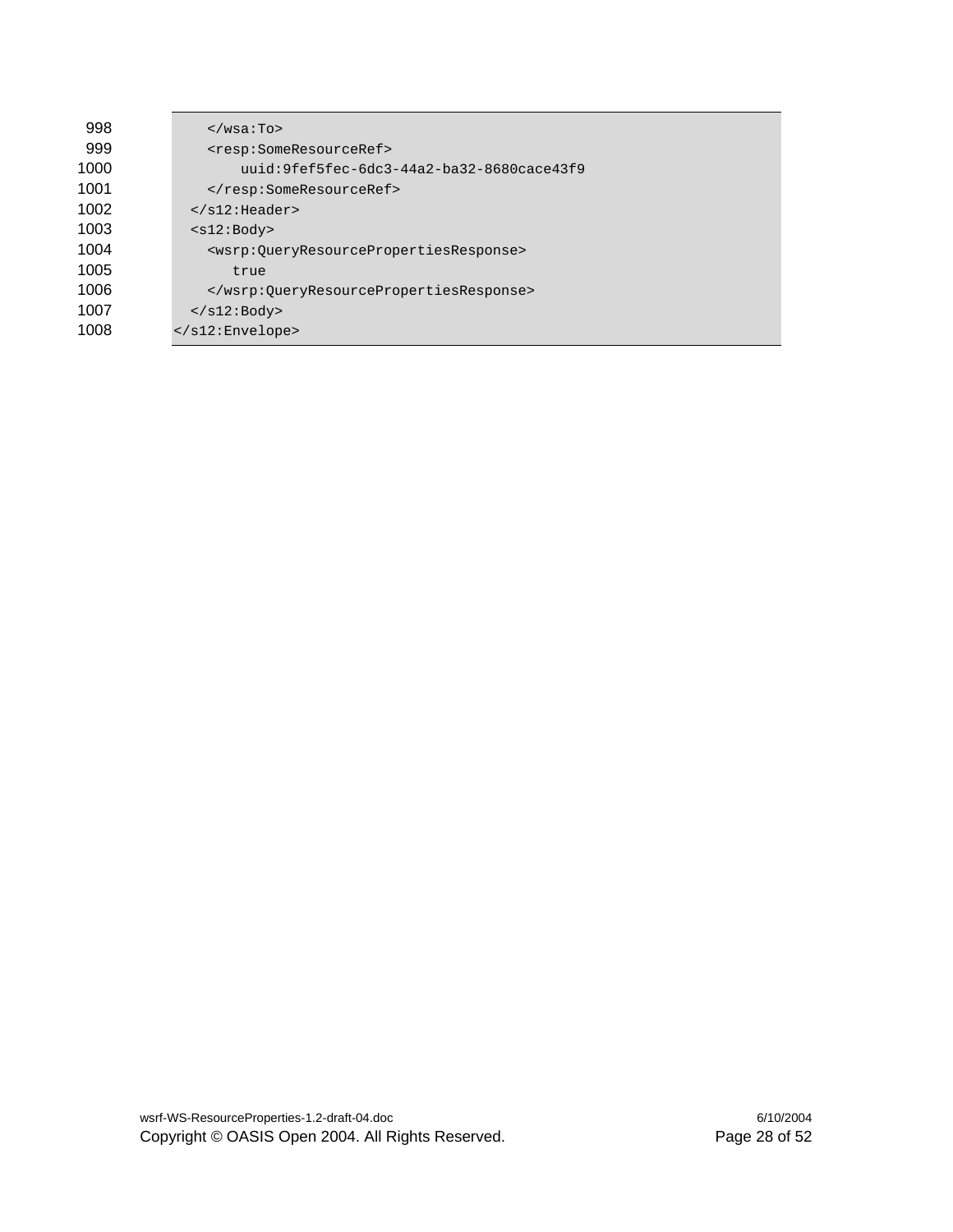# <sup>1009</sup>**6 Subscription**

1010 The WS-Notification [WS-Notification] family of specifications describes the patterns, concepts, 1011 standard message exchanges, and protocols of a topic-based, publish-subscribe messaging 1012 pattern in Web services. In the notification model, a service creates messages that are delivered 1013 to other services that had previously registered interest in the situation associated with that 1014 message.

1015 With WS-ResourceProperties, it is a common pattern for Web service requestors to request 1016 notification of changes (inserts, updates and deletions) made to the values of one or more 1017 resource property elements of a given WS-Resource. It is the Web service component of the WS-1018 Resource that is responsible for executing or observing the messages. This suggests the need 1019 for encapsulation of the stateful resource to ensure all changes made to the stateful resource are 1020 *observed* by the WS-Resource implementation. To the extent that encapsulation is not provided, 1021 and updates to the stateful resource are made outside of the knowledge of the associated WS-1022 Resource implementation, the WS-Resource may not be able to provide notifications reflecting 1023 those updates.

1024 If a WS-Resource supports the resource property value-change notification pattern, and if it uses 1025 WS-Notification to implement this feature, then it MUST implement the message exchanges for

1026 the NotificationProducer role, as specified in [WS-BaseNotification]. The WS-Resource MAY 1027 accept subscriptions to only a subset of the resource properties defined for a WS-Resource. If an 1028 implementation does not use WS-Notification, then it MAY ignore the requirements outlined in this

1029 section.

1030 One notification message artifact is created for each change to each resource property observed 1031 by the WS-Resource implementation. For example, a SetResourceProperties request message 1032 may contain five SetRequestComponents. Each of these components would result in the creation 1033 of a separate message artifact.

1034 WS-ResourceProperties defines the Notification Topic and TopicSpace elements [WS-Topics] 1035 that MUST be used to express the organization of the WS-Resource property element value 1036 change notifications. By understanding the relationship between Topics and resource properties, 1037 and examining the set of Topics supported by the NotificationProducer Web service, the service 1038 requestor can determine which of the resource properties are able to participate in the value-1039 change notification pattern. The Topic and TopicSpace elements associated with resource 1040 property value-change notification are described as follows:

- 1041 1. The WS-Resource's resource properties document MAY be defined using resource 1042 properties declared in multiple XML namespaces. For each of these XML namespaces, 1043 an associated TopicSpace element MUST be defined. The TopicSpace element defines 1044 a topic space intended to contain topics related to value changes of resource properties 1045 declared in that XML namespace.
- 1046 **b Chambell Communist Communist Communist Communist Communist Communist Communist Communist Communist Comm** 1047 same as the URI of the namespace in which the resource property element is 1048 defined. The name attribute of the TopicSpace element SHOULD have the value 1049 "ResourcePropertiesTopicSpace".
- 1050 2. For each resource property participating in the value-change notification pattern, a Topic 1051 element MUST be defined as a child of the TopicSpace element defined in 1.
- 
- 1052 o Notification messages reflecting changes to the resource property are associated 1053 with this Topic.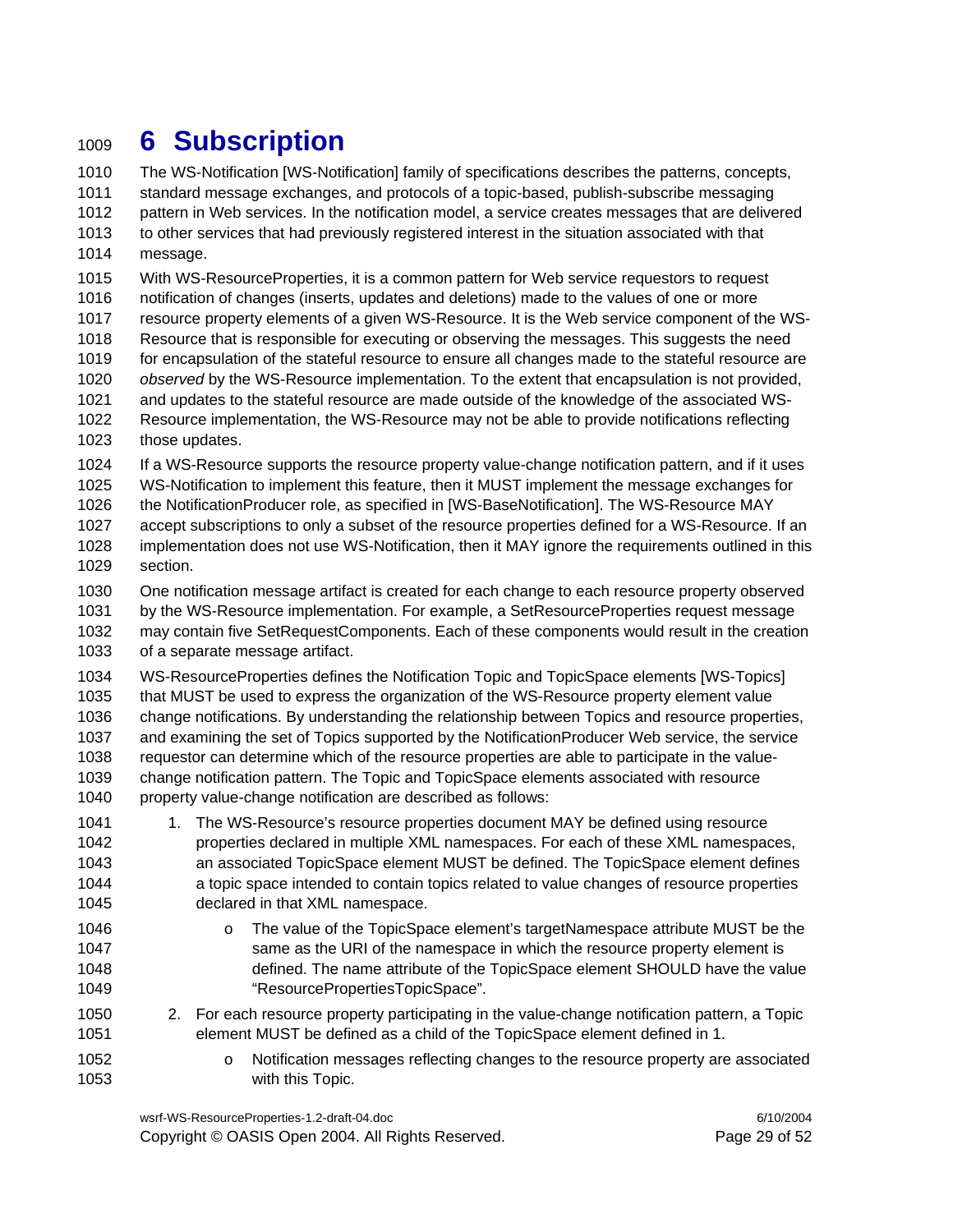| 1054<br>1055                                                         | $\circ$<br>NCName of the resource property element.                                                                                                                                           | The value of the Topic element's name attribute MUST be the same as the                                                                                                                                                                                                                                                                                                                                                                                                                                                                                                                                                                                                                                         |
|----------------------------------------------------------------------|-----------------------------------------------------------------------------------------------------------------------------------------------------------------------------------------------|-----------------------------------------------------------------------------------------------------------------------------------------------------------------------------------------------------------------------------------------------------------------------------------------------------------------------------------------------------------------------------------------------------------------------------------------------------------------------------------------------------------------------------------------------------------------------------------------------------------------------------------------------------------------------------------------------------------------|
| 1056<br>1057<br>1058                                                 | O                                                                                                                                                                                             | The value of the Topic element's messageTypes attribute MUST include<br>wsrp:ResourcePropertyValueChangeNotification (defined later in this section). In<br>addition, it MAY include QNames of other message elements.                                                                                                                                                                                                                                                                                                                                                                                                                                                                                          |
| 1059<br>1060                                                         | $\circ$<br>element that represent application-specific needs.                                                                                                                                 | A designer MAY introduce additional child sub-topic elements to the topic                                                                                                                                                                                                                                                                                                                                                                                                                                                                                                                                                                                                                                       |
| 1061<br>1062<br>1063<br>1064                                         | 3.<br>subscription.                                                                                                                                                                           | The WS-Resource acting as the NotificationProducer MUST include Topics defined in 2,<br>as part of the value of its "Topics" resource property element. One such Topic MUST be<br>included for each resource property element offered as a target for a value-change                                                                                                                                                                                                                                                                                                                                                                                                                                            |
| 1065<br>1066<br>1067<br>1068<br>1069<br>1070<br>1071<br>1072<br>1073 | 4.<br>artifacts for a subset of the value change situations.                                                                                                                                  | When a WS-Resource observes a resource property value change, it SHOULD create a<br>notification message that expresses the situation, and associate the notification message<br>with the Topic associated with that resource property. Note: there are many<br>circumstances in which a change to a resource property might not result in the generation<br>of a notification message. For example, a resource property value may change<br>frequently, making generation of notification messages too expensive for the service. In<br>this situation, a WS-Resource may choose to never generate notification message<br>artifacts to record value change, or it may choose to generate notification message |
| 1074<br>1075<br>1076                                                 | defined as follows:                                                                                                                                                                           | The wsrp:ResourcePropertyValueChangeNotification element MUST appear as a component of<br>the notification message associated with resource property value change topics. This element is                                                                                                                                                                                                                                                                                                                                                                                                                                                                                                                       |
| 1077<br>1078<br>1079<br>1080                                         | <wsrp:resourcepropertyvaluechangenotification><br/><wsrp:oldvalue> xsd:any </wsrp:oldvalue>?<br/><wsrp:newvalue> xsd:any </wsrp:newvalue><br/></wsrp:resourcepropertyvaluechangenotification> |                                                                                                                                                                                                                                                                                                                                                                                                                                                                                                                                                                                                                                                                                                                 |
| 1081<br>1082<br>1083<br>1084                                         | contained in an enveloping mechanism. The form of the<br>ResourcePropertyValueChangeNotification is further constrained as follows:                                                           | This element may appear as the root element of the notification message, or it may appear as a<br>descendent of the root, accommodating patterns where the notification message itself is                                                                                                                                                                                                                                                                                                                                                                                                                                                                                                                       |
| 1085                                                                 | /wsrp:ResourcePropertyValueChangeNotification                                                                                                                                                 |                                                                                                                                                                                                                                                                                                                                                                                                                                                                                                                                                                                                                                                                                                                 |
| 1086<br>1087<br>1088                                                 |                                                                                                                                                                                               | One ResourcePropertyValueChangeNotification element is created for each resource<br>property value change situation detected and acted upon by the WS-Resource. This<br>component records the value change of the affected resource property.                                                                                                                                                                                                                                                                                                                                                                                                                                                                   |
| 1089                                                                 | /wsrp:ResourcePropertyValueChangeNotification/OldValue                                                                                                                                        |                                                                                                                                                                                                                                                                                                                                                                                                                                                                                                                                                                                                                                                                                                                 |
| 1090<br>1091<br>1092<br>1093<br>1094<br>1095<br>1096                 | value change.                                                                                                                                                                                 | This element, if it appears, MUST contain the value of the affected WS-Resource<br>property immediately prior to when the value change was applied. If the resource<br>property did not have a value prior to the value change (for example, this notification<br>represents an insertion of a new resource property element) then this element is empty<br>and will contain the attribute xsi:nil with value "true". If this value does not appear in the<br>message, then the WS-Resource was unable or unwilling to record the value prior to the                                                                                                                                                            |
| 1097                                                                 | /wsrp:ResourcePropertyValueChangeNotification/NewValue                                                                                                                                        |                                                                                                                                                                                                                                                                                                                                                                                                                                                                                                                                                                                                                                                                                                                 |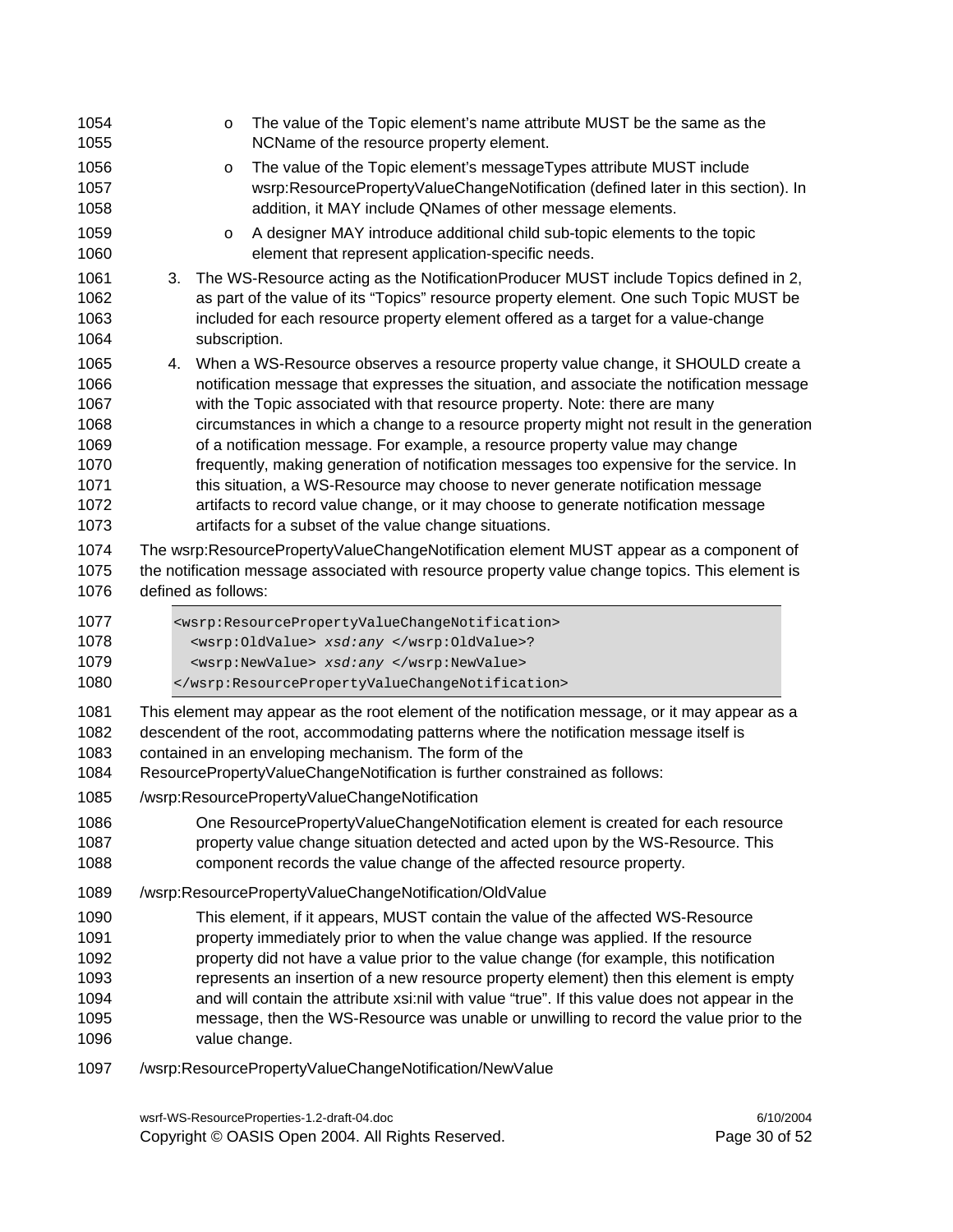1098 This element MUST contain the value of the affected WS-Resource property after the 1099 value change condition was detected. If the WS-Resource property does not have a 1100 value after the value change (for example, this notification represents a deletion of the 1101 resource property element) then this element is empty and will contain the attribute xsi:nil 1102 with value "true".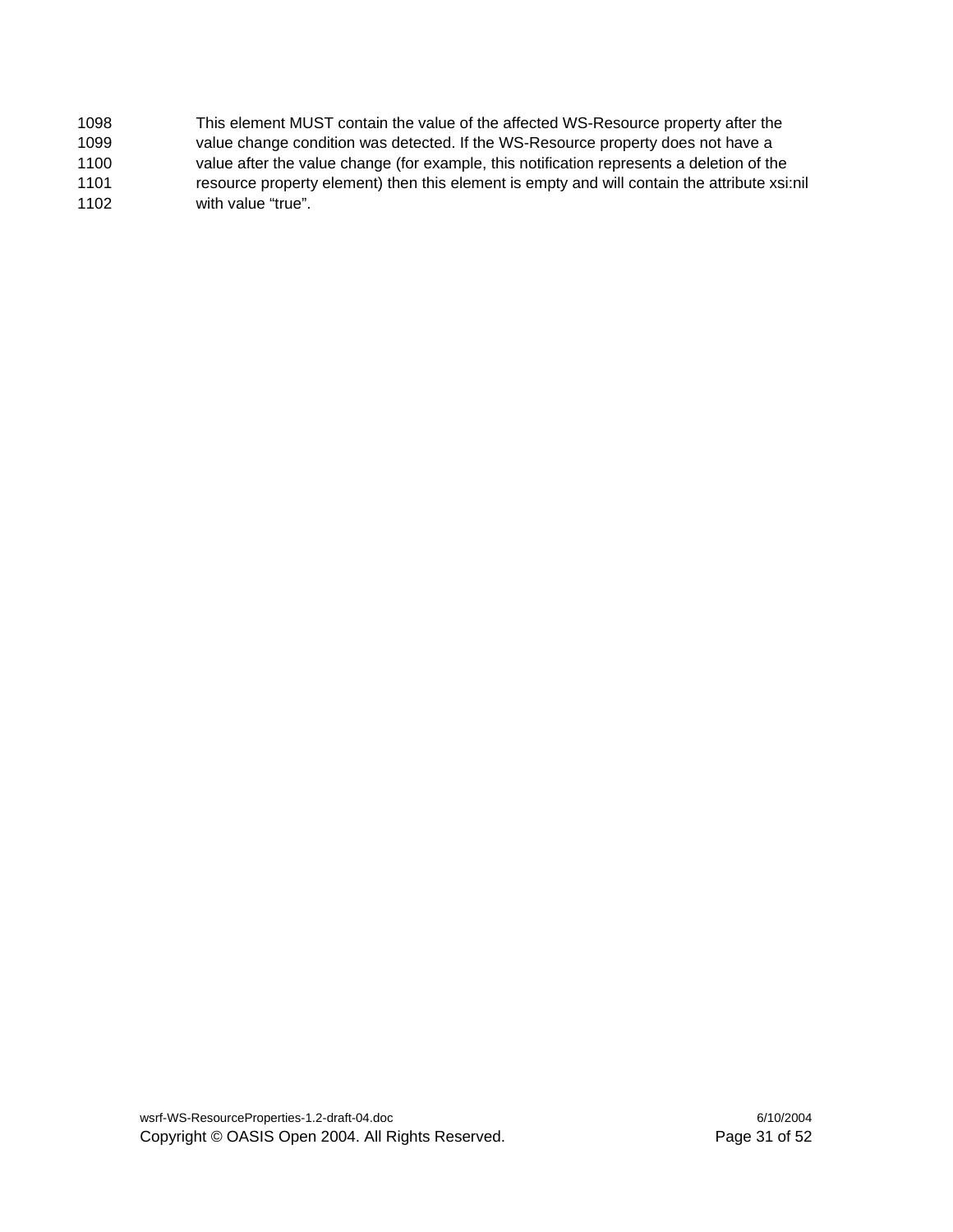### 1103 **7 ACID Properties of Operations on WS-**<sup>1104</sup>**Resources**

1105 The ability to associate a transactional recovery policy to the execution of a Web service 1106 message exchange is described in the Web Services Atomic Transaction specification [WS-1107 AtomicTransaction]. In the presence of a transactional unit of work, a Web service capable of 1108 participating in the transactional protocol must abide by the rules of two-phase-commit 1109 transaction management. However, in the absence of a transaction management policy, the Web 1110 service is under no obligation to recover the state of the WS-Resource in the event of a failure 1111 during message processing.

1112 This specification is not prescriptive with respect to policy that governs concurrent read or write 1113 access to a WS-Resource. The definition of specific policy governing concurrent updates, 1114 whether or not separate message executions targeting the same WS-Resource may be 1115 interleaved, and whether partially completed WS-Resource updates within a given message 1116 execution may be observed by other concurrent requests is beyond the scope of this definition. 1117 The scope and extent of the isolation of changes made to the WS-Resource is an implementation 1118 dependent responsibility of the WS-Resource itself. The WS-Resource must also take on the 1119 responsibility for the scope and extent to which notifications of changes to the WS-Resource are 1120 isolated and made observable. If WS-Resource update isolation is needed, we suggest the use of 1121 a transaction [WS-AtomicTransaction] to provide a context within which isolation of WS-Resource 1122 updates can be provided. In the absence of a transactional unit of work, the level of WS-1123 Resource update atomicity, recovery, isolation, and durability provided is implementation-1124 dependent. 1125 The ability to declare and attach isolation-level policy to the definition of a Web service message 1126 exchange, whether or not a transactional unit of work is present, represents a general 1127 requirement not met by the current Web service architecture. In the future, isolation-level policy

1128 declarations may be introduced as a formal part of the WS-Resource definition. Refer to [State

1129 Paper] for a general discussion of these requirements.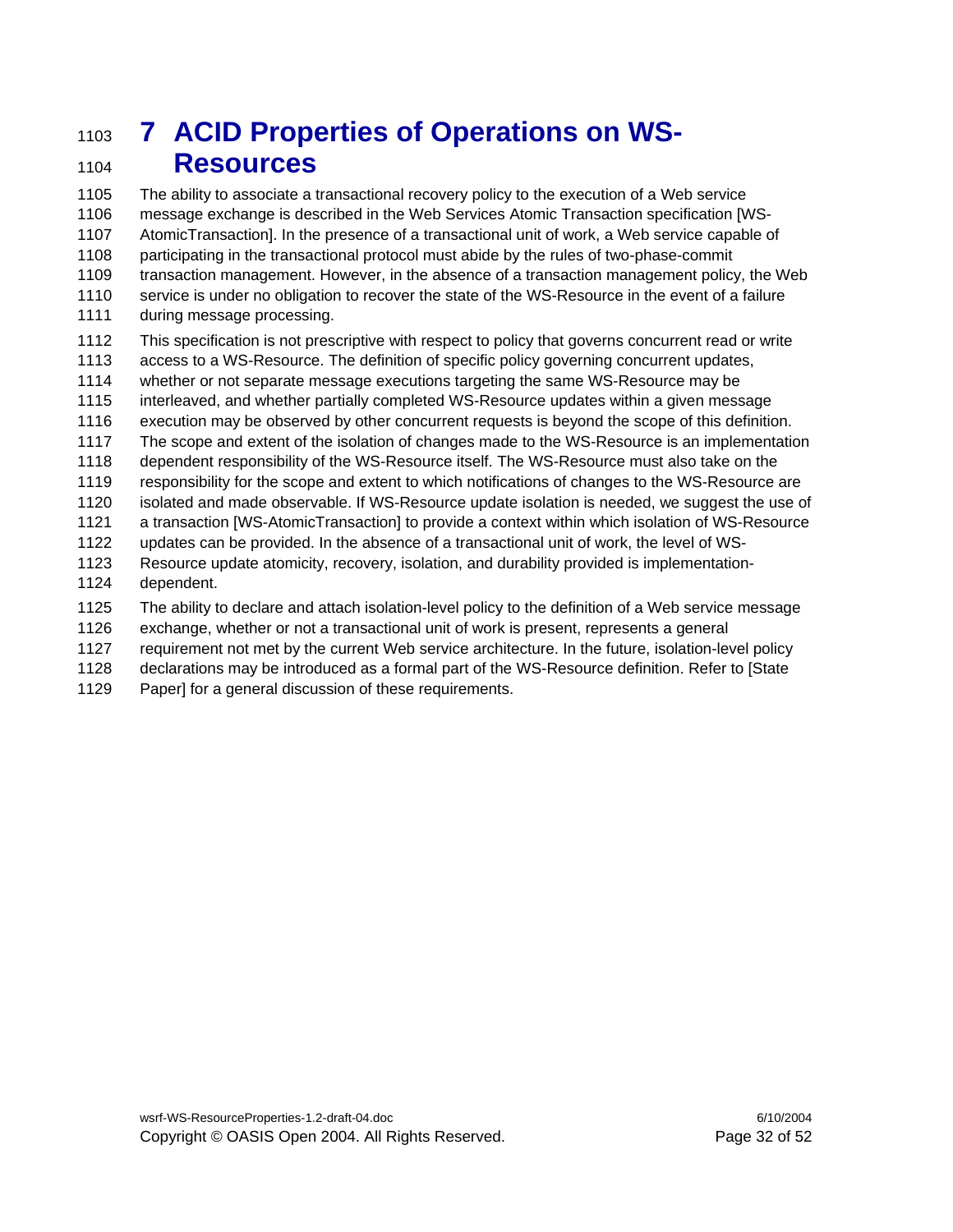# <sup>1130</sup>**8 Security Considerations**

1131 This specification defines the resource properties document and also the set of message 1132 exchanges that MUST be supported by a WS-Resource. In this context, there are two categories 1133 of security aspects that need to be considered: (a) securing the message exchanges and (b) 1134 securing the resource properties.

#### 1135 **8.1 Securing the message exchanges**

1136 When messages are exchanged between a requestor and a WS-Resource in order to access or 1137 act on one or more resource properties, it is RECOMMENDED that the communication between 1138 services be secured using the mechanisms described in WS-Security. In order to properly secure 1139 messages, the message body and all relevant headers need to be included in the digital 1140 signature so as to prove the integrity of the message. In addition the ReferenceProperties from an 1141 EndpointReference, used as part of any message exchange, may be encrypted to ensure their 1142 privacy. In the event that a requestor communicates frequently with a Web service to access 1143 resource properties, either directly through a query or accomplished through notification of state 1144 change, it is RECOMMENDED that a security context be established using the mechanisms 1145 described in WS-Trust [WS-Trust] and WS-SecureConversation [WS-SecureConversation], 1146 allowing for potentially more efficient means of authentication.

1147 It is common for communication between requestors and the WS-Resource to exchange multiple 1148 messages. As a result, the usage profile may be susceptible to key attacks. For this reason it is 1149 RECOMMENDED that the keys used to secure the channel be changed frequently. This "re-1150 keying" can be effected a number of ways. The following list outlines four common techniques:

- 1151 Attaching a nonce to each message and using it in a derived key function with the shared 1152 secret
- 1153 Using a derived key sequence and switch "generations"
- 1154 Closing and re-establishing a security context
- 1155 Exchanging new secrets between the parties
- 1156 It should be noted that the mechanisms listed above are independent of the security context 1157 token (SCT). That is, the keys used to secure the channel during message exchanges may be 1158 independent of the key used to prove the right to access WS-ResourceProperties.
- 1159 The security context MAY be re-established using the mechanisms described in WS-Trust and 1160 WS-SecureConversation. Similarly, secrets can be exchanged using the mechanisms described 1161 in WS-Trust. Note, however, that the current shared secret SHOULD NOT be used to encrypt the 1162 new shared secret. Derived keys, the preferred solution from this list, can be specified using the 1163 mechanisms described in WS-SecureConversation.
- 1164 The following list summarizes common classes of attacks that apply to this protocol and identifies 1165 the mechanism to prevent/mitigate the attacks:
- 1166 **Message alteration**  Alteration is prevented by including signatures of the message 1167 **information using WS-Security.**
- 1168 **Message disclosure**  Confidentiality is preserved by encrypting sensitive data using WS-1169 Security.
- 1170 **Key integrity**  Key integrity is maintained by using the strongest algorithms possible (by 1171 comparing secured policies – see WS-Policy [WS-Policy] and WS-SecurityPolicy [WS-1172 SecurityPolicy]).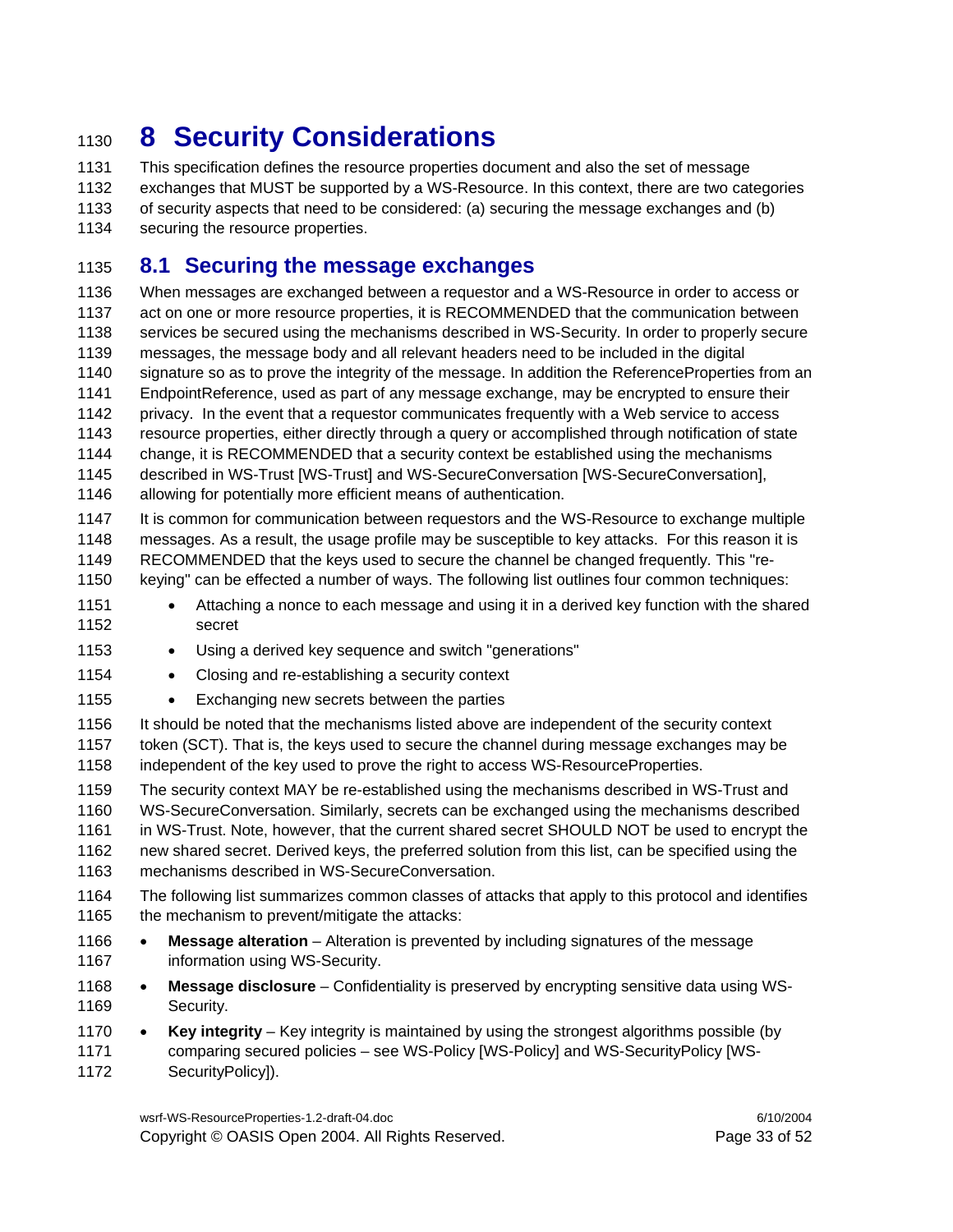- 1173 **Authentication** Authentication is established using the mechanisms described in WS-1174 Security and WS-Trust. Each message is authenticated using the mechanisms described in 1175 WS-Security.
- 1176 **Accountability** Accountability is a function of the type of and string of the key and 1177 algorithms being used. In many cases, a strong symmetric key provides sufficient 1178 accountability. However, in some environments, strong PKI signatures are required.
- 1179 **Availability** Many services are subject to a variety of availability attacks. Replay is a 1180 common attack and it is RECOMMENDED that this be addressed as described in the Replay 1181 bullet item below. Other attacks, such as network-level denial of service attacks, are harder to 1182 avoid and are outside the scope of this specification. That said, care should be taken to 1183 ensure that minimal processing be performed prior to any authenticating sequences.
- 1184 **Replay** Messages may be replayed for a variety of reasons. To detect and eliminate this 1185 attack, mechanisms should be used to identify replayed messages such as the 1186 timestamp/nonce outlined in WS-Security and the sequences outlined in WS-1187 ReliableMessaging [WS-ReliableMessaging].

### 1188 **8.2 Securing Resource Properties**

1189 Since WS-ResourceProperties defines a mechanism to expose properties of a WS-Resource, 1190 security policies should be established that ensure that only authorized requestors can access 1191 the value of a resource property. In order to secure access to the resource properties, the 1192 message exchanges that provide the access should be appropriately controlled. Authorization 1193 policies should be put in place so that the implications of providing the state information (through 1194 GetResourceProperty, GetMultipleResourceProperties, or QueryResourceProperties messages 1195 or through notification of value change and modification of the resource properties), are taken into 1196 account. These policies should also take into account the semantic difference between 1197 components of the SetResourceProperties message – i.e. that an Update component updates a 1198 *value* of a resource property, whereas Insert and Delete components modify whether the WS-1199 Resource actually *contains* the resource property values.

1200 The authorization policies may also reflect the sensitivity of the resource property(ies) that are 1201 accessible from a WS-Resource. Policies can be set at the coarse granularity of the message 1202 exchange (e.g., Get(Multiple)ResourceProperty(ies) vs SetResourceProperty), but finer-grained 1203 control at the level of individual resource properties may be desired in some scenarios (e.g. user 1204 Bob can access value of "Manufacturer" but not "NumberOfBlocks").

1205 Given that a requestor will be able to access a resource property value by subscribing to state 1206 changes, care should be taken to set up security policies so that a consistent policy is in effect 1207 irrespective of whether the resource property value is accessed through direct message 1208 exchanges (e.g., GetResourceProperty) or indirectly through subscription for state changes (i.e.,

- 1209 subscription to "ResourceChangePropertyValueNotification" topic). It should also be noted that a
- 1210 requestor will be able to query the value of a property through the QueryResourceProperty
- 1211 operation, or by using a domain-specific operation corresponding to a resource property (e.g.,
- 1212 getNumberOfBlocks) if one exists. Therefore, the authorization policy on QueryResourceProperty
- 1213 operation (and the getXXX operation, if one is declared on the Web service for resource property
- 1214 named XXX) should be set so that a requestor who is not authorized to get a value of a resource
- 1215 property through a GetResourceProperty request is not able to deduce the value indirectly
- 1216 through the QueryResourceProperty request (or the getXXX operation on the Web service).
- 1217 Even if the requestor is authorized to access the requested resource properties, it is
- 1218 RECOMMENDED that the resource properties that are exchanged between a requestor and a

wsrf-WS-ResourceProperties-1.2-draft-04.doc 6/10/2004 Copyright © OASIS Open 2004. All Rights Reserved. Page 34 of 52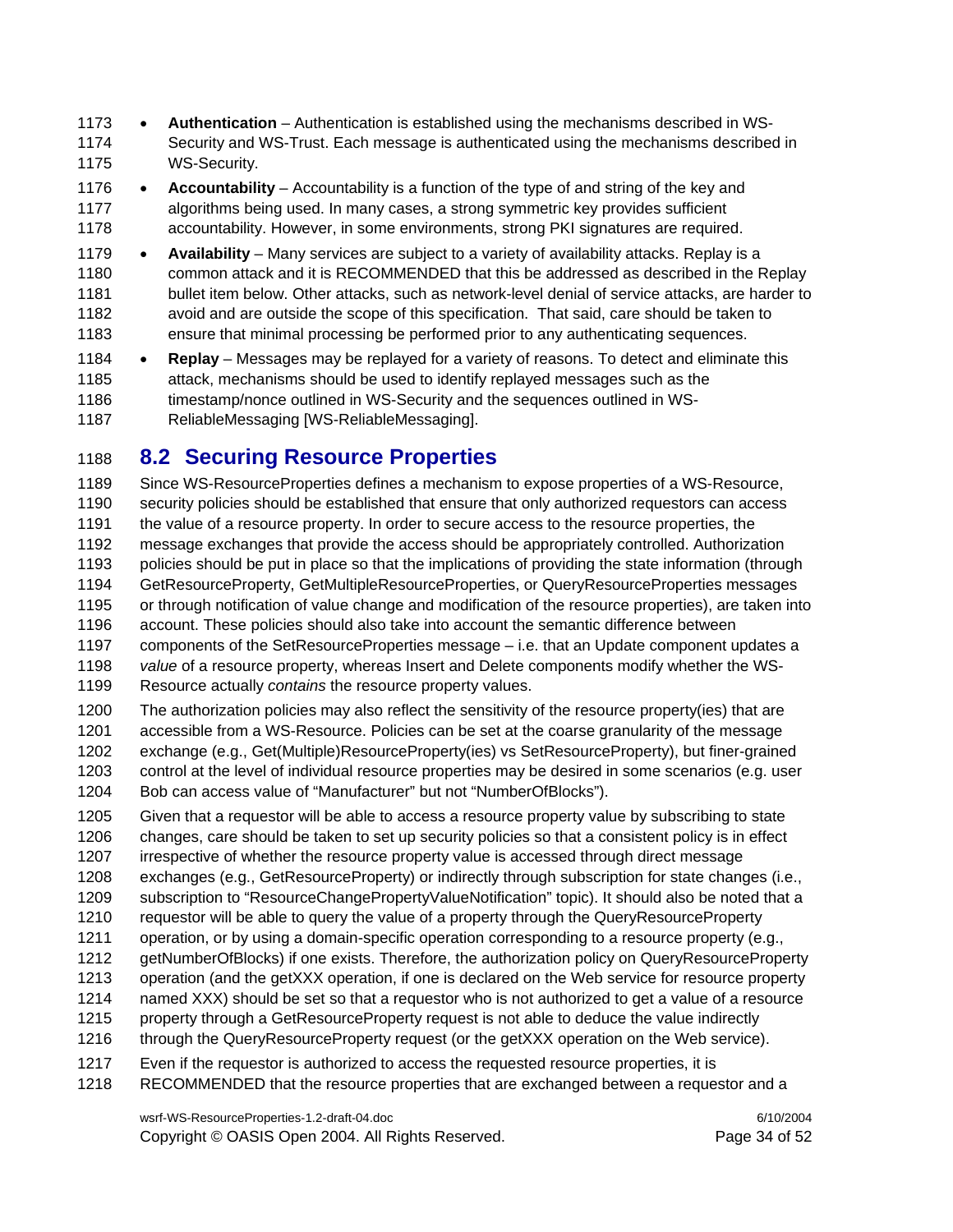- 1219 Web service are secured to ensure integrity and/or confidentiality of the resource property values.
- 1220 This will prevent unauthorized alteration of and/or access to the property values while in transit.
- 1221 This would mean that the specific resource property elements are signed and/or encrypted within
- 1222 the message by leveraging WS-Security as discussed in the previous section.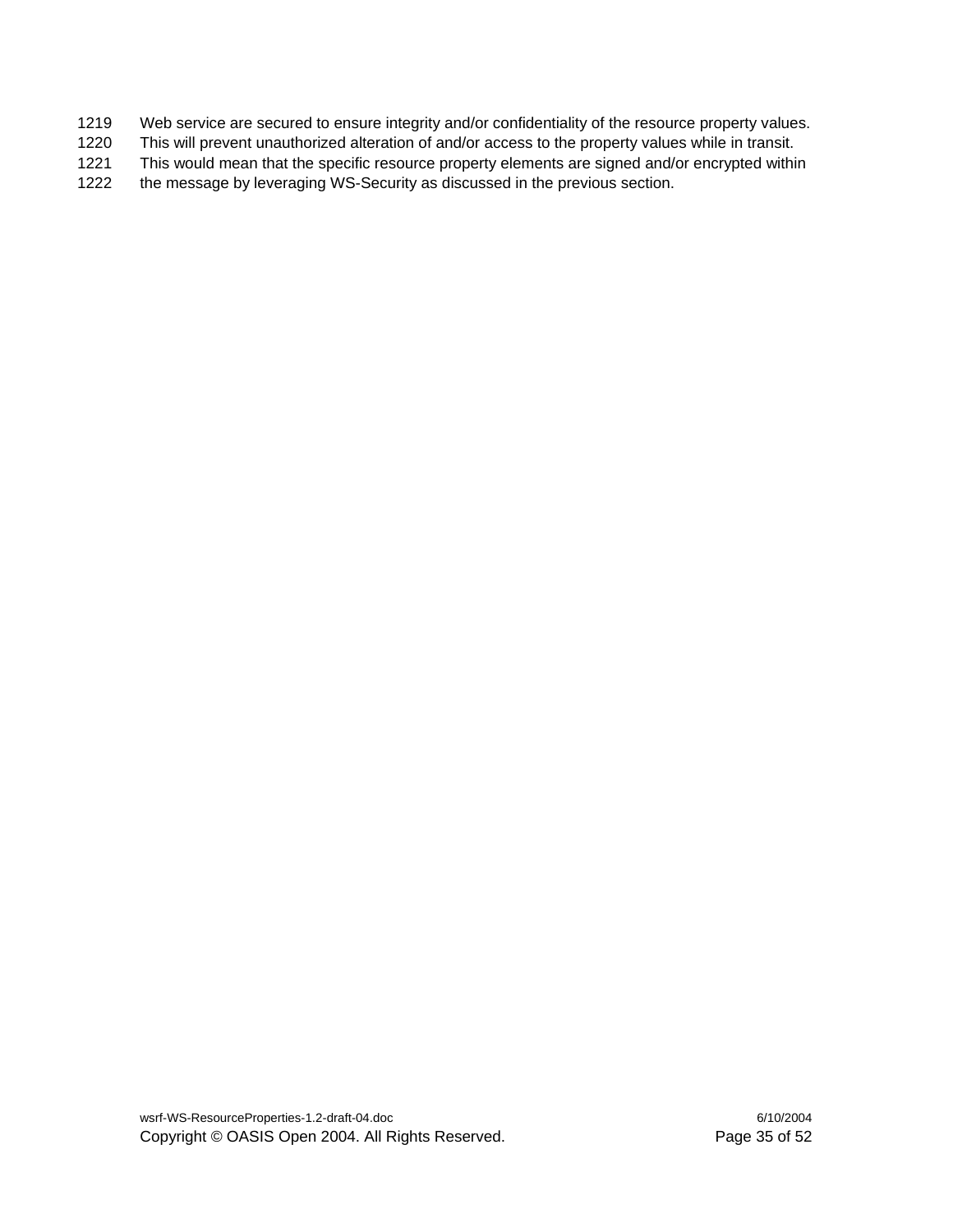# **9 References**

#### **9.1 Normative**

| 1225       | [RFC2119]             | S. Bradner, Key words for use in RFCs to Indicate Requirement     |
|------------|-----------------------|-------------------------------------------------------------------|
| 1226       |                       | Levels, http://www.ietf.org/rfc/rfc2119.txt, IETF RFC 2119, March |
| 1227       |                       | 1997.                                                             |
| 1228       | [SOAP 1.2]            | http://www.w3.org/TR/soap12-part1/                                |
| 1229       | [URI]                 | T. Berners-Lee, R. Fielding, L. Masinter, "Uniform Resource       |
| 1230       |                       | Identifiers (URI): Generic Syntax," RFC 2396, MIT/LCS, U.C.       |
| 1231       |                       | Irvine, Xerox Corporation, August 1998.                           |
| 1232       | [State Paper]         | http://www.oasis-                                                 |
| 1233       |                       | open.org/apps/org/workgroup/wsrf/download.php/6795/ws-            |
| 1234       |                       | modelingresources.pdf                                             |
| 1235       | [WS-Addressing]       | http://www.ibm.com/developerworks/webservices/library/ws-add/     |
| 1236       | [WS-BaseNotification] | http://docs.oasis-open.org/wsn/2004/06/wsn-WS-                    |
| 1237       |                       | BaseNotification-1.2-draft-03.pdf                                 |
| 1238       | [WS-Policy]           | http://www.ibm.com/developerworks/library/ws-policy               |
| 1239       | [WS-ResourceLifetime] | http://docs.oasis-open.org/wsrf/2004/06/wsrf-WS-                  |
| 1240       |                       | ResourceLifetime-1.2-draft-03.pdf                                 |
| 1241       | [WS-Topics]           | http://docs.oasis-open.org/wsn/2004/06/wsn-WS-Topics-1.2-         |
| 1242       |                       | draft-01.pdf                                                      |
| 1243       | [XML-Infoset]         | http://www.w3.org/TR/xml-infoset/                                 |
| 1244       | [XPATH]               | http://www.w3.org/TR/xpath                                        |
| $\sqrt{2}$ | 0.2 Non Normativo     |                                                                   |

#### **9.2 Non-Normative**

| 1246<br>1247<br>1248 | [OGSI $1.0$ ]          | Open Grid Services Infrastructure (OGSI) V1.0<br>http://forge.gridforum.org/projects/ggf-editor/document/draft-ogsi-<br>service-1/en/1 |
|----------------------|------------------------|----------------------------------------------------------------------------------------------------------------------------------------|
| 1249<br>1250         | [WS-AtomicTransaction] | http://www.ibm.com/developerworks/webservices/library/ws-<br>atomtran/                                                                 |
| 1251                 | [WS-Notification]      | http://www.oasis-                                                                                                                      |
| 1252                 |                        | open.org/apps/org/workgroup/wsn/download.php/6661/WSNpub                                                                               |
| 1253                 |                        | sub-1-0.pdf                                                                                                                            |
| 1254                 | [WS-ReliableMessaging] | http://www.ibm.com/developerworks/webservices/library/ws-rm/                                                                           |
| 1255                 |                        | [WS-SecureConversation] http://www.ibm.com/developerworks/library/ws-secon/                                                            |
| 1256                 | [WS-Security]          | http://www.oasis-                                                                                                                      |
| 1257                 |                        | open.org/committees/download.php/5531/oasis-200401-wss-                                                                                |
| 1258                 |                        | soap-message-security-1.0.pdf                                                                                                          |
| 1259                 | [WS-SecurityPolicy]    | http://www.ibm.com/developerworks/library/ws-secpol/                                                                                   |
| 1260                 | [WS-Trust]             | http://www.ibm.com/developerworks/library/ws-trust/                                                                                    |
| 1261                 | <b>[WSDL 2.0]</b>      | http://www.w3.org/TR/wsdl12/                                                                                                           |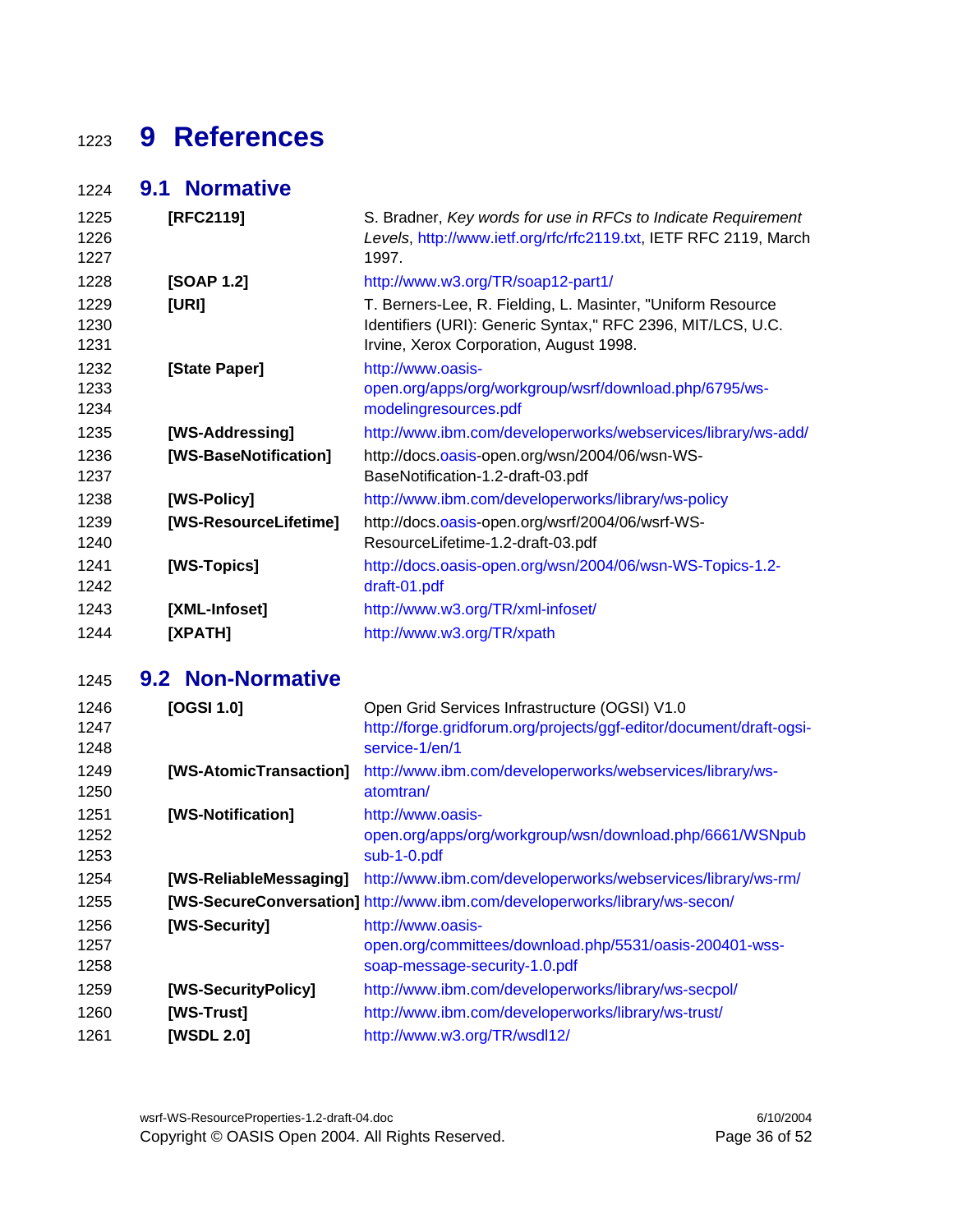# <sup>1262</sup>**Appendix A. Acknowledgments**

1263 Special thanks to the Global Grid Forum's Open Grid Services Infrastructure working group, 1264 which defined the OGSI v1.0 [OGSI] specification which was a large inspiration for the ideas 1265 expressed in this specification.

1266 The following individuals were members of the committee during the development of this 1267 specification:

1268

1269 Akhil Arora (Sun Microsystems), Tim Banks (IBM), Jeff Bohren (OpenNetwork), Conor Cahill 1270 (AOL), Fred Carter (AmberPoint), Martin Chapman (Oracle), Glen Daniels (Sonic Software), 1271 Thomas Freund (IBM), Stephen Graham (IBM), Anish Karmarkar (Oracle), Hideharu Kato 1272 (Hitachi), David Levine (IBM), Paul Lipton (Computer Associates), Mark Little (Arjuna 1273 Technologies Limited), Lily Liu (WebMethods, Inc.), Tom Maguire (IBM), Susan Malaika (IBM), 1274 David Martin (IBM), Samuel Meder (ArgonneNational Laboratory), Jeff Mischkinsky (Oracle), 1275 Bryan Murray (Hewlett-Packard), Dave Orchard (BEA Systems, Inc.), Savas Parastatidis 1276 (Individual), Greg Pavlik (Oracle), Mark Peel (Novell), Alain Regnier (Ricoh Company, Ltd.), Ian 1277 Robinson (IBM), Junaid Saiyed (Sun Microsystems), Igor Sedukhin (Computer Associates), 1278 Hitoshi Sekine (Ricoh Company, Ltd.), Frank Siebenlist (ArgonneNational Laboratory), David 1279 Snelling (Fujitsu), Latha Srinivasan (Hewlett-Packard), John Tollefsrud (Sun Microsystems), Jem 1280 Treadwell (Hewlett-Packard), Steve Tuecke (ArgonneNational Laboratory), William Vambenepe 1281 (Hewlett-Packard), Katy Warr (IBM), Alan Weissberger (NEC Corporation), and Pete Wenzel 1282 (SeeBeyond Technology Corporation)

1283

1284 In addition, the following people made contributions to this specification:

1285 Nick Butler (IBM), Karl Czajkowski (Globus / USC/ISI), Andrew Eisenberg (IBM), Donald F

1286 Ferguson (IBM), Ian Foster (Globus / Argonne), Jeffrey Frey (IBM), Diane Jordan (IBM), Frank

1287 Leymann (IBM), Andreas Meier (IBM), Nataraj Nagaratnam (IBM), Martin Nally (IBM), John

1288 Rofrano (IBM), Ellen Stokes (IBM), Tony Storey (IBM), Jay Unger (IBM), Sanjiva Weerawarana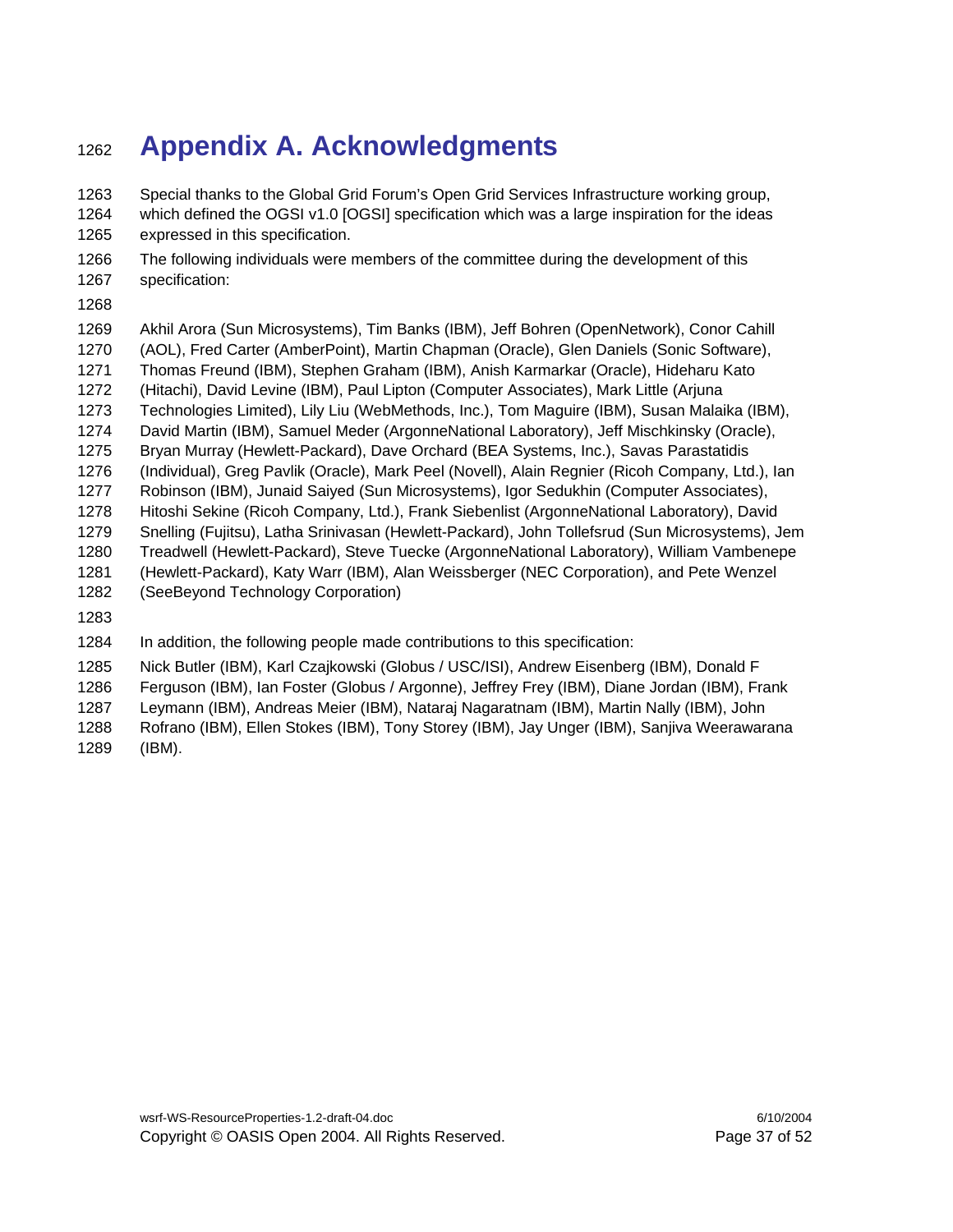### **Appendix B. XML Schema**

1291 The XML types and elements used in this specification are defined in the following XML Schema:

```
1292 <?xml version="1.0" encoding="UTF-8"?> 
1293 \leq 1 - (-1)1294 
1295 OASIS takes no position regarding the validity or scope of any 
1296 intellectual property or other rights that might be claimed to pertain 
1297 to the implementation or use of the technology described in this
1298 document or the extent to which any license under such rights might or
1299 might not be available; neither does it represent that it has made any 
1300 effort to identify any such rights. Information on OASIS's procedures
1301 with respect to rights in OASIS specifications can be found at the 
1302 OASIS website. Copies of claims of rights made available for 
1303 publication and any assurances of licenses to be made available, or the 
1304 result of an attempt made to obtain a general license or permission for
1305 the use of such proprietary rights by implementors or users of this 
1306 specification, can be obtained from the OASIS Executive Director. 
1307 
1308 OASIS invites any interested party to bring to its attention any 
1309 copyrights, patents or patent applications, or other proprietary rights
1310 which may cover technology that may be required to implement this
1311 specification. Please address the information to the OASIS Executive 
1312 Director. 
1313 
1314 Copyright (C) OASIS Open (2004). All Rights Reserved. 
1315 
1316 This document and translations of it may be copied and furnished to 
1317 others, and derivative works that comment on or otherwise explain it or 
1318 assist in its implementation may be prepared, copied, published and 
1319 distributed, in whole or in part, without restriction of any kind, 
1320 provided that the above copyright notice and this paragraph are
1321 included on all such copies and derivative works. However, this 
1322 document itself may not be modified in any way, such as by removing the 
1323 copyright notice or references to OASIS, except as needed for the 
1324 purpose of developing OASIS specifications, in which case the 
1325 procedures for copyrights defined in the OASIS Intellectual Property 
1326 Rights document must be followed, or as required to translate it into
1327 languages other than English.
1328 
1329 The limited permissions granted above are perpetual and will not be 
1330 revoked by OASIS or its successors or assigns.
1331
```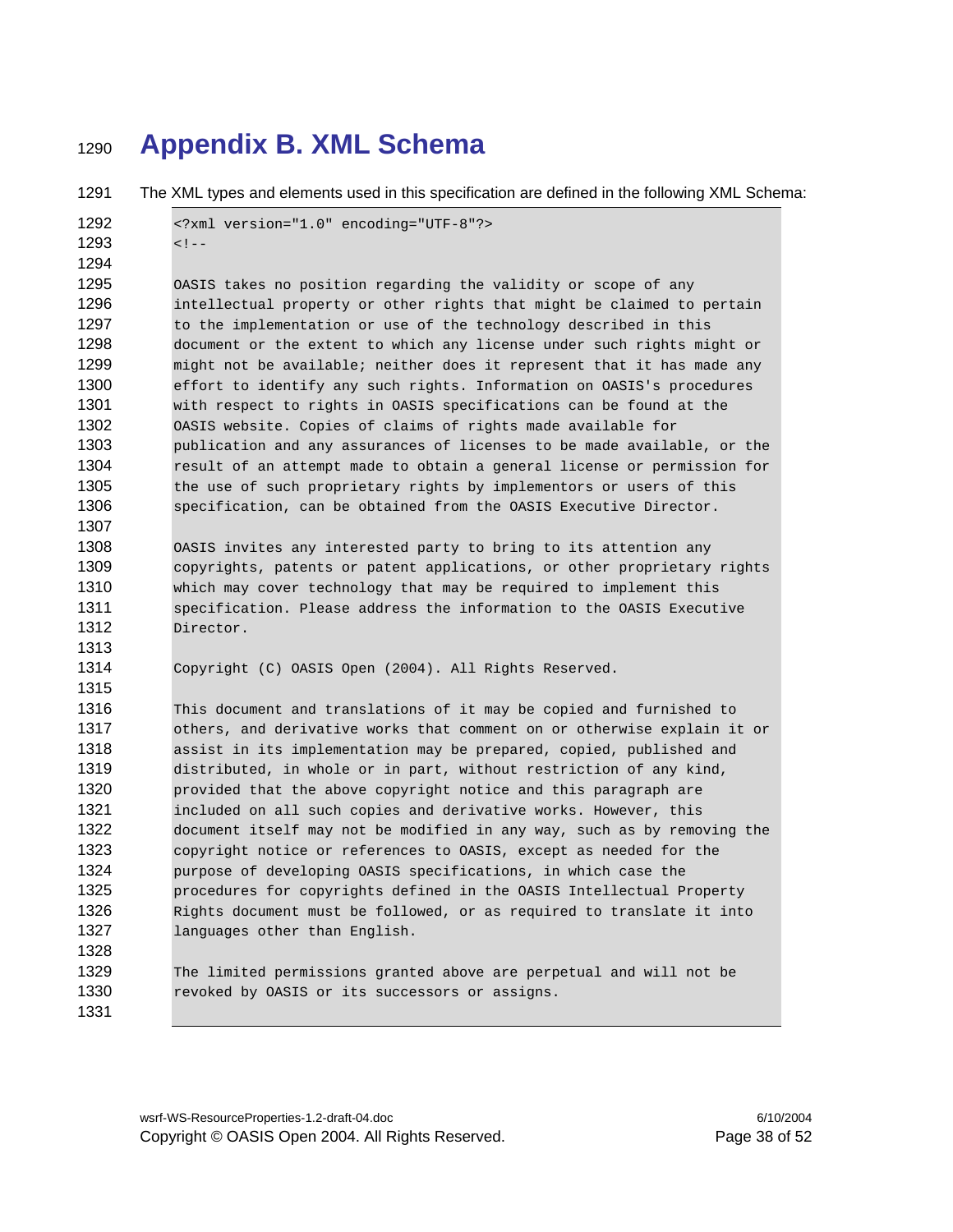| 1332 | This document and the information contained herein is provided on an                   |  |  |
|------|----------------------------------------------------------------------------------------|--|--|
| 1333 | "AS IS" basis and OASIS DISCLAIMS ALL WARRANTIES, EXPRESS OR IMPLIED,                  |  |  |
| 1334 | INCLUDING BUT NOT LIMITED TO ANY WARRANTY THAT THE USE OF THE                          |  |  |
| 1335 | INFORMATION HEREIN WILL NOT INFRINGE ANY RIGHTS OR ANY IMPLIED                         |  |  |
| 1336 | WARRANTIES OF MERCHANTABILITY OR FITNESS FOR A PARTICULAR PURPOSE.                     |  |  |
| 1337 |                                                                                        |  |  |
| 1338 | $--$                                                                                   |  |  |
| 1339 | <xsd:schema< td=""></xsd:schema<>                                                      |  |  |
| 1340 | xmlns:xsd="http://www.w3.org/2001/XMLSchema"                                           |  |  |
| 1341 | $xmlns:wsrp =$                                                                         |  |  |
| 1342 | "http://docs.oasis-open.org/wsrf/2004/06/wsrf-WS-ResourceProperties-                   |  |  |
| 1343 | $1.2$ -draft- $01.x$ sd"                                                               |  |  |
| 1344 | xmlns:xsi="http://www.w3.org/2001/XMLSchema-instance"                                  |  |  |
| 1345 | elementFormDefault="qualified" attributeFormDefault="unqualified"                      |  |  |
| 1346 | targetNamespace=                                                                       |  |  |
| 1347 | "http://docs.oasis-open.org/wsrf/2004/06/wsrf-WS-ResourceProperties-                   |  |  |
| 1348 | $1.2$ -draft- $01.x$ sd"                                                               |  |  |
| 1349 | $\geq$                                                                                 |  |  |
| 1350 |                                                                                        |  |  |
| 1351 | ======= Global Attribute Declaration for WSDL 1.1 portType====                         |  |  |
| 1352 | <xsd:attribute name="ResourceProperties" type="xsd:QName"></xsd:attribute>             |  |  |
| 1353 |                                                                                        |  |  |
| 1354 | = Notification Message for ResourceProperties value change ===                         |  |  |
| 1355 | <xsd:complextype name="ResourcePropertyValueChangeNotificationType"></xsd:complextype> |  |  |
| 1356 | <xsd:sequence></xsd:sequence>                                                          |  |  |
| 1357 | <xsd:element <="" name="OldValue" nillable="true" td=""></xsd:element>                 |  |  |
| 1358 | $minOccurs="0" maxOccurs="1"$                                                          |  |  |
| 1359 | <xsd:complextype></xsd:complextype>                                                    |  |  |
| 1360 | <xsd:sequence></xsd:sequence>                                                          |  |  |
| 1361 | <xsd:any maxoccurs="1" minoccurs="1"></xsd:any>                                        |  |  |
| 1362 |                                                                                        |  |  |
| 1363 |                                                                                        |  |  |
| 1364 |                                                                                        |  |  |
| 1365 | <xsd:element <="" name="NewValue" nillable="true" td=""></xsd:element>                 |  |  |
| 1366 | minOccurs="1" maxOccurs="1" >                                                          |  |  |
| 1367 | <xsd:complextype></xsd:complextype>                                                    |  |  |
| 1368 | <xsd:sequence></xsd:sequence>                                                          |  |  |
| 1369 | <xsd:any maxoccurs="1" minoccurs="1"></xsd:any>                                        |  |  |
| 1370 |                                                                                        |  |  |
| 1371 |                                                                                        |  |  |
| 1372 |                                                                                        |  |  |
| 1373 |                                                                                        |  |  |
| 1374 |                                                                                        |  |  |
| 1375 |                                                                                        |  |  |
| 1376 | <xsd:element <="" name="ResourcePropertyValueChangeNotification" td=""></xsd:element>  |  |  |
| 1377 | type="wsrp:ResourcePropertyValueChangeNotificationType" />                             |  |  |
| 1378 |                                                                                        |  |  |
| 1379 | <xsd:complextype mixed="true" name="QueryExpressionType"></xsd:complextype>            |  |  |
|      |                                                                                        |  |  |

wsrf-WS-ResourceProperties-1.2-draft-04.doc 6/10/2004 Copyright © OASIS Open 2004. All Rights Reserved. Page 39 of 52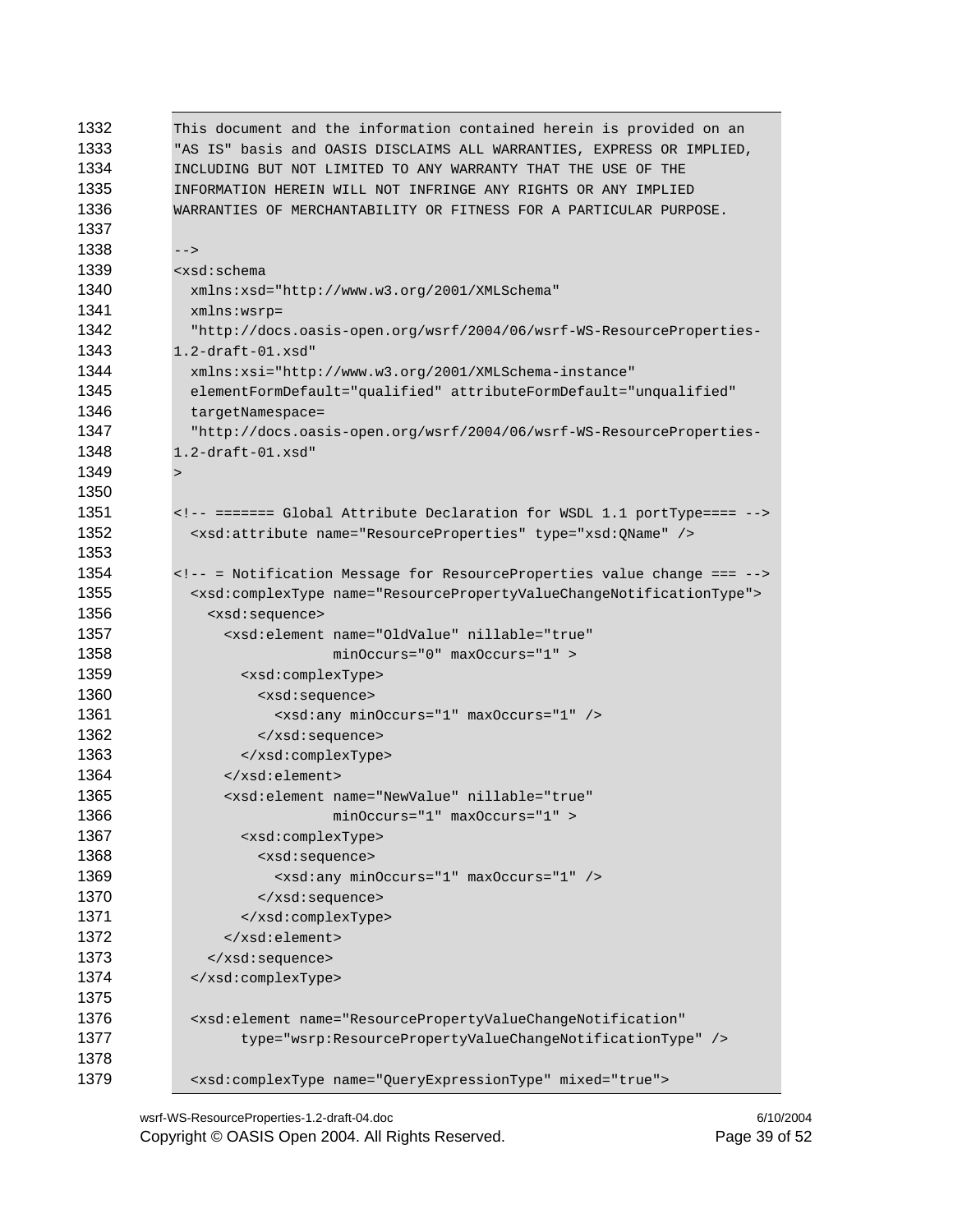| 1380 | <xsd:sequence></xsd:sequence>                                                                 |  |  |
|------|-----------------------------------------------------------------------------------------------|--|--|
| 1381 | <xsd:any maxoccurs="1" minoccurs="0" processcontents="lax"></xsd:any>                         |  |  |
| 1382 | $\langle xsd:sequence \rangle$                                                                |  |  |
| 1383 | <xsd:attribute name="Dialect" type="xsd:anyURI"></xsd:attribute>                              |  |  |
| 1384 |                                                                                               |  |  |
| 1385 |                                                                                               |  |  |
| 1386 | <xsd:element <="" name="QueryExpression" td="" type="wsrp:QueryExpressionType"></xsd:element> |  |  |
| 1387 | /                                                                                             |  |  |
| 1388 |                                                                                               |  |  |
| 1389 | $\langle xsd:schema \rangle$                                                                  |  |  |
|      |                                                                                               |  |  |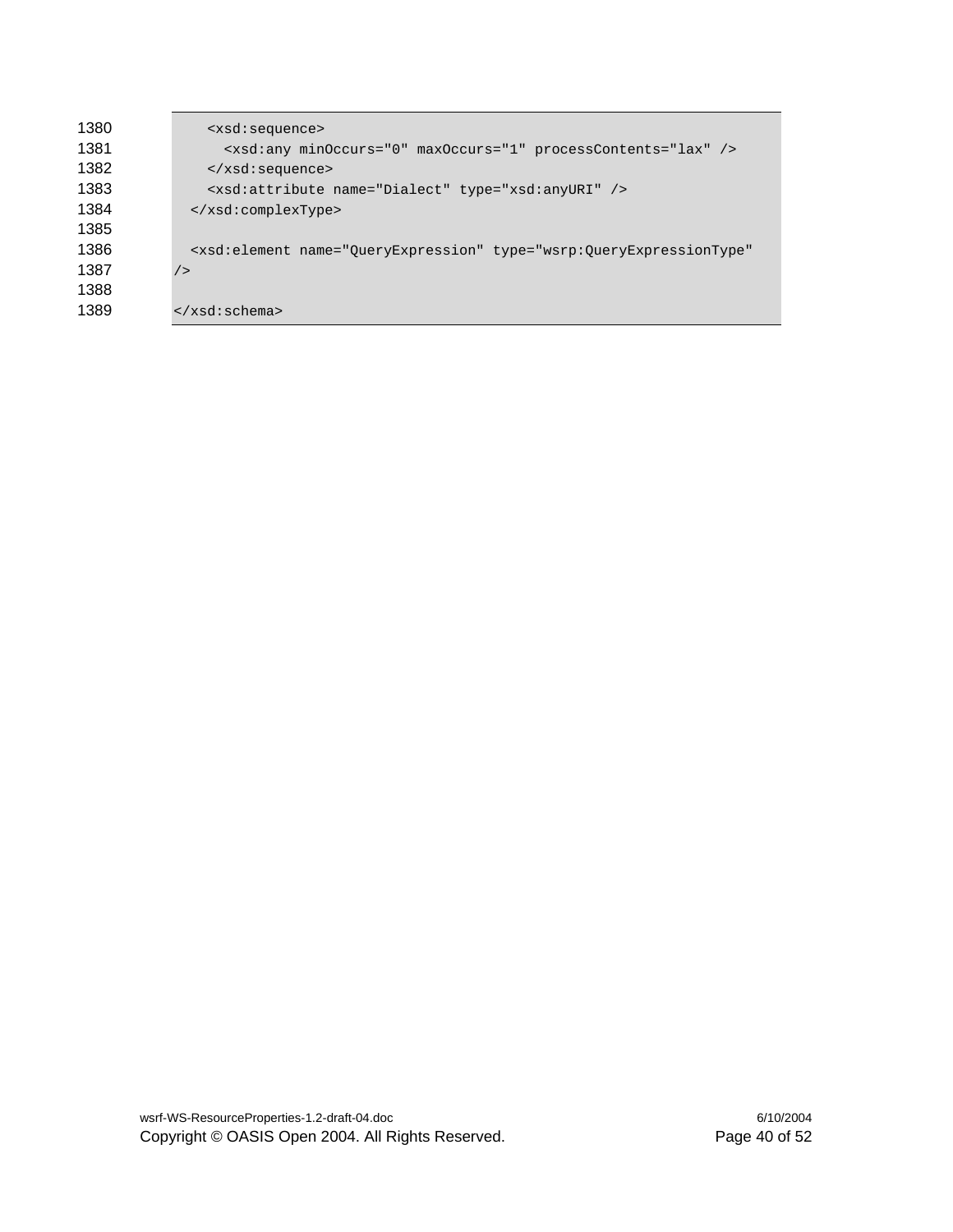### **Appendix C. WSDL 1.1**

1391 The following illustrates the WSDL 1.1 for the Web service methods described in this 1392 specification: <?xml version="1.0" encoding="utf-8"?>  $\leq 1 - (-)$  OASIS takes no position regarding the validity or scope of any 1397 intellectual property or other rights that might be claimed to pertain 1398 to the implementation or use of the technology described in this 1399 document or the extent to which any license under such rights might or might not be available; neither does it represent that it has made any effort to identify any such rights. Information on OASIS's procedures with respect to rights in OASIS specifications can be found at the OASIS website. Copies of claims of rights made available for publication and any assurances of licenses to be made available, or the result of an attempt made to obtain a general license or permission for 1406 the use of such proprietary rights by implementors or users of this specification, can be obtained from the OASIS Executive Director. OASIS invites any interested party to bring to its attention any 1410 copyrights, patents or patent applications, or other proprietary rights which may cover technology that may be required to implement this specification. Please address the information to the OASIS Executive Director. Copyright (C) OASIS Open (2004). All Rights Reserved. This document and translations of it may be copied and furnished to others, and derivative works that comment on or otherwise explain it or assist in its implementation may be prepared, copied, published and distributed, in whole or in part, without restriction of any kind, provided that the above copyright notice and this paragraph are included on all such copies and derivative works. However, this document itself may not be modified in any way, such as by removing the copyright notice or references to OASIS, except as needed for the purpose of developing OASIS specifications, in which case the **procedures for copyrights defined in the OASIS Intellectual Property** Rights document must be followed, or as required to translate it into 1428 languages other than English. The limited permissions granted above are perpetual and will not be 1431 revoked by OASIS or its successors or assigns.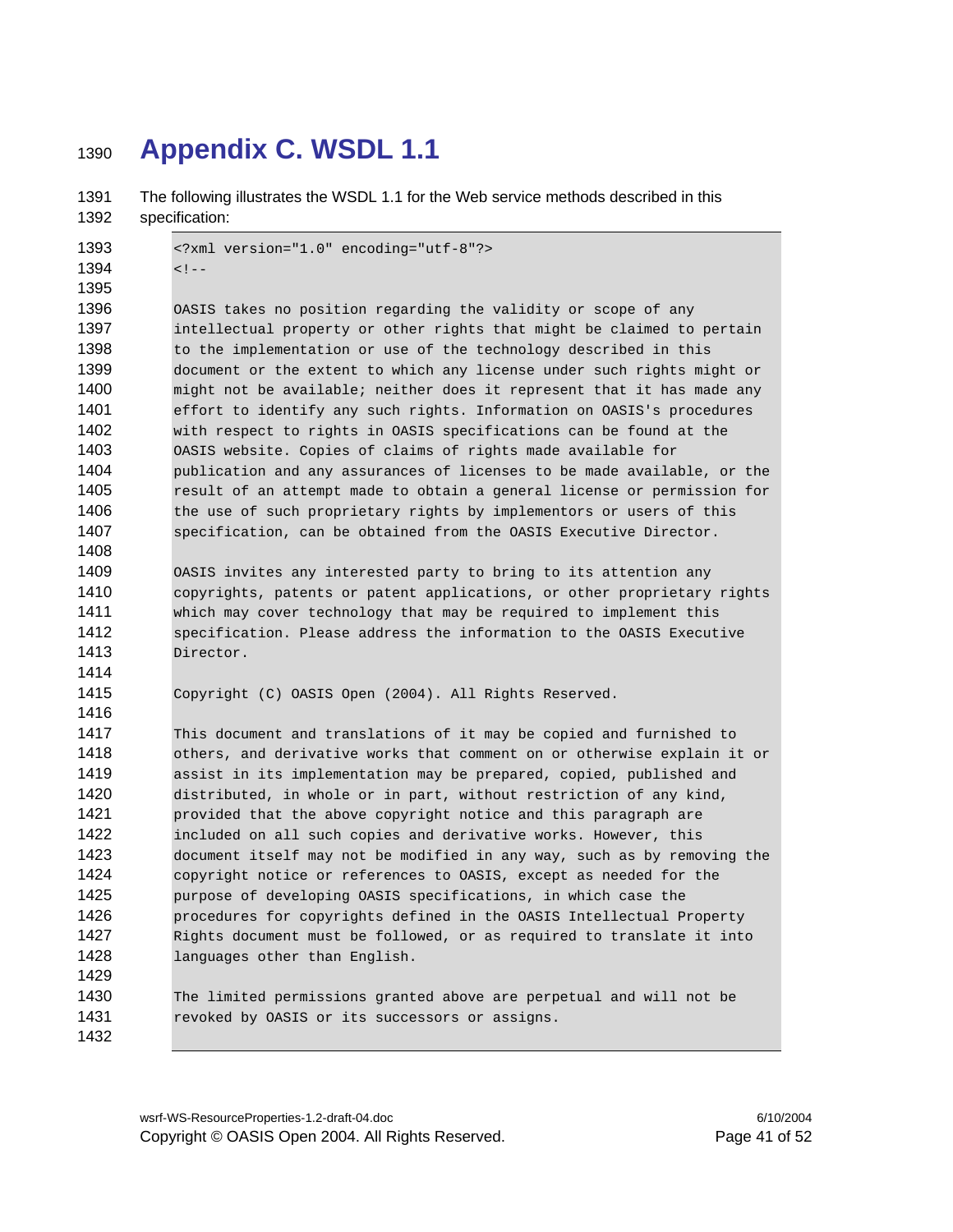| 1433 | This document and the information contained herein is provided on an          |  |  |
|------|-------------------------------------------------------------------------------|--|--|
| 1434 | "AS IS" basis and OASIS DISCLAIMS ALL WARRANTIES, EXPRESS OR IMPLIED,         |  |  |
| 1435 | INCLUDING BUT NOT LIMITED TO ANY WARRANTY THAT THE USE OF THE                 |  |  |
| 1436 | INFORMATION HEREIN WILL NOT INFRINGE ANY RIGHTS OR ANY IMPLIED                |  |  |
| 1437 | WARRANTIES OF MERCHANTABILITY OR FITNESS FOR A PARTICULAR PURPOSE.            |  |  |
| 1438 |                                                                               |  |  |
| 1439 | $--$                                                                          |  |  |
| 1440 |                                                                               |  |  |
| 1441 | <wsdl:definitions <="" name="WS-ResourceProperties" th=""></wsdl:definitions> |  |  |
| 1442 | xmlns="http://schemas.xmlsoap.org/wsdl/"                                      |  |  |
| 1443 | xmlns:wsdl="http://schemas.xmlsoap.org/wsdl/"                                 |  |  |
| 1444 | xmlns:wsa="http://schemas.xmlsoap.org/ws/2003/03/addressing"                  |  |  |
| 1445 | xmlns:xsd="http://www.w3.org/2001/XMLSchema"                                  |  |  |
| 1446 | $xmlns:wsbf =$                                                                |  |  |
| 1447 | "http://docs.oasis-open.org/wsrf/2004/06/wsrf-WS-BaseFaults-1.2-              |  |  |
| 1448 | $draff-01.xsd"$                                                               |  |  |
| 1449 | $xmlns:wsrp =$                                                                |  |  |
| 1450 | "http://docs.oasis-open.org/wsrf/2004/06/wsrf-WS-ResourceProperties-          |  |  |
| 1451 | $1.2$ -draft- $01.x$ sd"                                                      |  |  |
| 1452 | $xmlns:wsrow =$                                                               |  |  |
| 1453 | "http://docs.oasis-open.org/wsrf/2004/06/wsrf-WS-ResourceProperties-          |  |  |
| 1454 | $1.2$ -draft-01.wsdl"                                                         |  |  |
| 1455 | targetNamespace=                                                              |  |  |
| 1456 | "http://docs.oasis-open.org/wsrf/2004/06/wsrf-WS-ResourceProperties-          |  |  |
| 1457 | $1.2$ -draft-01.wsdl"                                                         |  |  |
| 1458 | $\geq$                                                                        |  |  |
| 1459 |                                                                               |  |  |
| 1460 | ===================== Types Definitions =====================                 |  |  |
| 1461 | <wsdl:types></wsdl:types>                                                     |  |  |
| 1462 | <xsd:schema< th=""></xsd:schema<>                                             |  |  |
| 1463 | xmlns:xsd="http://www.w3.org/2001/XMLSchema"                                  |  |  |
| 1464 | targetNamespace=                                                              |  |  |
| 1465 | "http://docs.oasis-open.org/wsrf/2004/06/wsrf-WS-ResourceProperties-          |  |  |
| 1466 | $1.2$ -draft- $01.x$ sd"                                                      |  |  |
| 1467 | elementFormDefault="qualified"                                                |  |  |
| 1468 | attributeFormDefault="unqualified">                                           |  |  |
| 1469 |                                                                               |  |  |
| 1470 | <xsd:include schemalocation="&lt;/th"></xsd:include>                          |  |  |
| 1471 | "http://docs.oasis-open.org/wsrf/2004/06/wsrf-WS-ResourceProperties-          |  |  |
| 1472 | $1.2$ -draft- $01.xsd$ "                                                      |  |  |
| 1473 | /                                                                             |  |  |
| 1474 |                                                                               |  |  |
| 1475 | <xsd:import< th=""></xsd:import<>                                             |  |  |
| 1476 | namespace=                                                                    |  |  |
| 1477 | "http://schemas.xmlsoap.org/ws/2003/03/addressing"                            |  |  |
| 1478 | schemaLocation=                                                               |  |  |
| 1479 | "http://schemas.xmlsoap.org/ws/2003/03/addressing"                            |  |  |
| 1480 | /                                                                             |  |  |

wsrf-WS-ResourceProperties-1.2-draft-04.doc 6/10/2004 Copyright © OASIS Open 2004. All Rights Reserved. Page 42 of 52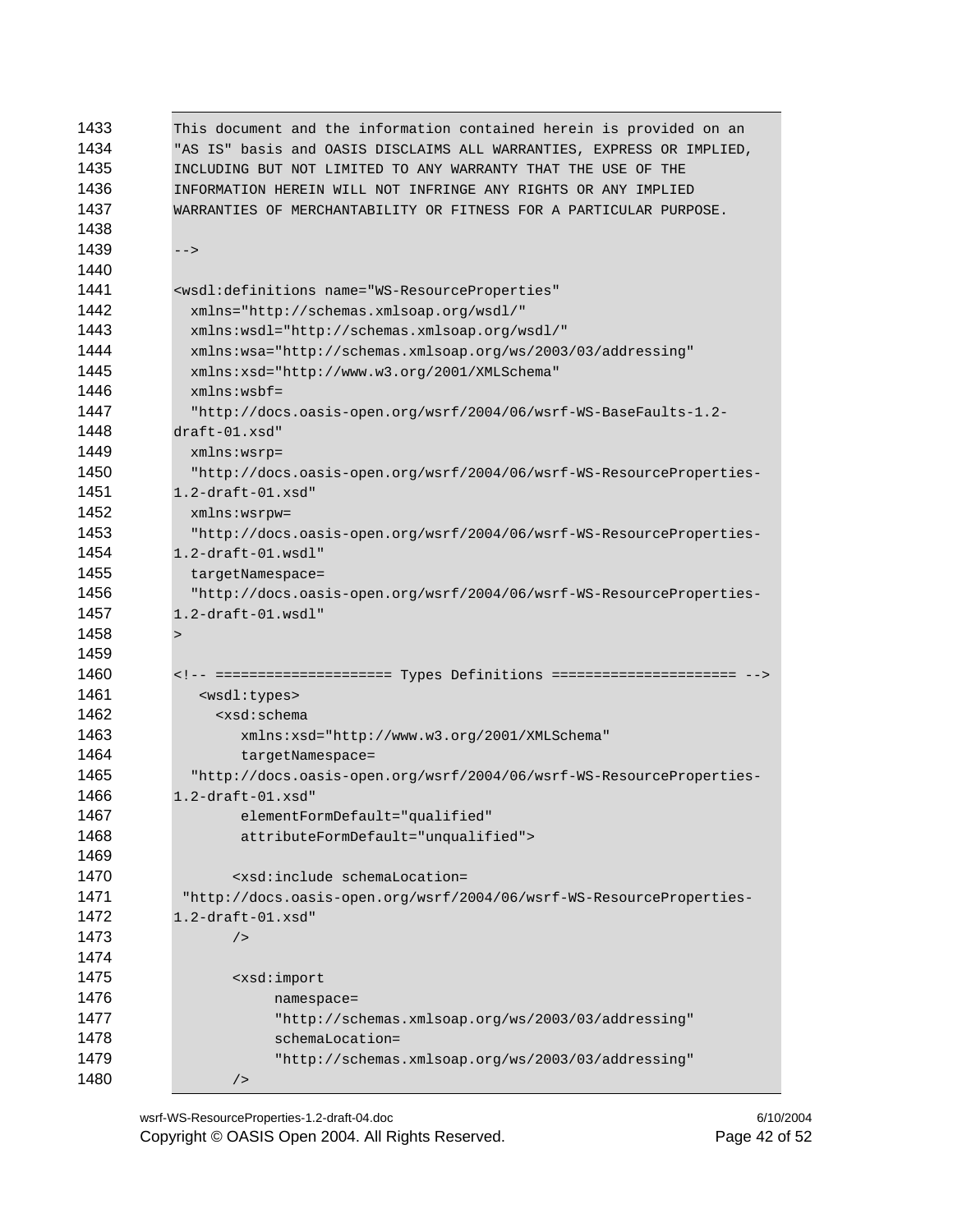| 1481 |                                                                                  |  |  |
|------|----------------------------------------------------------------------------------|--|--|
| 1482 | <xsd:import< td=""></xsd:import<>                                                |  |  |
| 1483 | namespace=                                                                       |  |  |
| 1484 | "http://docs.oasis-open.org/wsrf/2004/06/wsrf-WS-BaseFaults-1.2-                 |  |  |
| 1485 | $draff-01.xsd"$                                                                  |  |  |
| 1486 | schemaLocation=                                                                  |  |  |
| 1487 | "http://docs.oasis-open.org/wsrf/2004/06/wsrf-WS-BaseFaults-1.2-                 |  |  |
| 1488 | $draff-01.xsd"$                                                                  |  |  |
| 1489 | /                                                                                |  |  |
| 1490 |                                                                                  |  |  |
| 1491 | ========== Message Types for GetResourceProperty ============                    |  |  |
| 1492 |                                                                                  |  |  |
| 1493 | <xsd:element <="" name="GetResourceProperty" td=""></xsd:element>                |  |  |
| 1494 | type="xsd:QName" />                                                              |  |  |
| 1495 |                                                                                  |  |  |
| 1496 | <xsd:element name="GetResourcePropertyResponse"></xsd:element>                   |  |  |
| 1497 | <xsd:complextype></xsd:complextype>                                              |  |  |
| 1498 | <xsd:sequence></xsd:sequence>                                                    |  |  |
| 1499 | <xsd:any maxoccurs="unbounded" minoccurs="0"></xsd:any>                          |  |  |
| 1500 |                                                                                  |  |  |
| 1501 |                                                                                  |  |  |
| 1502 |                                                                                  |  |  |
| 1503 |                                                                                  |  |  |
| 1504 | <xsd:complextype name="ResourceUnknownFaultType"></xsd:complextype>              |  |  |
| 1505 | <xsd:complexcontent></xsd:complexcontent>                                        |  |  |
| 1506 | <xsd:extension base="wsbf:BaseFaultType"></xsd:extension>                        |  |  |
| 1507 |                                                                                  |  |  |
| 1508 |                                                                                  |  |  |
| 1509 | <xsd:element <="" name="ResourceUnknownFault" td=""></xsd:element>               |  |  |
| 1510 | type="wsrp:ResourceUnknownFaultType"/>                                           |  |  |
| 1511 |                                                                                  |  |  |
| 1512 | <xsd:complextype name="InvalidResourcePropertyQNameFaultType"></xsd:complextype> |  |  |
| 1513 | <xsd:complexcontent></xsd:complexcontent>                                        |  |  |
| 1514 | <xsd:extension base="wsbf:BaseFaultType"></xsd:extension>                        |  |  |
| 1515 |                                                                                  |  |  |
| 1516 |                                                                                  |  |  |
| 1517 | <xsd:element <="" name="InvalidResourcePropertyQNameFault" td=""></xsd:element>  |  |  |
| 1518 | type="wsrp:InvalidResourcePropertyQNameFaultType"/>                              |  |  |
| 1519 |                                                                                  |  |  |
| 1520 |                                                                                  |  |  |
| 1521 | ====== Message Types for GetMultipleResourceProperties =======                   |  |  |
| 1522 | <xsd:element name="GetMultipleResourceProperties"></xsd:element>                 |  |  |
| 1523 | <xsd:complextype></xsd:complextype>                                              |  |  |
| 1524 | <xsd:sequence></xsd:sequence>                                                    |  |  |
| 1525 | <xsd:element <="" name="ResourceProperty" td="" type="xsd:QName"></xsd:element>  |  |  |
| 1526 | minOccurs="1" maxOccurs="unbounded" />                                           |  |  |
| 1527 |                                                                                  |  |  |
| 1528 |                                                                                  |  |  |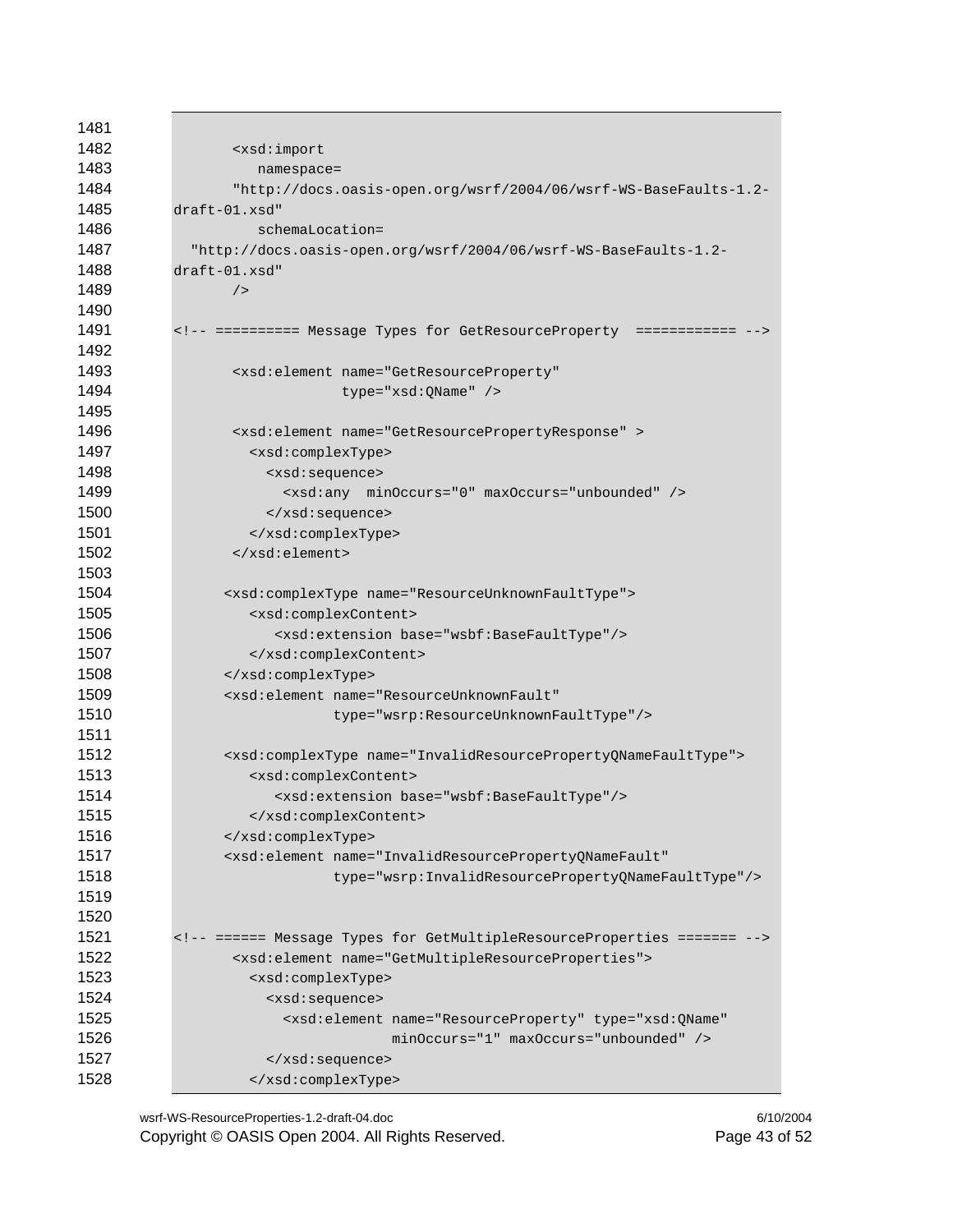| 1529<br>1530 |                                                                          |  |  |
|--------------|--------------------------------------------------------------------------|--|--|
| 1531         |                                                                          |  |  |
| 1532         | <xsd:element name="GetMultipleResourcePropertiesResponse"></xsd:element> |  |  |
| 1533         | <xsd:complextype><br/><xsd:sequence></xsd:sequence></xsd:complextype>    |  |  |
| 1534         | <xsd:any maxoccurs="unbounded" minoccurs="0"></xsd:any>                  |  |  |
| 1535         |                                                                          |  |  |
| 1536         |                                                                          |  |  |
| 1537         |                                                                          |  |  |
| 1538         |                                                                          |  |  |
| 1539         | ========= Message Types for SetResourceProperties ===========            |  |  |
| 1540         |                                                                          |  |  |
| 1541         | <xsd:complextype name="InsertType"></xsd:complextype>                    |  |  |
| 1542         | <xsd:sequence></xsd:sequence>                                            |  |  |
| 1543         | <xsd:any <="" processcontents="lax" td=""></xsd:any>                     |  |  |
| 1544         | $minOccurs = "1" maxOccurs = "unbounded"$                                |  |  |
| 1545         | $\langle xsd:sequence \rangle$                                           |  |  |
| 1546         |                                                                          |  |  |
| 1547         | <xsd:element <="" name="Insert" td=""></xsd:element>                     |  |  |
| 1548         | type="wsrp:InsertType"/>                                                 |  |  |
| 1549         |                                                                          |  |  |
| 1550         | <xsd:complextype name="UpdateType"></xsd:complextype>                    |  |  |
| 1551         | <xsd:sequence></xsd:sequence>                                            |  |  |
| 1552         | <xsd:any <="" processcontents="lax" td=""></xsd:any>                     |  |  |
| 1553         | $minOccurs = "1" maxOccurs = "unbounded"$                                |  |  |
| 1554         | $\langle xsd:sequence \rangle$                                           |  |  |
| 1555         |                                                                          |  |  |
| 1556         | <xsd:element <="" name="Update" td=""></xsd:element>                     |  |  |
| 1557         | type="wsrp:UpdateType"/>                                                 |  |  |
| 1558         |                                                                          |  |  |
| 1559         | <xsd:complextype name="DeleteType"></xsd:complextype>                    |  |  |
| 1560         | <xsd:attribute <="" name="ResourceProperty" td=""></xsd:attribute>       |  |  |
| 1561         | type="xsd:QName" use="required" />                                       |  |  |
| 1562         |                                                                          |  |  |
| 1563         | <xsd:element <="" name="Delete" td=""></xsd:element>                     |  |  |
| 1564         | type="wsrp:DeleteType"/>                                                 |  |  |
| 1565         |                                                                          |  |  |
| 1566         | <xsd:element name="SetResourceProperties"></xsd:element>                 |  |  |
| 1567         | <xsd:complextype></xsd:complextype>                                      |  |  |
| 1568         | <xsd:choice maxoccurs="unbounded" minoccurs="0"></xsd:choice>            |  |  |
| 1569         | <xsd:element ref="wsrp:Insert"></xsd:element>                            |  |  |
| 1570         | <xsd:element ref="wsrp:Update"></xsd:element>                            |  |  |
| 1571         | <xsd:element ref="wsrp:Delete"></xsd:element>                            |  |  |
| 1572         |                                                                          |  |  |
| 1573         |                                                                          |  |  |
| 1574         | $\langle xsd:element\rangle$                                             |  |  |
| 1575         |                                                                          |  |  |
| 1576         | <xsd:element name="SetResourcePropertiesResponse"></xsd:element>         |  |  |

wsrf-WS-ResourceProperties-1.2-draft-04.doc 6/10/2004 Copyright © OASIS Open 2004. All Rights Reserved. Page 44 of 52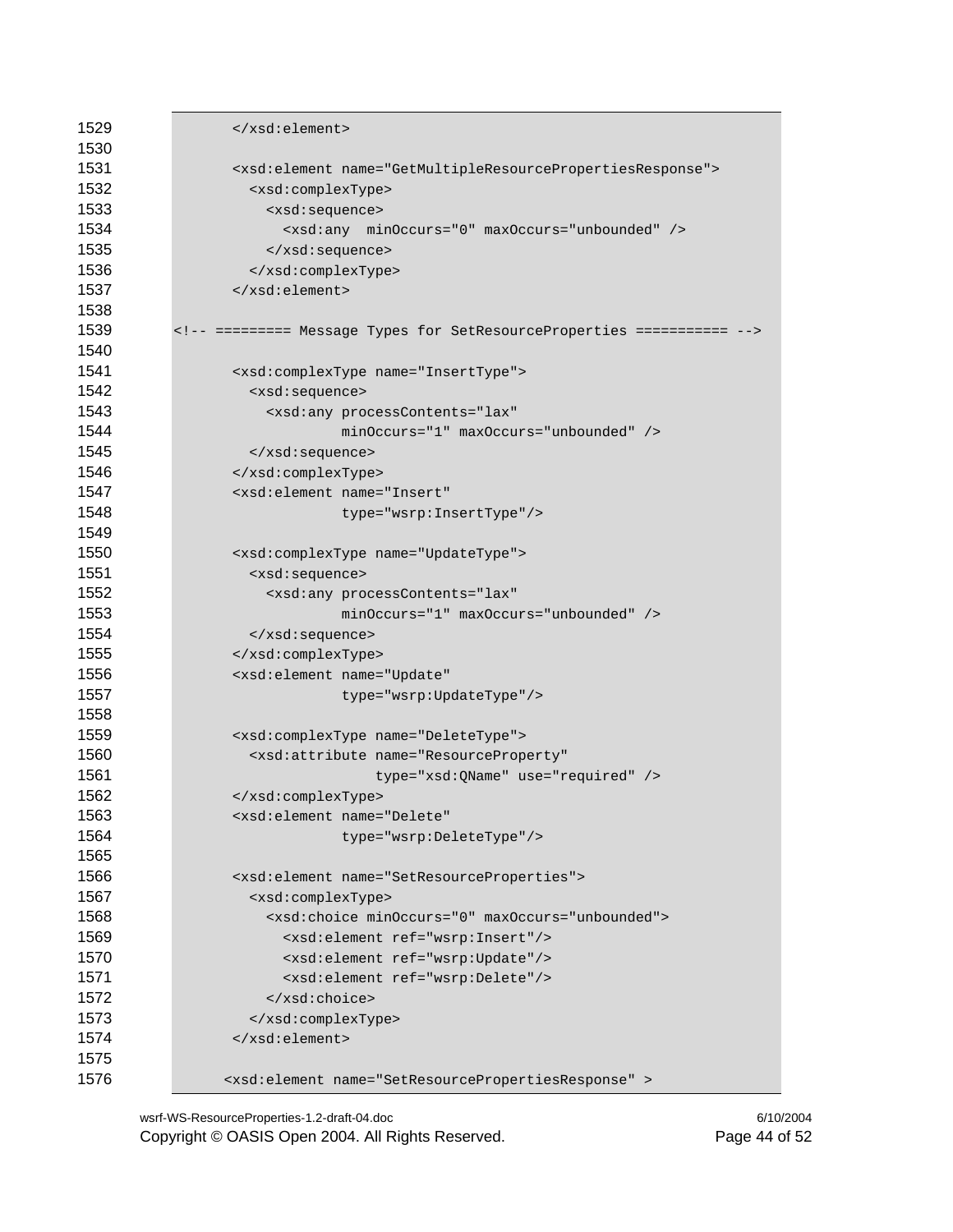| 1577 | <xsd:complextype></xsd:complextype>                                                 |  |  |
|------|-------------------------------------------------------------------------------------|--|--|
| 1578 |                                                                                     |  |  |
| 1579 |                                                                                     |  |  |
| 1580 | <xsd:complextype< td=""></xsd:complextype<>                                         |  |  |
| 1581 |                                                                                     |  |  |
| 1582 | name="InvalidSetResourcePropertiesRequestContentFaultType">                         |  |  |
| 1583 | <xsd:complexcontent></xsd:complexcontent>                                           |  |  |
| 1584 | <xsd:extension base="wsbf:BaseFaultType"></xsd:extension>                           |  |  |
| 1585 |                                                                                     |  |  |
| 1586 |                                                                                     |  |  |
| 1587 | <xsd:element< td=""></xsd:element<>                                                 |  |  |
| 1588 | name="InvalidSetResourcePropertiesRequestContentFault"                              |  |  |
| 1589 |                                                                                     |  |  |
| 1590 | type="wsrp:InvalidSetResourcePropertiesRequestContentFaultType" />                  |  |  |
| 1591 |                                                                                     |  |  |
| 1592 | <xsd:complextype name="UnableToModifyResourcePropertyFaultType"></xsd:complextype>  |  |  |
| 1593 | <xsd:complexcontent></xsd:complexcontent>                                           |  |  |
| 1594 | <xsd:extension base="wsbf:BaseFaultType"></xsd:extension>                           |  |  |
| 1595 |                                                                                     |  |  |
| 1596 |                                                                                     |  |  |
| 1597 | <xsd:element <="" name="UnableToModifyResourcePropertyFault" td=""></xsd:element>   |  |  |
| 1598 |                                                                                     |  |  |
| 1599 | type="wsrp:UnableToModifyResourcePropertyFaultType"/>                               |  |  |
| 1600 |                                                                                     |  |  |
| 1601 | <xsd:complextype< td=""></xsd:complextype<>                                         |  |  |
| 1602 | name="SetResourcePropertyRequestFailedFaultType">                                   |  |  |
| 1603 | <xsd:complexcontent></xsd:complexcontent>                                           |  |  |
| 1604 | <xsd:extension base="wsbf:BaseFaultType"></xsd:extension>                           |  |  |
| 1605 |                                                                                     |  |  |
| 1606 |                                                                                     |  |  |
| 1607 | <xsd:element <="" name="SetResourcePropertyRequestFailedFault" td=""></xsd:element> |  |  |
| 1608 |                                                                                     |  |  |
| 1609 | type="wsrp:SetResourcePropertyRequestFailedFaultType"/>                             |  |  |
| 1610 |                                                                                     |  |  |
| 1611 |                                                                                     |  |  |
| 1612 | ========= Message Types for QueryResourceProperties ==========                      |  |  |
| 1613 |                                                                                     |  |  |
| 1614 | <xsd:element name="QueryResourceProperties"></xsd:element>                          |  |  |
| 1615 | <xsd:complextype></xsd:complextype>                                                 |  |  |
| 1616 | <xsd:sequence></xsd:sequence>                                                       |  |  |
| 1617 | <xsd:element <="" ref="wsrp:QueryExpression" td=""></xsd:element>                   |  |  |
| 1618 | minOccurs="1" maxOccurs="1"/>                                                       |  |  |
| 1619 |                                                                                     |  |  |
| 1620 |                                                                                     |  |  |
| 1621 |                                                                                     |  |  |
| 1622 |                                                                                     |  |  |
| 1623 | <xsd:element name="QueryResourcePropertiesResponse"></xsd:element>                  |  |  |
| 1624 | <xsd:complextype></xsd:complextype>                                                 |  |  |

wsrf-WS-ResourceProperties-1.2-draft-04.doc 6/10/2004 Copyright © OASIS Open 2004. All Rights Reserved. Page 45 of 52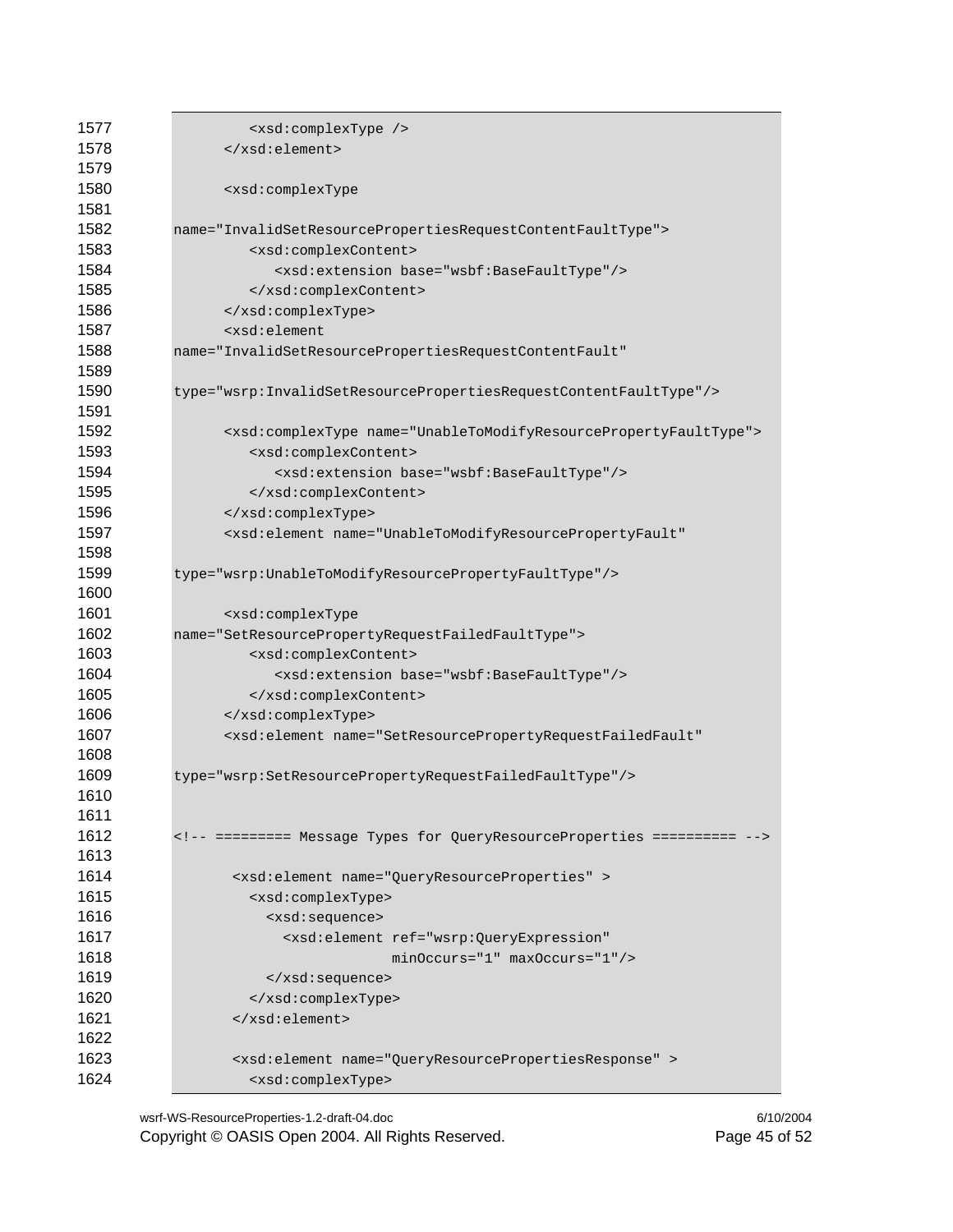| 1625 | <xsd:complexcontent mixed="true"></xsd:complexcontent>                            |
|------|-----------------------------------------------------------------------------------|
| 1626 | <xsd:restriction base="xsd:anyType"></xsd:restriction>                            |
| 1627 | <xsd:sequence></xsd:sequence>                                                     |
| 1628 | <xsd:any <="" processcontents="lax" td=""></xsd:any>                              |
| 1629 | minOccurs="1" maxOccurs="unbounded"/>                                             |
| 1630 |                                                                                   |
| 1631 |                                                                                   |
| 1632 |                                                                                   |
| 1633 |                                                                                   |
| 1634 | $\langle xsd:element\rangle$                                                      |
| 1635 |                                                                                   |
| 1636 | <xsd:complextype name="UnknownQueryExpressionDialectFaultType"></xsd:complextype> |
| 1637 | <xsd:complexcontent></xsd:complexcontent>                                         |
| 1638 | <xsd:extension base="wsbf:BaseFaultType"></xsd:extension>                         |
| 1639 |                                                                                   |
| 1640 |                                                                                   |
| 1641 | <xsd:element <="" name="UnknownQueryExpressionDialectFault" td=""></xsd:element>  |
| 1642 | type="wsrp:UnknownQueryExpressionDialectFaultType"/>                              |
| 1643 |                                                                                   |
| 1644 | <xsd:complextype name="InvalidQueryExpressionFaultType"></xsd:complextype>        |
| 1645 | <xsd:complexcontent></xsd:complexcontent>                                         |
| 1646 | <xsd:extension base="wsbf:BaseFaultType"></xsd:extension>                         |
| 1647 |                                                                                   |
| 1648 |                                                                                   |
| 1649 | <xsd:element <="" name="InvalidQueryExpressionFault" td=""></xsd:element>         |
| 1650 | type="wsrp:InvalidQueryExpressionFaultType"/>                                     |
| 1651 |                                                                                   |
| 1652 | <xsd:complextype name="QueryEvaluationErrorFaultType"></xsd:complextype>          |
| 1653 | <xsd:complexcontent></xsd:complexcontent>                                         |
| 1654 | <xsd:extension base="wsbf:BaseFaultType"></xsd:extension>                         |
| 1655 |                                                                                   |
| 1656 |                                                                                   |
| 1657 | <xsd:element <="" name="QueryEvaluationErrorFault" td=""></xsd:element>           |
| 1658 | type="wsrp:QueryEvaluationErrorFaultType"/>                                       |
| 1659 |                                                                                   |
| 1660 |                                                                                   |
| 1661 | $\langle xsd:schema \rangle$                                                      |
| 1662 |                                                                                   |
| 1663 |                                                                                   |
| 1664 |                                                                                   |
| 1665 | GetResourceProperty(QName)                                                        |
| 1666 | returns: any                                                                      |
| 1667 | $--$                                                                              |
| 1668 | <wsdl:message name="GetResourcePropertyRequest"></wsdl:message>                   |
| 1669 | <wsdl:part <="" name="GetResourcePropertyRequest" td=""></wsdl:part>              |
| 1670 | element="wsrp:GetResourceProperty" />                                             |
| 1671 | $\langle$ /wsdl:message>                                                          |
| 1672 |                                                                                   |

wsrf-WS-ResourceProperties-1.2-draft-04.doc 6/10/2004 Copyright © OASIS Open 2004. All Rights Reserved. Page 46 of 52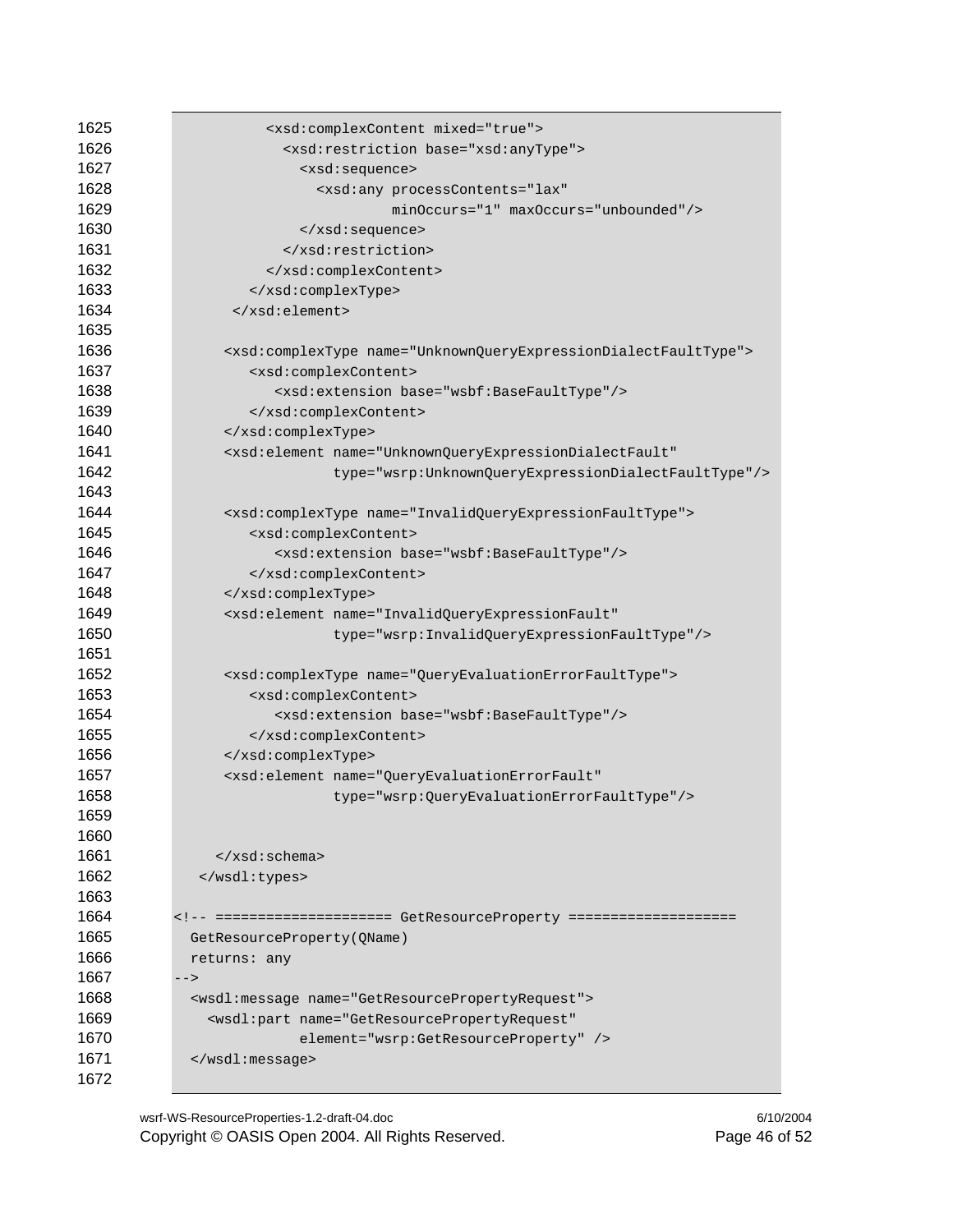| 1673 | <wsdl:message name="GetResourcePropertyResponse"></wsdl:message>                     |  |  |
|------|--------------------------------------------------------------------------------------|--|--|
| 1674 | <wsdl:part <="" name="GetResourcePropertyResponse" td=""></wsdl:part>                |  |  |
| 1675 | element="wsrp:GetResourcePropertyResponse" />                                        |  |  |
| 1676 |                                                                                      |  |  |
| 1677 |                                                                                      |  |  |
| 1678 | <wsdl:message name="ResourceUnknownFault"></wsdl:message>                            |  |  |
| 1679 | <part <="" name="ResourceUnknownFault" td=""></part>                                 |  |  |
| 1680 | element="wsrp:ResourceUnknownFault" />                                               |  |  |
| 1681 |                                                                                      |  |  |
| 1682 |                                                                                      |  |  |
| 1683 | <wsdl:message name="InvalidResourcePropertyQNameFault"></wsdl:message>               |  |  |
| 1684 | <part <="" name="InvalidResourcePropertyQNameFault" th=""></part>                    |  |  |
| 1685 |                                                                                      |  |  |
| 1686 | element="wsrp:InvalidResourcePropertyQNameFault" />                                  |  |  |
|      |                                                                                      |  |  |
| 1687 |                                                                                      |  |  |
| 1688 | <!-- ==============GetMultipleResourceProperties ==================</th>             |  |  |
| 1689 | GetMultipleResourceProperties(list of QName)                                         |  |  |
| 1690 | returns: sequence of any                                                             |  |  |
| 1691 | $--$                                                                                 |  |  |
| 1692 | <wsdl:message name="GetMultipleResourcePropertiesRequest"></wsdl:message>            |  |  |
| 1693 | <wsdl:part <="" name="GetMultipleResourcePropertiesRequest" td=""></wsdl:part>       |  |  |
| 1694 | element="wsrp:GetMultipleResourceProperties" />                                      |  |  |
| 1695 |                                                                                      |  |  |
| 1696 |                                                                                      |  |  |
| 1697 | <wsdl:message name="GetMultipleResourcePropertiesResponse"></wsdl:message>           |  |  |
| 1698 | <wsdl:part <="" name="GetMultipleResourcePropertiesResponse" td=""></wsdl:part>      |  |  |
| 1699 | element="wsrp:GetMultipleResourcePropertiesResponse" />                              |  |  |
| 1700 |                                                                                      |  |  |
| 1701 |                                                                                      |  |  |
| 1702 | <!-- ================= SetResourceProperties ======================</th>             |  |  |
| 1703 | SetResourceProperties(                                                               |  |  |
| 1704 | $\{$ insert $(\text{any})$ *                                                         |  |  |
| 1705 | update (any)*                                                                        |  |  |
| 1706 | $delete@QName$ +                                                                     |  |  |
| 1707 | $\mathcal{E}$                                                                        |  |  |
| 1708 | returns: empty                                                                       |  |  |
| 1709 | $--&>$                                                                               |  |  |
| 1710 | <wsdl:message name="SetResourcePropertiesRequest"></wsdl:message>                    |  |  |
| 1711 | <wsdl:part <="" name="SetResourcePropertiesRequest" td=""></wsdl:part>               |  |  |
| 1712 | element="wsrp:SetResourceProperties" />                                              |  |  |
| 1713 |                                                                                      |  |  |
| 1714 |                                                                                      |  |  |
|      |                                                                                      |  |  |
| 1715 | <wsdl:message name="SetResourcePropertiesResponse"></wsdl:message>                   |  |  |
| 1716 | <wsdl:part <="" name="SetResourcePropertiesResponse" th=""></wsdl:part>              |  |  |
| 1717 | element="wsrp:SetResourcePropertiesResponse" />                                      |  |  |
| 1718 |                                                                                      |  |  |
| 1719 |                                                                                      |  |  |
| 1720 | <wsdl:message name="InvalidSetResourcePropertiesRequestContentFault"></wsdl:message> |  |  |

wsrf-WS-ResourceProperties-1.2-draft-04.doc 6/10/2004 Copyright © OASIS Open 2004. All Rights Reserved. Page 47 of 52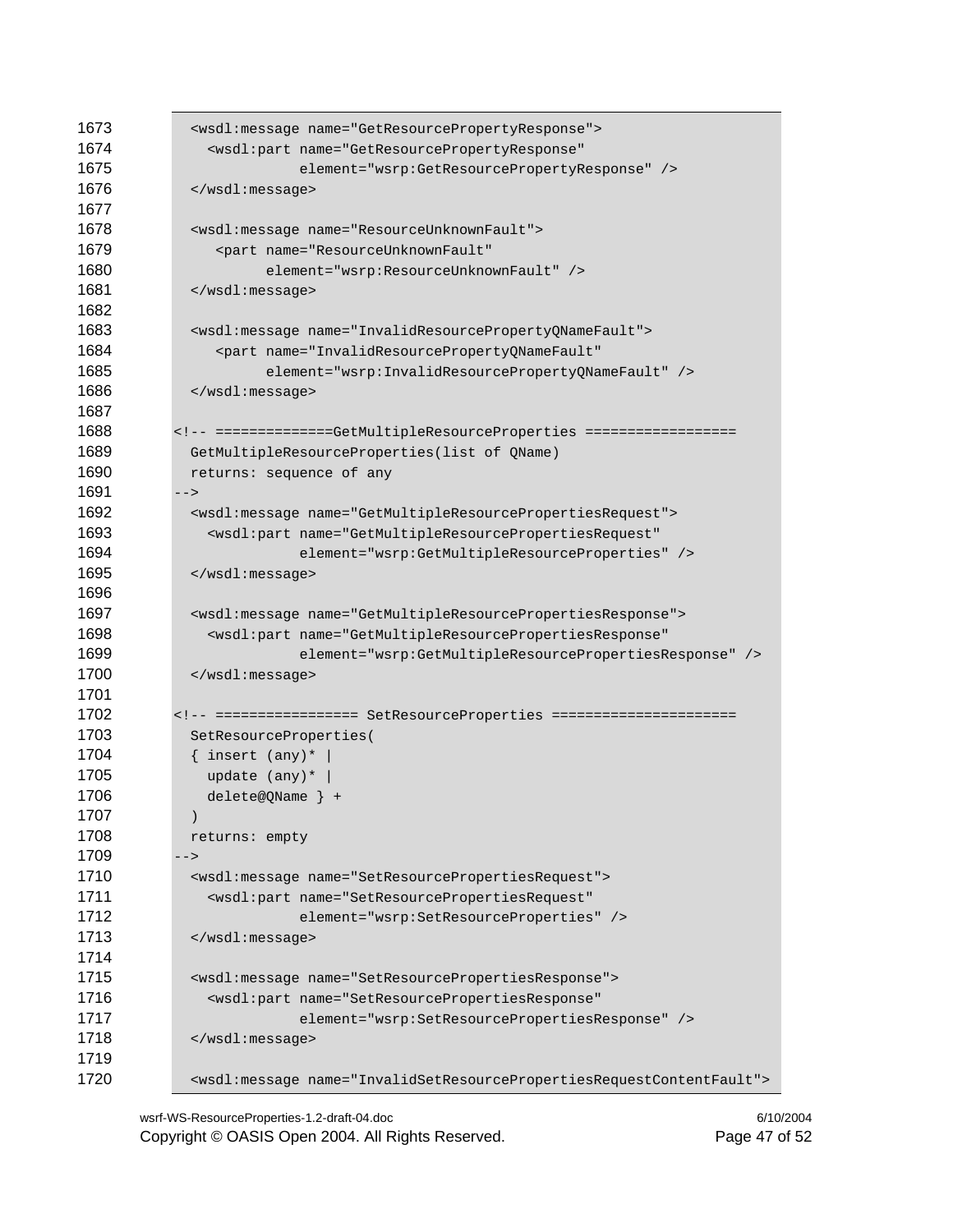| 1721<br>1722 | <part <="" name="InvalidSetResourcePropertiesRequestContentFault" th=""></part> |
|--------------|---------------------------------------------------------------------------------|
| 1723         | element="wsrp:InvalidSetResourcePropertiesRequestContentFault" />               |
| 1724         |                                                                                 |
| 1725         |                                                                                 |
| 1726         | <wsdl:message name="UnableToModifyResourcePropertyFault"></wsdl:message>        |
| 1727         | <part <="" name="UnableToModifyResourcePropertyFault" td=""></part>             |
| 1728         | element="wsrp:UnableToModifyResourcePropertyFault" />                           |
| 1729         |                                                                                 |
| 1730         |                                                                                 |
| 1731         | <wsdl:message name="SetResourcePropertyRequestFailedFault"></wsdl:message>      |
| 1732         | <part <="" name="SetResourcePropertyRequestFailedFault" td=""></part>           |
| 1733         | element="wsrp:SetResourcePropertyRequestFailedFault" />                         |
| 1734         |                                                                                 |
| 1735         |                                                                                 |
| 1736         |                                                                                 |
| 1737         | QueryResourceProperties(QueryExpression)                                        |
| 1738         | returns: any                                                                    |
| 1739         | $--$                                                                            |
| 1740         | <wsdl:message name="QueryResourcePropertiesRequest"></wsdl:message>             |
| 1741         | <wsdl:part <="" name="QueryResourcePropertiesRequest" td=""></wsdl:part>        |
| 1742         | element="wsrp:QueryResourceProperties" />                                       |
| 1743         |                                                                                 |
| 1744         |                                                                                 |
| 1745         | <wsdl:message name="QueryResourcePropertiesResponse"></wsdl:message>            |
| 1746         | <wsdl:part <="" name="QueryResourcePropertiesResponse" td=""></wsdl:part>       |
| 1747         | element="wsrp:QueryResourcePropertiesResponse" />                               |
| 1748         |                                                                                 |
| 1749         |                                                                                 |
| 1750         | <wsdl:message name="UnknownQueryExpressionDialectFault"></wsdl:message>         |
| 1751         | <part <="" name="UnknownQueryExpressionDialectFault" td=""></part>              |
| 1752         | element="wsrp:UnknownQueryExpressionDialectFault" />                            |
| 1753         |                                                                                 |
| 1754         |                                                                                 |
| 1755         | <wsdl:message name="InvalidQueryExpressionFault"></wsdl:message>                |
| 1756         | <part <="" name="InvalidQueryExpressionFault" td=""></part>                     |
| 1757         | element="wsrp:InvalidQueryExpressionFault" />                                   |
| 1758         |                                                                                 |
| 1759         |                                                                                 |
| 1760         | <wsdl:message name="QueryEvaluationErrorFault"></wsdl:message>                  |
| 1761         | <part <="" name="QueryEvaluationErrorFault" td=""></part>                       |
| 1762         | element="wsrp:QueryEvaluationErrorFault" />                                     |
| 1763         |                                                                                 |
| 1764         |                                                                                 |
| 1765         | ================== PortType Definitions =====================                   |
| 1766         | <wsdl:porttype name="GetResourceProperty"></wsdl:porttype>                      |
| 1767         | <wsdl:operation name="GetResourceProperty"></wsdl:operation>                    |
| 1768         | <wsdl:input <="" name="GetResourcePropertyRequest" td=""></wsdl:input>          |

wsrf-WS-ResourceProperties-1.2-draft-04.doc 6/10/2004 Copyright © OASIS Open 2004. All Rights Reserved. Page 48 of 52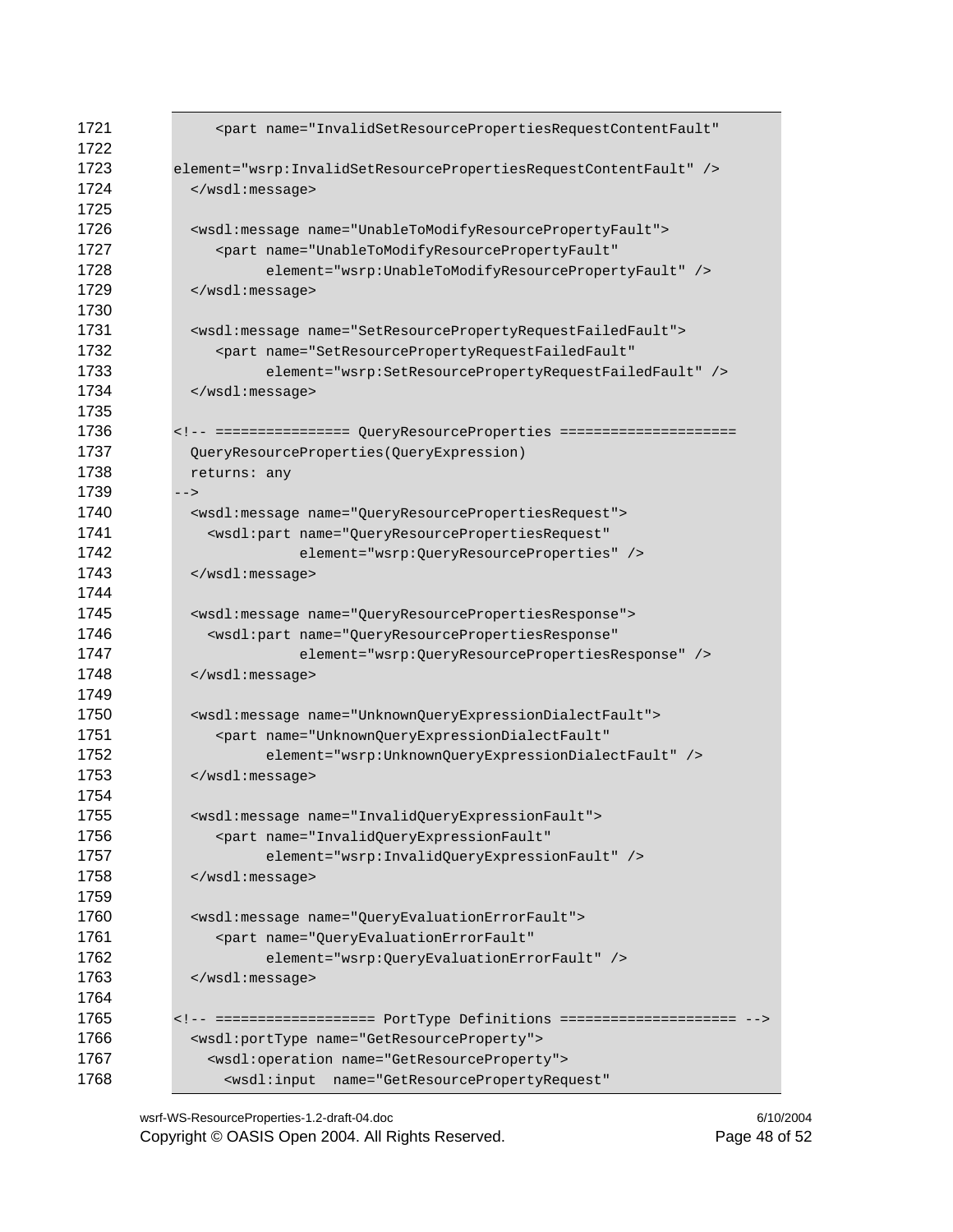| 1769         |                                                                                        | message="wsrpw:GetResourcePropertyRequest" />                                       |  |
|--------------|----------------------------------------------------------------------------------------|-------------------------------------------------------------------------------------|--|
| 1770         |                                                                                        | <wsdl:output <="" name="GetResourcePropertyResponse" th=""></wsdl:output>           |  |
| 1771         |                                                                                        | message="wsrpw:GetResourcePropertyResponse" />                                      |  |
| 1772         | <wsdl:fault< th=""><th>name="ResourceUnknownFault"</th></wsdl:fault<>                  | name="ResourceUnknownFault"                                                         |  |
| 1773         |                                                                                        | message="wsrpw:ResourceUnknownFault" />                                             |  |
| 1774         | <wsdl:fault< th=""><th>name="InvalidResourcePropertyQNameFault"</th></wsdl:fault<>     | name="InvalidResourcePropertyQNameFault"                                            |  |
| 1775         |                                                                                        | message="wsrpw:InvalidResourcePropertyQNameFault" />                                |  |
| 1776         |                                                                                        |                                                                                     |  |
| 1777         |                                                                                        |                                                                                     |  |
| 1778         |                                                                                        |                                                                                     |  |
| 1779         |                                                                                        | <wsdl:porttype name="GetMultipleResourceProperties"></wsdl:porttype>                |  |
| 1780         |                                                                                        | <wsdl:operation name="GetMultipleResourceProperties"></wsdl:operation>              |  |
| 1781         | <wsdl:input< th=""><th>name="GetMultipleResourcePropertiesRequest"</th></wsdl:input<>  | name="GetMultipleResourcePropertiesRequest"                                         |  |
| 1782         |                                                                                        | message="wsrpw:GetMultipleResourcePropertiesRequest"                                |  |
| 1783         | /                                                                                      |                                                                                     |  |
| 1784         |                                                                                        | <wsdl:output <="" name="GetMultipleResourcePropertiesResponse" th=""></wsdl:output> |  |
| 1785         |                                                                                        |                                                                                     |  |
| 1786         |                                                                                        | message="wsrpw:GetMultipleResourcePropertiesResponse" />                            |  |
| 1787         |                                                                                        | <wsdl:fault <="" name="ResourceUnknownFault" th=""></wsdl:fault>                    |  |
| 1788         |                                                                                        | message="wsrpw:ResourceUnknownFault" />                                             |  |
| 1789         | <wsdl:fault< th=""><th>name="InvalidResourcePropertyQNameFault"</th></wsdl:fault<>     | name="InvalidResourcePropertyQNameFault"                                            |  |
| 1790         |                                                                                        | message="wsrpw:InvalidResourcePropertyQNameFault" />                                |  |
| 1791         |                                                                                        |                                                                                     |  |
| 1792         |                                                                                        |                                                                                     |  |
| 1793         |                                                                                        |                                                                                     |  |
| 1794         |                                                                                        | <wsdl:porttype name="SetResourceProperties"></wsdl:porttype>                        |  |
| 1795         |                                                                                        | <wsdl:operation name="SetResourceProperties"></wsdl:operation>                      |  |
| 1796         |                                                                                        | <wsdl:input <="" name="SetResourcePropertiesRequest" th=""></wsdl:input>            |  |
| 1797         |                                                                                        | message="wsrpw:SetResourcePropertiesRequest" />                                     |  |
| 1798         |                                                                                        | <wsdl:output <="" name="SetResourcePropertiesResponse" th=""></wsdl:output>         |  |
| 1799         |                                                                                        | message="wsrpw:SetResourcePropertiesResponse" />                                    |  |
| 1800         | <wsdl:fault< th=""><th>name="ResourceUnknownFault"</th></wsdl:fault<>                  | name="ResourceUnknownFault"                                                         |  |
| 1801         |                                                                                        | message="wsrpw:ResourceUnknownFault" />                                             |  |
| 1802         | <wsdl:fault< th=""><th></th></wsdl:fault<>                                             |                                                                                     |  |
| 1803         |                                                                                        | name="InvalidSetResourcePropertiesRequestContentFault"                              |  |
| 1804         |                                                                                        |                                                                                     |  |
| 1805         |                                                                                        | message="wsrpw:InvalidSetResourcePropertiesRequestContentFault" />                  |  |
| 1806         |                                                                                        | <wsdl:fault <="" name="UnableToModifyResourcePropertyFault" th=""></wsdl:fault>     |  |
| 1807         |                                                                                        | message="wsrpw:UnableToModifyResourcePropertyFault"                                 |  |
| 1808         | /                                                                                      |                                                                                     |  |
| 1809         | <wsdl:fault< th=""><th>name="InvalidResourcePropertyQNameFault"</th></wsdl:fault<>     | name="InvalidResourcePropertyQNameFault"                                            |  |
| 1810         |                                                                                        | message="wsrpw:InvalidResourcePropertyQNameFault" />                                |  |
| 1811         | <wsdl:fault< th=""><th>name="SetResourcePropertyRequestFailedFault"</th></wsdl:fault<> | name="SetResourcePropertyRequestFailedFault"                                        |  |
| 1812         |                                                                                        |                                                                                     |  |
| 1813         | message="wsrpw:SetResourcePropertyRequestFailedFault" />                               |                                                                                     |  |
| 1814         |                                                                                        |                                                                                     |  |
|              |                                                                                        |                                                                                     |  |
| 1815<br>1816 |                                                                                        |                                                                                     |  |

wsrf-WS-ResourceProperties-1.2-draft-04.doc 6/10/2004 Copyright © OASIS Open 2004. All Rights Reserved. Page 49 of 52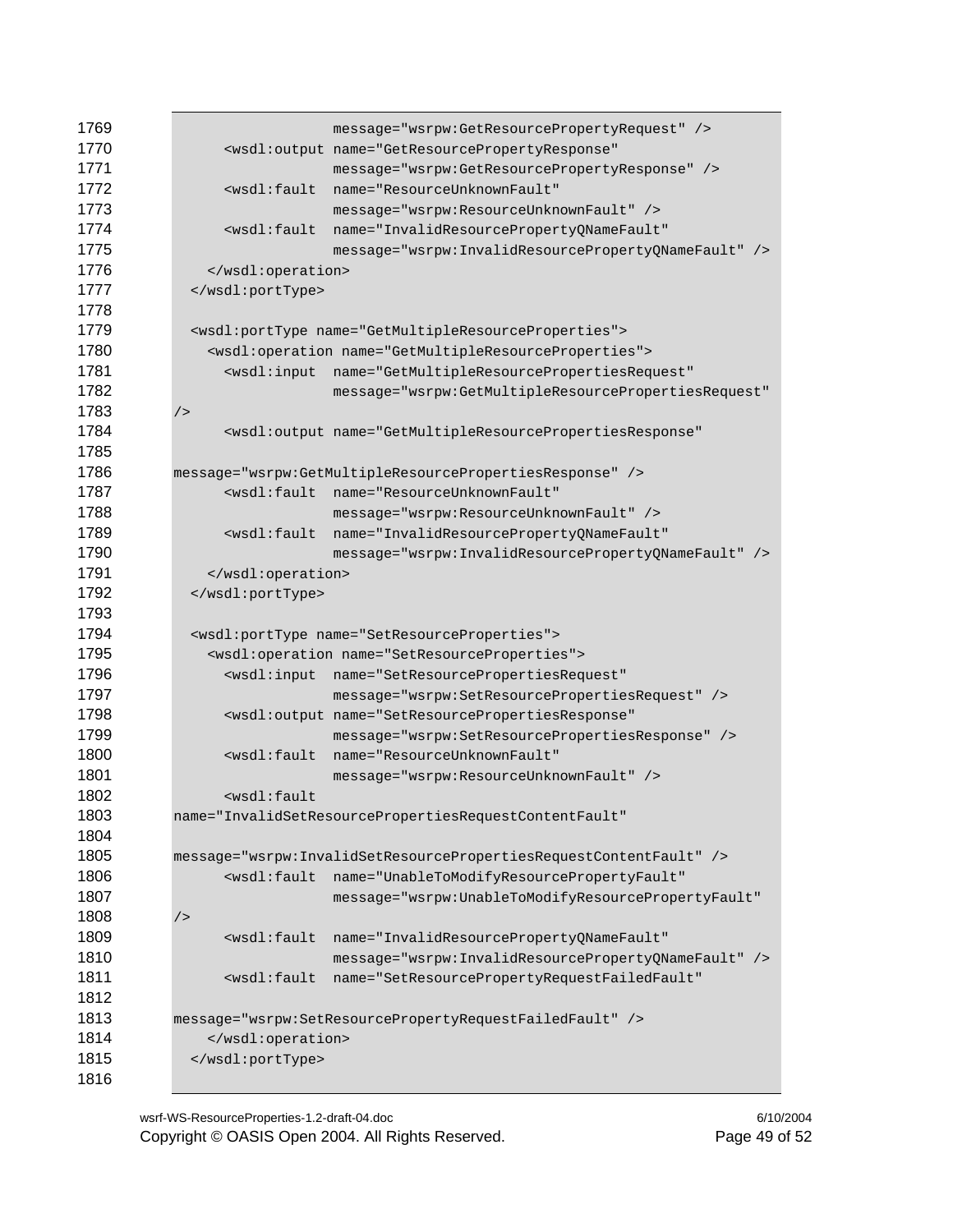| 1817 | <wsdl:porttype name="QueryResourceProperties"></wsdl:porttype>                     |                                                                               |  |
|------|------------------------------------------------------------------------------------|-------------------------------------------------------------------------------|--|
| 1818 | <wsdl:operation name="OueryResourceProperties"></wsdl:operation>                   |                                                                               |  |
| 1819 |                                                                                    | <wsdl:input <="" name="QueryResourcePropertiesRequest" th=""></wsdl:input>    |  |
| 1820 |                                                                                    | message="wsrpw:0ueryResourcePropertiesRequest" />                             |  |
| 1821 |                                                                                    | <wsdl:output <="" name="OueryResourcePropertiesResponse" th=""></wsdl:output> |  |
| 1822 |                                                                                    | message="wsrpw:QueryResourcePropertiesResponse" />                            |  |
| 1823 | <wsdl:fault< th=""><th>name="ResourceUnknownFault"</th></wsdl:fault<>              | name="ResourceUnknownFault"                                                   |  |
| 1824 |                                                                                    | message="wsrpw:ResourceUnknownFault" />                                       |  |
| 1825 | <wsdl:fault< th=""><th>name="InvalidResourcePropertyONameFault"</th></wsdl:fault<> | name="InvalidResourcePropertyONameFault"                                      |  |
| 1826 |                                                                                    | message="wsrpw:InvalidResourcePropertyONameFault" />                          |  |
| 1827 | $<$ w $sdl$ : fault                                                                | name="UnknownQueryExpressionDialectFault"                                     |  |
| 1828 |                                                                                    | message="wsrpw:UnknownOueryExpressionDialectFault"                            |  |
| 1829 | /                                                                                  |                                                                               |  |
| 1830 | <wsdl:fault< th=""><th>name="InvalidQueryExpressionFault"</th></wsdl:fault<>       | name="InvalidQueryExpressionFault"                                            |  |
| 1831 |                                                                                    | message="wsrpw:InvalidQueryExpressionFault" />                                |  |
| 1832 | <wsdl:fault< th=""><th>name="OueryEvaluationErrorFault"</th></wsdl:fault<>         | name="OueryEvaluationErrorFault"                                              |  |
| 1833 |                                                                                    | message="wsrpw: OueryEvaluationErrorFault" />                                 |  |
| 1834 |                                                                                    |                                                                               |  |
| 1835 |                                                                                    |                                                                               |  |
| 1836 |                                                                                    |                                                                               |  |
| 1837 |                                                                                    |                                                                               |  |
| 1838 |                                                                                    |                                                                               |  |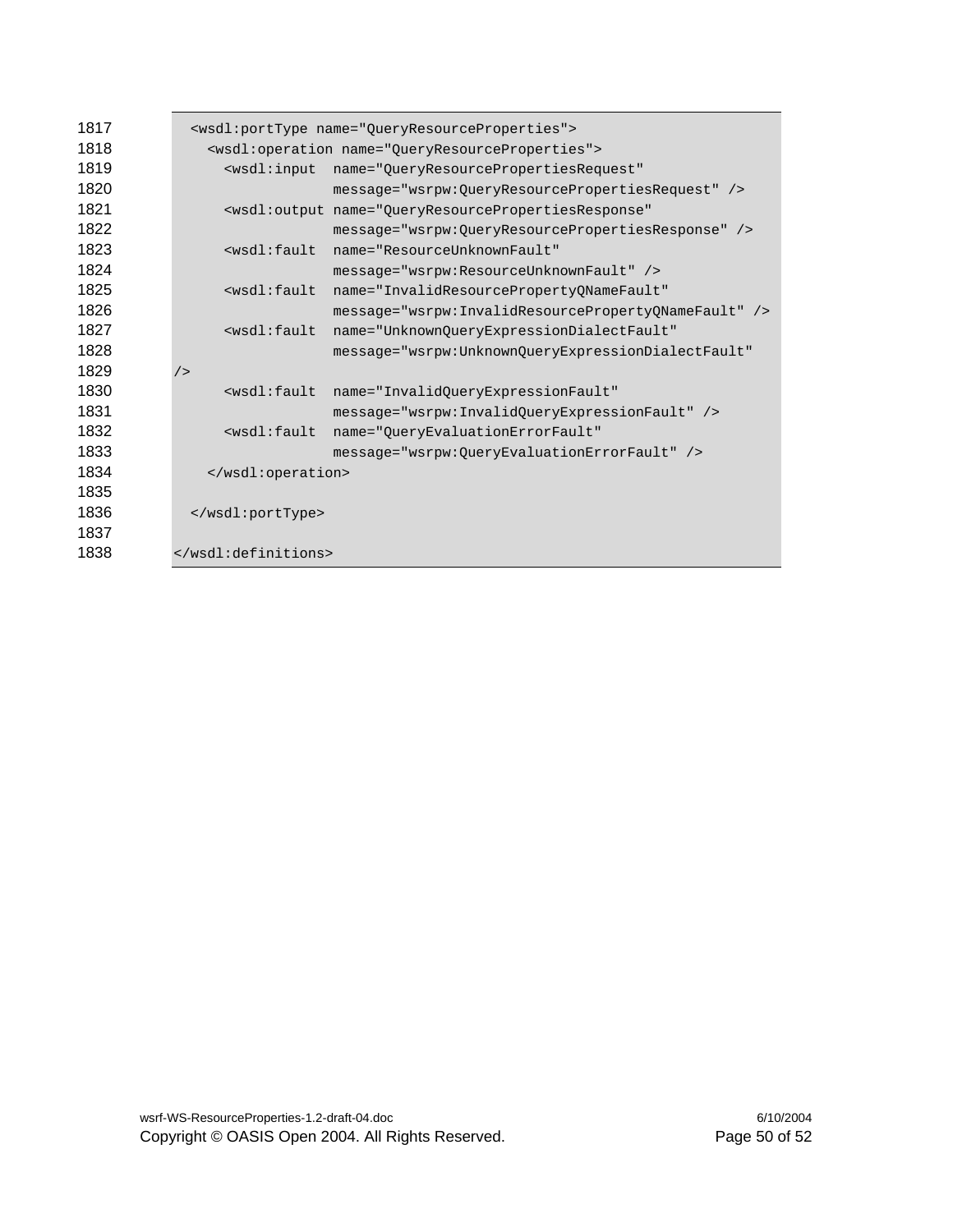# <sup>1839</sup>**Appendix D. Revision History**

| Rev     | Date       | By Whom                        | What                                                                                                                                                                                        |
|---------|------------|--------------------------------|---------------------------------------------------------------------------------------------------------------------------------------------------------------------------------------------|
| wd-01   | 2004-05-18 | Steve Graham                   | Initial version created from submission<br>by contributing companies. Minor<br>modifications made to reflect OASIS<br>formatting and the following issues:<br>WSRF2, WSRF3, WSRF14, WSRF33. |
| wd-02   | 2004-05-31 | Steve Graham, Jem<br>Treadwell | Mods to draft 01, including hyphenation,<br>clarification of acknowledgements<br>section                                                                                                    |
| $wd-03$ | 2004-06-04 | Steve Graham                   | Reformat rogue Veranda text with Arial.                                                                                                                                                     |
| wd-04   | 2004-06-07 | Steve Graham                   | Base faults comment on faults (align<br>with ResourceLifetime), update date<br>URis to 2004/06, update URLs in<br>references to point to .pdfs, update<br>Acknowledgements                  |

1840